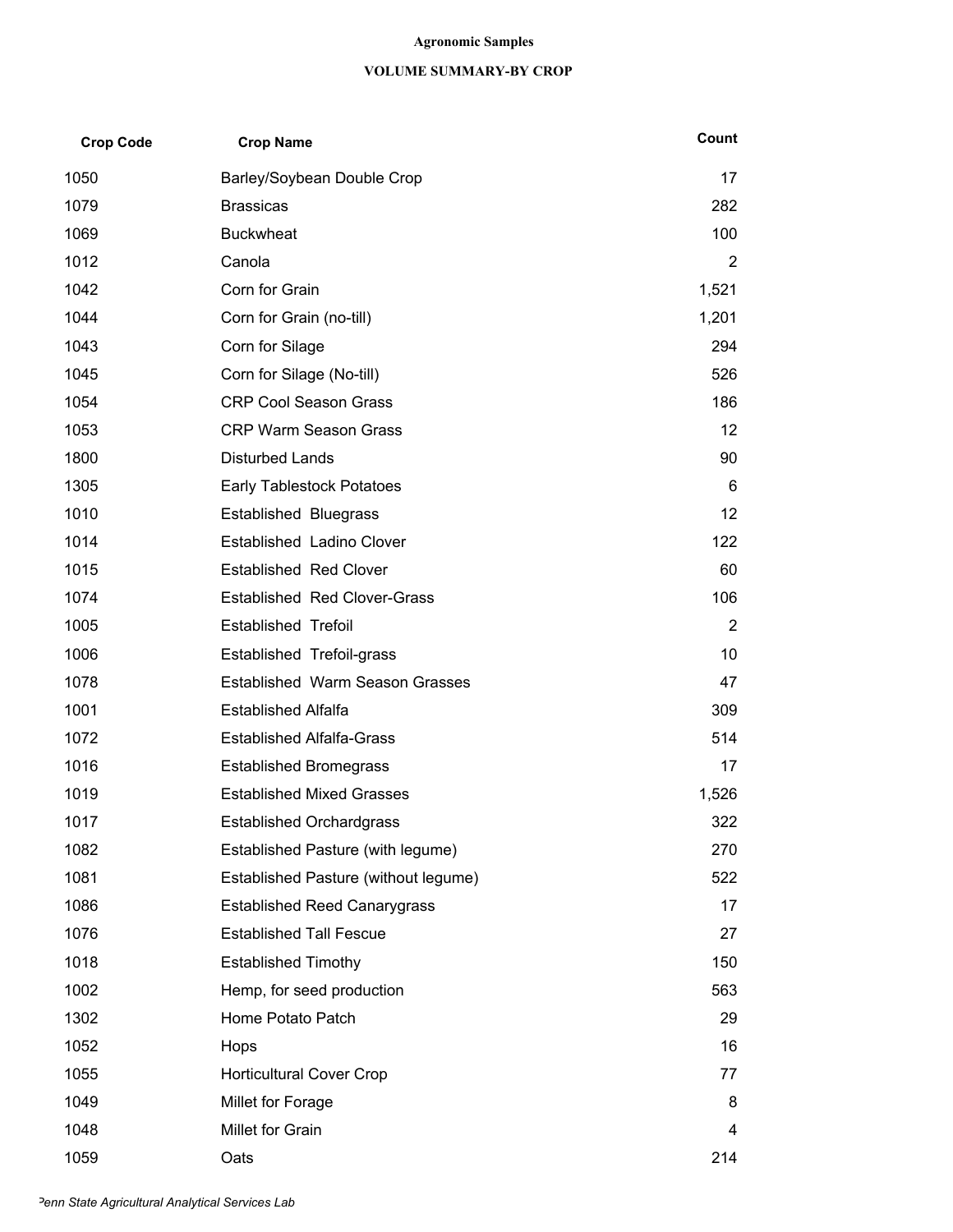### **Agronomic Samples**

### **VOLUME SUMMARY-BY CROP**

| <b>Crop Code</b> | <b>Crop Name</b>                    | Count          |
|------------------|-------------------------------------|----------------|
| 1999             | Other                               | 3,315          |
| 1020             | <b>Planting Alfalfa</b>             | 141            |
| 1023             | Planting Alfalfa (No Till)          | 106            |
| 1035             | <b>Planting Alfalfa in Oats</b>     | 30             |
| 1032             | Planting Alfalfa in Wheat           | 3              |
| 1021             | <b>Planting Alfalfa-Grass</b>       | 147            |
| 1022             | <b>Planting Alfalfa-Trefoil</b>     | 2              |
| 1038             | <b>Planting Bluegrass</b>           | 8              |
| 1039             | <b>Planting Bromegrass</b>          | 9              |
| 1030             | <b>Planting Crownvetch</b>          | 7              |
| 1031             | Planting Crownvetch (no-till)       | 1              |
| 1029             | <b>Planting Ladino Clover</b>       | 233            |
| 1062             | <b>Planting Mixed Grasses</b>       | 333            |
| 1040             | <b>Planting Orchardgrass</b>        | 109            |
| 1084             | Planting Pasture (with legume)      | 170            |
| 1083             | Planting Pasture (without legume)   | 91             |
| 1027             | <b>Planting Red Clover</b>          | 86             |
| 1028             | Planting Red Clover (No-till)       | 47             |
| 1037             | Planting Red Clover in Oats         | 35             |
| 1034             | Planting Red Clover in Wheat        | 12             |
| 1073             | <b>Planting Red Clover-Grass</b>    | 65             |
| 1085             | <b>Planting Reed Canarygrass</b>    | 4              |
| 1075             | <b>Planting Tall Fescue</b>         | 14             |
| 1041             | <b>Planting Timothy</b>             | 106            |
| 1024             | <b>Planting Trefoil</b>             | $\overline{2}$ |
| 1026             | Planting Trefoil (No-till)          | 1              |
| 1036             | <b>Planting Trefoil in Oats</b>     | 3              |
| 1025             | <b>Planting Trefoil-Grass</b>       | 21             |
| 1077             | <b>Planting Warm Season Grasses</b> | 42             |
| 1301             | Potatoes-Unspecified Use            | 20             |
| 1080             | Renovating Pasture (with legume)    | 95             |
| 1061             | Rye                                 | 107            |
| 1046             | Sm Grain Sil/Corn Grain Dbl Crp     | 16             |
| 1047             | Sm Grain Sil/Corn Sil Dbl Crop      | 63             |
| 1051             | Small Grain Silage                  | 43             |
| 1063             | Sorghum for Forage                  | 32             |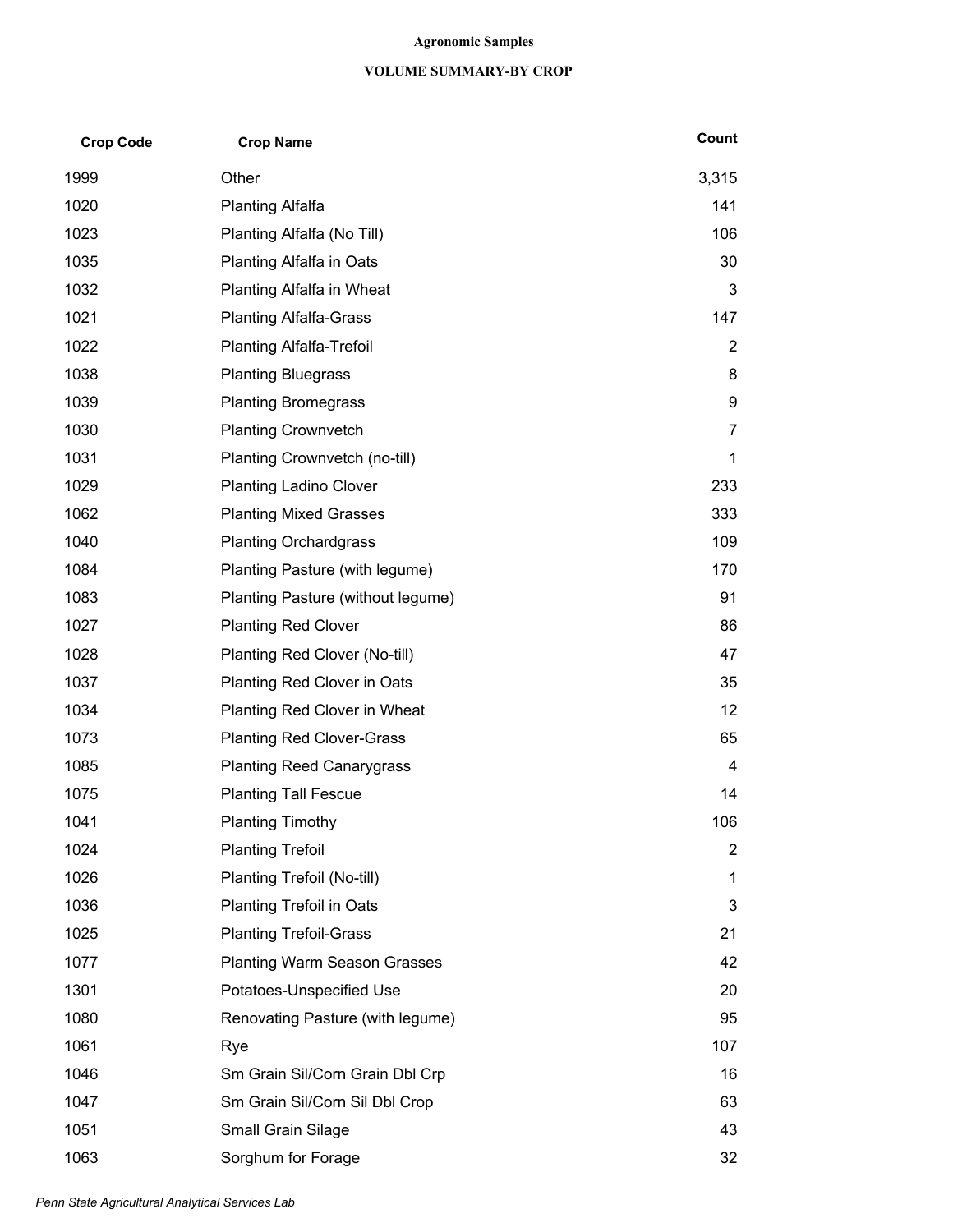### **Agronomic Samples**

### **VOLUME SUMMARY-BY CROP**

| <b>Crop Code</b> | <b>Crop Name</b>                  | Count  |
|------------------|-----------------------------------|--------|
| 1057             | Sorghum for Grain                 | 19     |
| 1067             | Sorghum-Sudangrass                | 48     |
| 1064             | Soybeans                          | 1,333  |
| 1013             | Spelt                             | 15     |
| 1068             | <b>Spring Barley</b>              | 3      |
| 1304             | <b>Stored Chip Potatoes</b>       | 4      |
| 1306             | <b>Stored Tablestock Potatoes</b> | 12     |
| 1066             | Sudangrass                        | 10     |
| 1071             | Sunflowers                        | 44     |
| 1065             | Tobacco                           | 9      |
| 1058             | Wheat                             | 279    |
| 1056             | <b>Wildlife Food Plot</b>         | 957    |
| 1060             | <b>Winter Barley</b>              | 35     |
|                  | <b>TOTAL:</b>                     | 17,468 |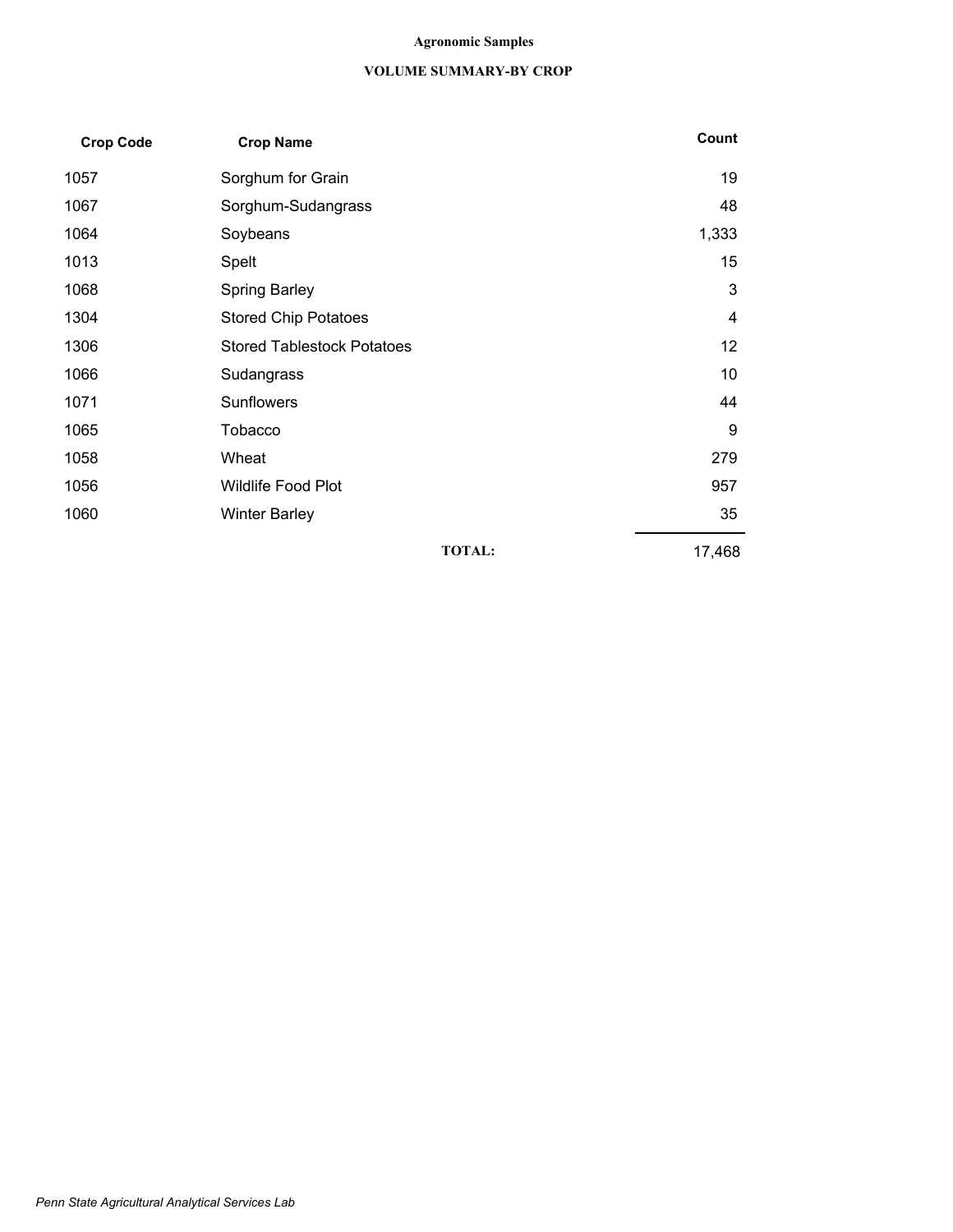| County           | <b>Total Samples</b> | Crop                                 | # of Samples   |
|------------------|----------------------|--------------------------------------|----------------|
| ADAMS            | 105                  |                                      |                |
|                  |                      | <b>Brassicas</b>                     | 1              |
|                  |                      | Corn for Grain                       | 11             |
|                  |                      | Corn for Grain (no-till)             | 3              |
|                  |                      | Corn for Silage (No-till)            | 2              |
|                  |                      | Established Ladino Clover            | 1              |
|                  |                      | <b>Established Red Clover</b>        | 2              |
|                  |                      | <b>Established Mixed Grasses</b>     | 4              |
|                  |                      | <b>Established Orchardgrass</b>      | 8              |
|                  |                      | Established Pasture (with legume)    | 9              |
|                  |                      | Established Pasture (without legume) | 6              |
|                  |                      | <b>Established Tall Fescue</b>       | 1              |
|                  |                      | <b>Established Timothy</b>           | 4              |
|                  |                      | Home Potato Patch                    | 2              |
|                  |                      | Oats                                 | 3              |
|                  |                      | Other                                | 19             |
|                  |                      | <b>Planting Alfalfa</b>              | 2              |
|                  |                      | <b>Planting Ladino Clover</b>        | 3              |
|                  |                      | <b>Planting Mixed Grasses</b>        | 1              |
|                  |                      | <b>Planting Orchardgrass</b>         | 1              |
|                  |                      | Planting Pasture (with legume)       | $\overline{2}$ |
|                  |                      | Planting Pasture (without legume)    | 3              |
|                  |                      | <b>Planting Timothy</b>              | 2              |
|                  |                      | <b>Planting Warm Season Grasses</b>  | 1              |
|                  |                      | Rye                                  | 1              |
|                  |                      | Soybeans                             | 11             |
|                  |                      | Wheat                                | $\overline{2}$ |
| <b>ALLEGHENY</b> | 336                  |                                      |                |
|                  |                      | <b>Brassicas</b>                     | 6              |
|                  |                      | <b>Buckwheat</b>                     | 5              |
|                  |                      | Corn for Grain                       | 8              |
|                  |                      | <b>CRP Cool Season Grass</b>         | 77             |
|                  |                      | <b>Disturbed Lands</b>               | 58             |
|                  |                      | Established Ladino Clover            | 1              |
|                  |                      | <b>Established Mixed Grasses</b>     | 16             |
|                  |                      | <b>Established Orchardgrass</b>      | 2              |
|                  |                      | Established Pasture (without legume) | 23             |
|                  |                      | Home Potato Patch                    | 1              |
|                  |                      | <b>Horticultural Cover Crop</b>      | 3              |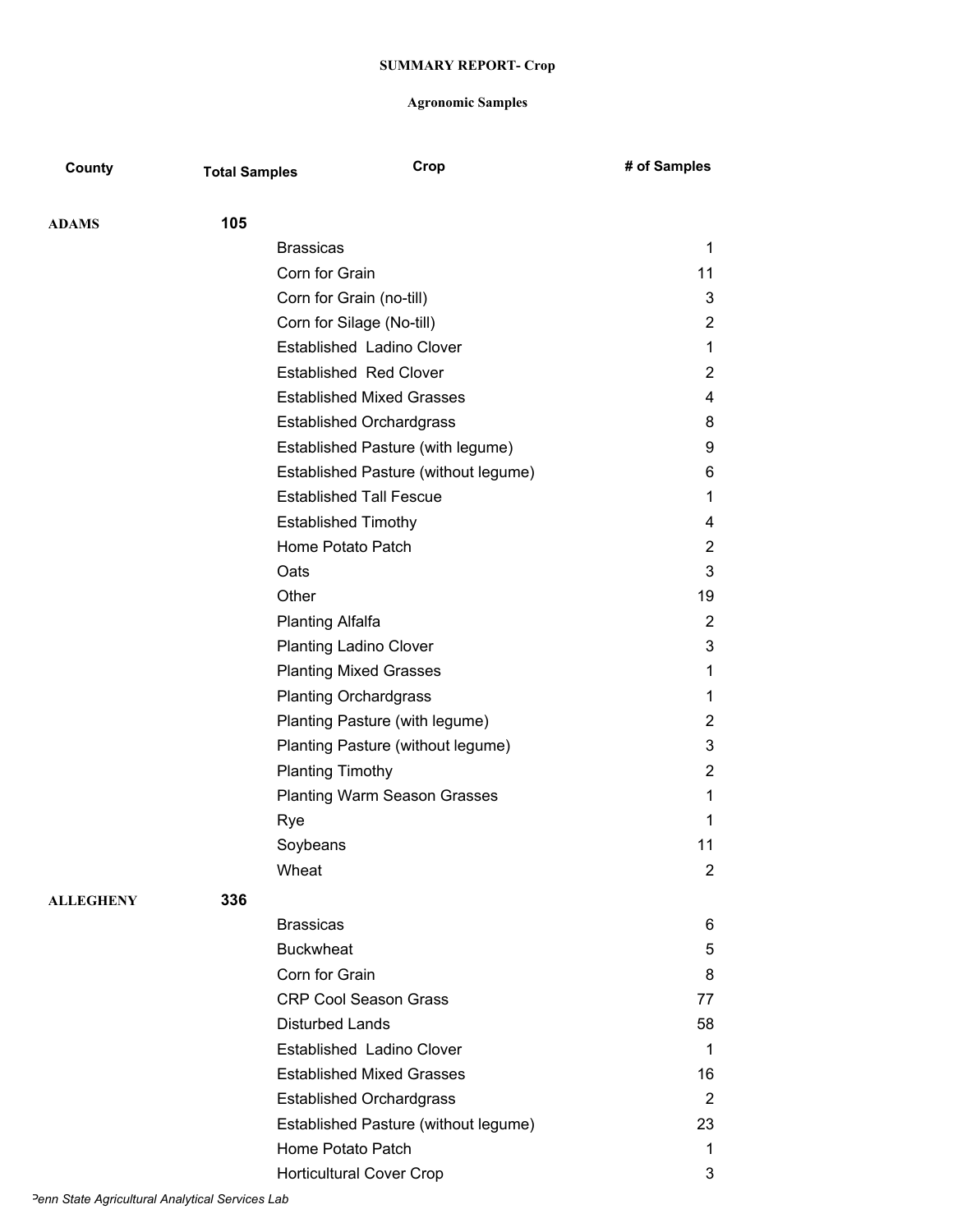| County    | <b>Total Samples</b> | Crop                                 | # of Samples   |
|-----------|----------------------|--------------------------------------|----------------|
|           | Oats                 |                                      | 4              |
|           | Other                |                                      | 77             |
|           |                      | <b>Planting Alfalfa</b>              | 2              |
|           |                      | <b>Planting Alfalfa-Grass</b>        | 8              |
|           |                      | <b>Planting Ladino Clover</b>        | 10             |
|           |                      | <b>Planting Mixed Grasses</b>        | 3              |
|           |                      | Planting Pasture (with legume)       | 4              |
|           |                      | <b>Planting Red Clover</b>           | 1              |
|           |                      | Planting Red Clover (No-till)        | 3              |
|           |                      | <b>Planting Trefoil in Oats</b>      | 1              |
|           |                      | <b>Planting Warm Season Grasses</b>  | 10             |
|           |                      | Renovating Pasture (with legume)     | 3              |
|           | Rye                  |                                      | 4              |
|           |                      | Soybeans                             | 3              |
|           |                      | Wildlife Food Plot                   | 3              |
| ARMSTRONG | 157                  |                                      |                |
|           |                      | Corn for Grain                       | 17             |
|           |                      | Corn for Grain (no-till)             | 5              |
|           |                      | <b>CRP Cool Season Grass</b>         | 11             |
|           |                      | <b>CRP Warm Season Grass</b>         | $\overline{2}$ |
|           |                      | <b>Disturbed Lands</b>               | 1              |
|           |                      | Established Ladino Clover            | 1              |
|           |                      | <b>Established Alfalfa</b>           | $\overline{2}$ |
|           |                      | <b>Established Alfalfa-Grass</b>     | $\overline{2}$ |
|           |                      | <b>Established Mixed Grasses</b>     | 23             |
|           |                      | <b>Established Orchardgrass</b>      | 3              |
|           |                      | Established Pasture (without legume) | 3              |
|           |                      | <b>Established Timothy</b>           | 4              |
|           | Oats                 |                                      | 4              |
|           | Other                |                                      | 3              |
|           |                      | <b>Planting Ladino Clover</b>        | $\overline{2}$ |
|           |                      | <b>Planting Mixed Grasses</b>        | $\overline{2}$ |
|           |                      | <b>Planting Orchardgrass</b>         | 1              |
|           |                      | Planting Pasture (with legume)       | 1              |
|           |                      | <b>Planting Red Clover</b>           | 1              |
|           |                      | Planting Red Clover (No-till)        | 1              |
|           |                      | <b>Planting Timothy</b>              | 9              |
|           |                      | Renovating Pasture (with legume)     | 1              |
|           |                      | Sorghum-Sudangrass                   | 3              |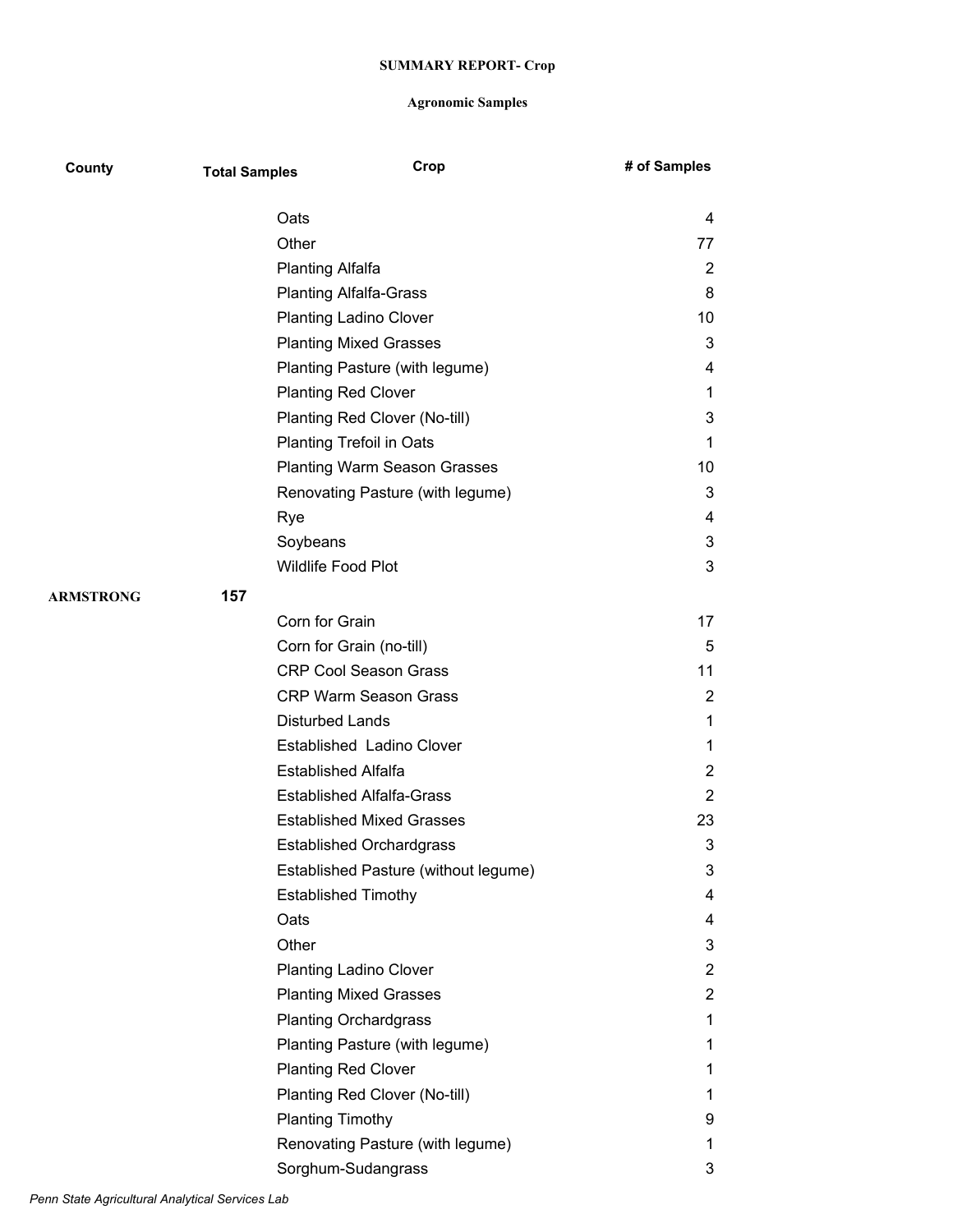| County         | <b>Total Samples</b> | Crop                                          | # of Samples   |
|----------------|----------------------|-----------------------------------------------|----------------|
|                |                      |                                               |                |
|                |                      | Soybeans<br><b>Stored Tablestock Potatoes</b> | 26             |
|                |                      | <b>Wildlife Food Plot</b>                     | 1<br>26        |
|                |                      |                                               |                |
|                |                      | <b>Winter Barley</b>                          | $\overline{2}$ |
| <b>BEAVER</b>  | 160                  |                                               |                |
|                |                      | <b>Brassicas</b>                              | 1              |
|                |                      | Corn for Grain                                | 3              |
|                |                      | Corn for Grain (no-till)                      | 1              |
|                |                      | <b>CRP Cool Season Grass</b>                  | 3              |
|                |                      | <b>Established Red Clover-Grass</b>           | 1              |
|                |                      | <b>Established Alfalfa</b>                    | 1              |
|                |                      | <b>Established Alfalfa-Grass</b>              | 5              |
|                |                      | <b>Established Mixed Grasses</b>              | 16             |
|                |                      | <b>Established Orchardgrass</b>               | 6              |
|                |                      | Established Pasture (with legume)             | 8              |
|                |                      | Established Pasture (without legume)          | 8              |
|                |                      | <b>Established Tall Fescue</b>                | 1              |
|                |                      | <b>Horticultural Cover Crop</b>               | 2              |
|                |                      | Oats                                          | $\overline{2}$ |
|                |                      | Other                                         | 22             |
|                |                      | <b>Planting Alfalfa</b>                       | 1              |
|                |                      | Planting Alfalfa (No Till)                    | 1              |
|                |                      | <b>Planting Alfalfa-Grass</b>                 | 16             |
|                |                      | <b>Planting Ladino Clover</b>                 | 1              |
|                |                      | <b>Planting Mixed Grasses</b>                 | 1              |
|                |                      | Planting Pasture (with legume)                | 2              |
|                |                      | <b>Planting Red Clover</b>                    | 1              |
|                |                      | <b>Planting Red Clover-Grass</b>              | 1              |
|                |                      | <b>Planting Trefoil-Grass</b>                 | 4              |
|                |                      | <b>Planting Warm Season Grasses</b>           | 14             |
|                |                      | Renovating Pasture (with legume)              | 3              |
|                |                      | Sorghum-Sudangrass                            | 2              |
|                |                      | Soybeans                                      | 8              |
|                |                      | Wheat                                         | 16             |
|                |                      | Wildlife Food Plot                            | 9              |
| <b>BEDFORD</b> | 146                  |                                               |                |
|                |                      | <b>Brassicas</b>                              | 1              |
|                |                      | Corn for Grain                                | 6              |
|                |                      | Corn for Grain (no-till)                      | 11             |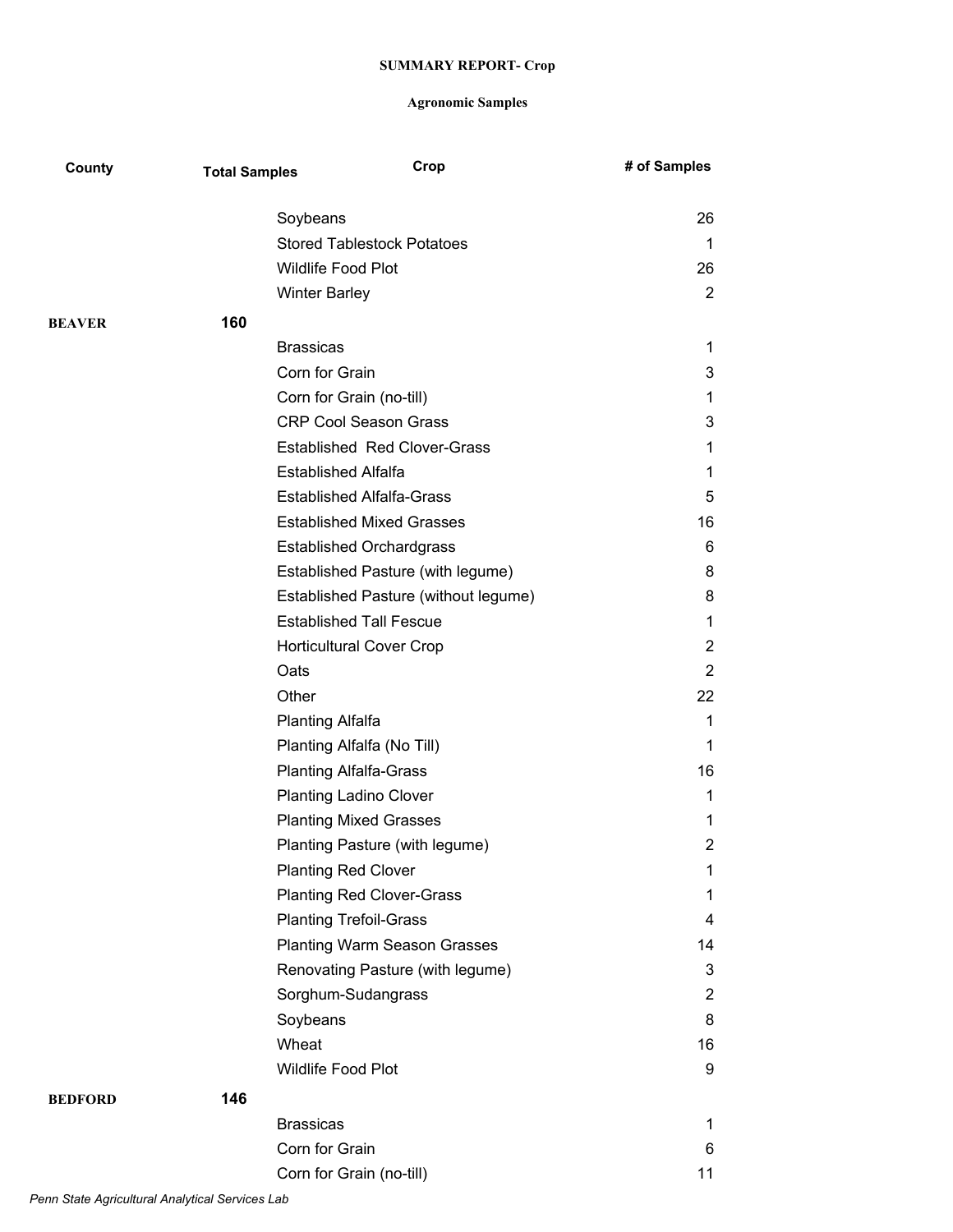| County       | <b>Total Samples</b> | Crop                                 | # of Samples   |
|--------------|----------------------|--------------------------------------|----------------|
|              |                      | Corn for Silage (No-till)            | 2              |
|              |                      | <b>CRP Cool Season Grass</b>         | 3              |
|              |                      | Established Ladino Clover            | $\overline{2}$ |
|              |                      | <b>Established Alfalfa-Grass</b>     | 4              |
|              |                      | <b>Established Mixed Grasses</b>     | 41             |
|              |                      | Established Pasture (with legume)    | 1              |
|              |                      | Established Pasture (without legume) | 6              |
|              |                      | <b>Established Timothy</b>           | 1              |
|              |                      | Other                                | 2              |
|              |                      | <b>Planting Alfalfa</b>              | 1              |
|              |                      | Planting Alfalfa (No Till)           | 3              |
|              |                      | <b>Planting Bluegrass</b>            | 1              |
|              |                      | <b>Planting Bromegrass</b>           | 1              |
|              |                      | <b>Planting Ladino Clover</b>        | 1              |
|              |                      | <b>Planting Mixed Grasses</b>        | 26             |
|              |                      | Planting Pasture (without legume)    | 1              |
|              |                      | Planting Red Clover (No-till)        | 1              |
|              |                      | <b>Planting Red Clover-Grass</b>     | $\overline{2}$ |
|              |                      | <b>Planting Timothy</b>              | 6              |
|              |                      | <b>Planting Warm Season Grasses</b>  | 3              |
|              |                      | Renovating Pasture (with legume)     | 1              |
|              |                      | Sorghum for Forage                   | 1              |
|              |                      | Sorghum-Sudangrass                   | 1              |
|              |                      | Soybeans                             | 8              |
|              |                      | Wheat                                | 1              |
|              |                      | <b>Wildlife Food Plot</b>            | 8              |
| <b>BERKS</b> | 551                  |                                      |                |
|              |                      | <b>Brassicas</b>                     | 7              |
|              |                      | <b>Buckwheat</b>                     | $\overline{2}$ |
|              |                      | Corn for Grain                       | 43             |
|              |                      | Corn for Grain (no-till)             | 6              |
|              |                      | Corn for Silage (No-till)            | 32             |
|              |                      | <b>Established Bluegrass</b>         | 1              |
|              |                      | Established Ladino Clover            | 3              |
|              |                      | <b>Established Alfalfa</b>           | 2              |
|              |                      | <b>Established Alfalfa-Grass</b>     | 14             |
|              |                      | <b>Established Mixed Grasses</b>     | 14             |
|              |                      | <b>Established Orchardgrass</b>      | 2              |
|              |                      | Established Pasture (with legume)    | 9              |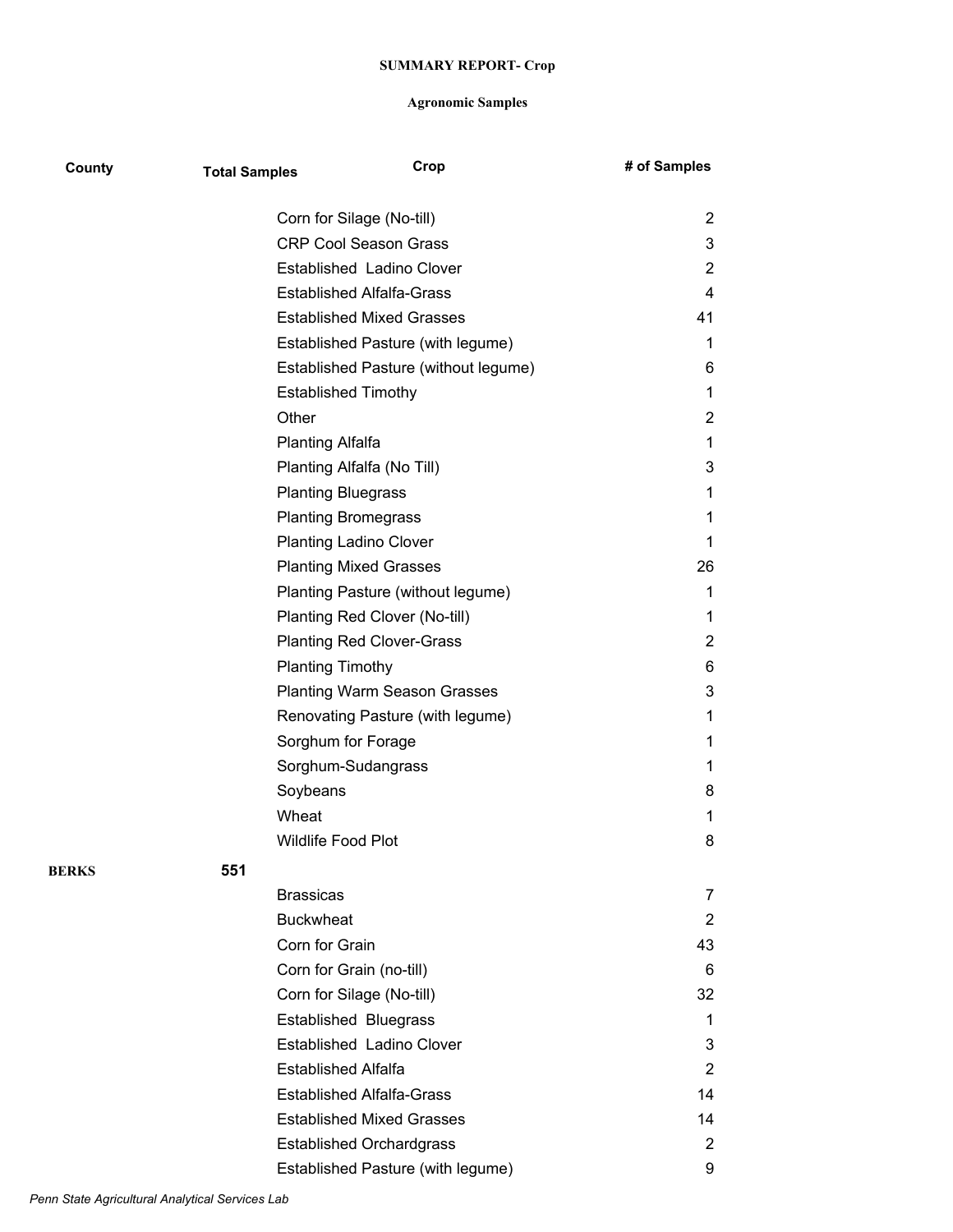| County | <b>Total Samples</b> | Crop                                   | # of Samples   |
|--------|----------------------|----------------------------------------|----------------|
|        |                      | Established Pasture (without legume)   | 7              |
|        |                      | <b>Established Tall Fescue</b>         | 1              |
|        |                      | Hemp, for seed production              | 4              |
|        |                      | Oats                                   | 13             |
|        |                      | Other                                  | 256            |
|        |                      | <b>Planting Alfalfa</b>                | 1              |
|        |                      | Planting Alfalfa (No Till)             | 1              |
|        |                      | Planting Crownvetch (no-till)          | 1              |
|        |                      | <b>Planting Ladino Clover</b>          | 4              |
|        |                      | <b>Planting Orchardgrass</b>           | 8              |
|        |                      | Planting Pasture (without legume)      | 3              |
|        |                      | <b>Planting Red Clover</b>             | 3              |
|        |                      | Planting Red Clover in Oats            | 9              |
|        |                      | <b>Planting Reed Canarygrass</b>       | 1              |
|        |                      | <b>Planting Timothy</b>                | 1              |
|        |                      | Renovating Pasture (with legume)       | 5              |
|        |                      | Rye                                    | 1              |
|        |                      | Soybeans                               | 57             |
|        |                      | Wheat                                  | 25             |
|        |                      | Wildlife Food Plot                     | 15             |
| BLAIR  | 143                  |                                        |                |
|        |                      | <b>Brassicas</b>                       | 7              |
|        |                      | <b>Buckwheat</b>                       | $\overline{2}$ |
|        |                      | Corn for Grain                         | 5              |
|        |                      | Corn for Grain (no-till)               | 14             |
|        |                      | Corn for Silage (No-till)              | $\overline{2}$ |
|        |                      | <b>CRP Cool Season Grass</b>           | 6              |
|        |                      | Established Ladino Clover              | $\overline{c}$ |
|        |                      | <b>Established Warm Season Grasses</b> | 1              |
|        |                      | <b>Established Alfalfa</b>             | 1              |
|        |                      | <b>Established Bromegrass</b>          | 4              |
|        |                      | <b>Established Mixed Grasses</b>       | 4              |
|        |                      | <b>Established Orchardgrass</b>        | 3              |
|        |                      | Established Pasture (with legume)      | 2              |
|        |                      | Established Pasture (without legume)   | 1              |
|        |                      | <b>Established Reed Canarygrass</b>    | 1              |
|        |                      | <b>Established Tall Fescue</b>         | 8              |
|        |                      | <b>Established Timothy</b>             | 1              |
|        |                      | Oats                                   | 3              |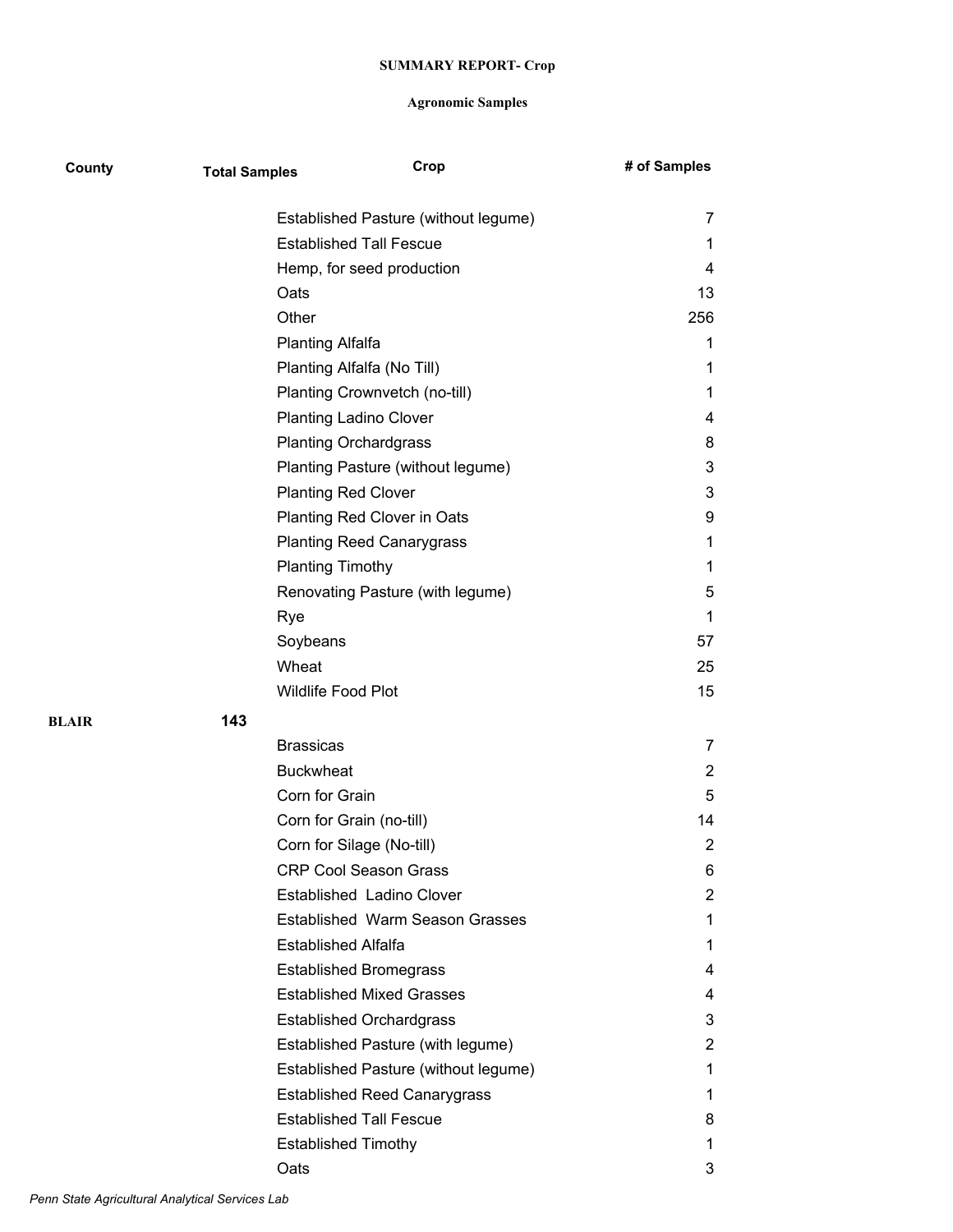| County   | <b>Total Samples</b> | Crop                                 | # of Samples   |
|----------|----------------------|--------------------------------------|----------------|
|          | Other                |                                      | 5              |
|          |                      | Planting Alfalfa (No Till)           | 2              |
|          |                      | Planting Alfalfa in Wheat            | $\mathbf 1$    |
|          |                      | <b>Planting Ladino Clover</b>        | 3              |
|          |                      | <b>Planting Mixed Grasses</b>        | 6              |
|          |                      | <b>Planting Orchardgrass</b>         | 2              |
|          |                      | <b>Planting Red Clover</b>           | 15             |
|          |                      | Planting Red Clover (No-till)        | 3              |
|          |                      | Renovating Pasture (with legume)     | 4              |
|          | Rye                  |                                      | 1              |
|          |                      | Sorghum-Sudangrass                   | 1              |
|          | Soybeans             |                                      | 3              |
|          | Wheat                |                                      | 1              |
|          |                      | <b>Wildlife Food Plot</b>            | 29             |
| BRADFORD | 710                  |                                      |                |
|          |                      | Barley/Soybean Double Crop           | 1              |
|          | <b>Brassicas</b>     |                                      | 6              |
|          |                      | <b>Buckwheat</b>                     | 6              |
|          |                      | Corn for Grain                       | 51             |
|          |                      | Corn for Grain (no-till)             | 46             |
|          |                      | Corn for Silage                      | 46             |
|          |                      | Corn for Silage (No-till)            | 79             |
|          |                      | <b>CRP Cool Season Grass</b>         | 3              |
|          |                      | <b>Established Ladino Clover</b>     | 2              |
|          |                      | <b>Established Red Clover</b>        | 1              |
|          |                      | <b>Established Red Clover-Grass</b>  | 7              |
|          |                      | Established Trefoil-grass            | $\overline{2}$ |
|          |                      | <b>Established Alfalfa</b>           | 141            |
|          |                      | <b>Established Alfalfa-Grass</b>     | 14             |
|          |                      | <b>Established Bromegrass</b>        | 1              |
|          |                      | <b>Established Mixed Grasses</b>     | 65             |
|          |                      | <b>Established Orchardgrass</b>      | 64             |
|          |                      | Established Pasture (with legume)    | 5              |
|          |                      | Established Pasture (without legume) | 15             |
|          |                      | <b>Established Tall Fescue</b>       | 1              |
|          |                      | <b>Established Timothy</b>           | 4              |
|          |                      | <b>Horticultural Cover Crop</b>      | 1              |
|          | Oats                 |                                      | 3              |
|          | Other                |                                      | 16             |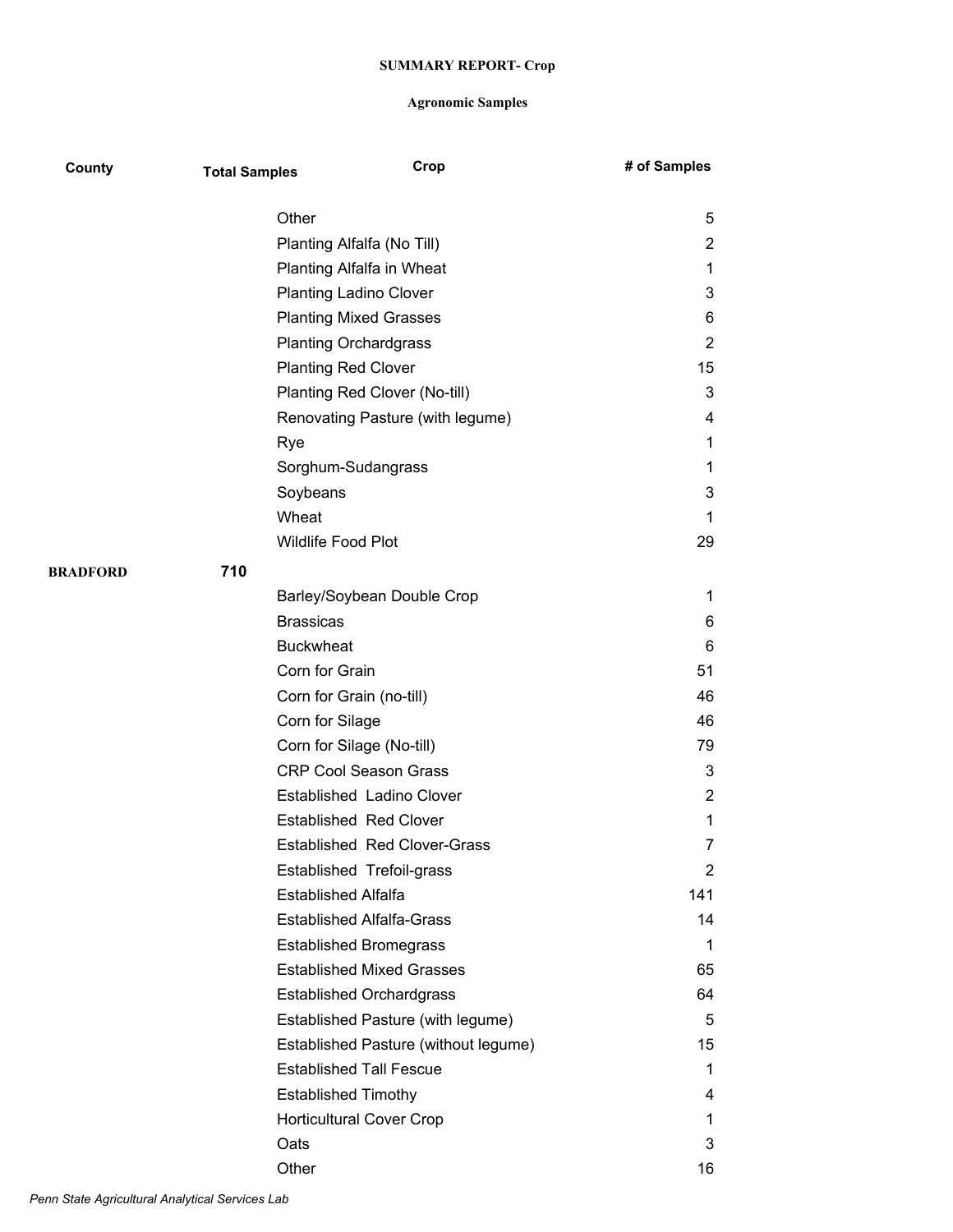| County       | <b>Total Samples</b> | Crop                                 | # of Samples      |
|--------------|----------------------|--------------------------------------|-------------------|
|              |                      | <b>Planting Alfalfa</b>              | 16                |
|              |                      | Planting Alfalfa in Oats             | 3                 |
|              |                      | <b>Planting Alfalfa-Grass</b>        | 1                 |
|              |                      | <b>Planting Ladino Clover</b>        | 10                |
|              |                      | <b>Planting Mixed Grasses</b>        | $12 \overline{ }$ |
|              |                      | Planting Pasture (with legume)       | $\overline{7}$    |
|              |                      | <b>Planting Red Clover</b>           | $\overline{7}$    |
|              |                      | Planting Red Clover in Oats          | 4                 |
|              |                      | Planting Red Clover in Wheat         | 4                 |
|              |                      | <b>Planting Red Clover-Grass</b>     | 4                 |
|              |                      | <b>Planting Tall Fescue</b>          | 1                 |
|              |                      | <b>Planting Timothy</b>              | 1                 |
|              |                      | <b>Planting Trefoil-Grass</b>        | 1                 |
|              |                      | Renovating Pasture (with legume)     | 1                 |
|              |                      | Rye                                  | $\overline{2}$    |
|              |                      | Sorghum-Sudangrass                   | 3                 |
|              |                      | Soybeans                             | 28                |
|              |                      | Wheat                                | $\overline{2}$    |
|              |                      | Wildlife Food Plot                   | 23                |
| <b>BUCKS</b> | 172                  |                                      |                   |
|              |                      | <b>Brassicas</b>                     | 7                 |
|              |                      | Corn for Grain                       | 10                |
|              |                      | Corn for Grain (no-till)             | 5                 |
|              |                      | Corn for Silage                      | 3                 |
|              |                      | <b>Established Alfalfa</b>           | 1                 |
|              |                      | <b>Established Alfalfa-Grass</b>     | 1                 |
|              |                      | <b>Established Mixed Grasses</b>     | 15                |
|              |                      | <b>Established Orchardgrass</b>      | 7                 |
|              |                      | Established Pasture (with legume)    | 4                 |
|              |                      | Established Pasture (without legume) | 9                 |
|              |                      | <b>Established Tall Fescue</b>       | 1                 |
|              |                      | <b>Established Timothy</b>           | 1                 |
|              |                      | Millet for Forage                    | 2                 |
|              |                      | Oats                                 | $\overline{2}$    |
|              |                      | Other                                | 30                |
|              |                      | <b>Planting Alfalfa</b>              | 3                 |
|              |                      | <b>Planting Alfalfa-Grass</b>        | 1                 |
|              |                      | Planting Ladino Clover               | 2                 |
|              |                      | <b>Planting Mixed Grasses</b>        | 3                 |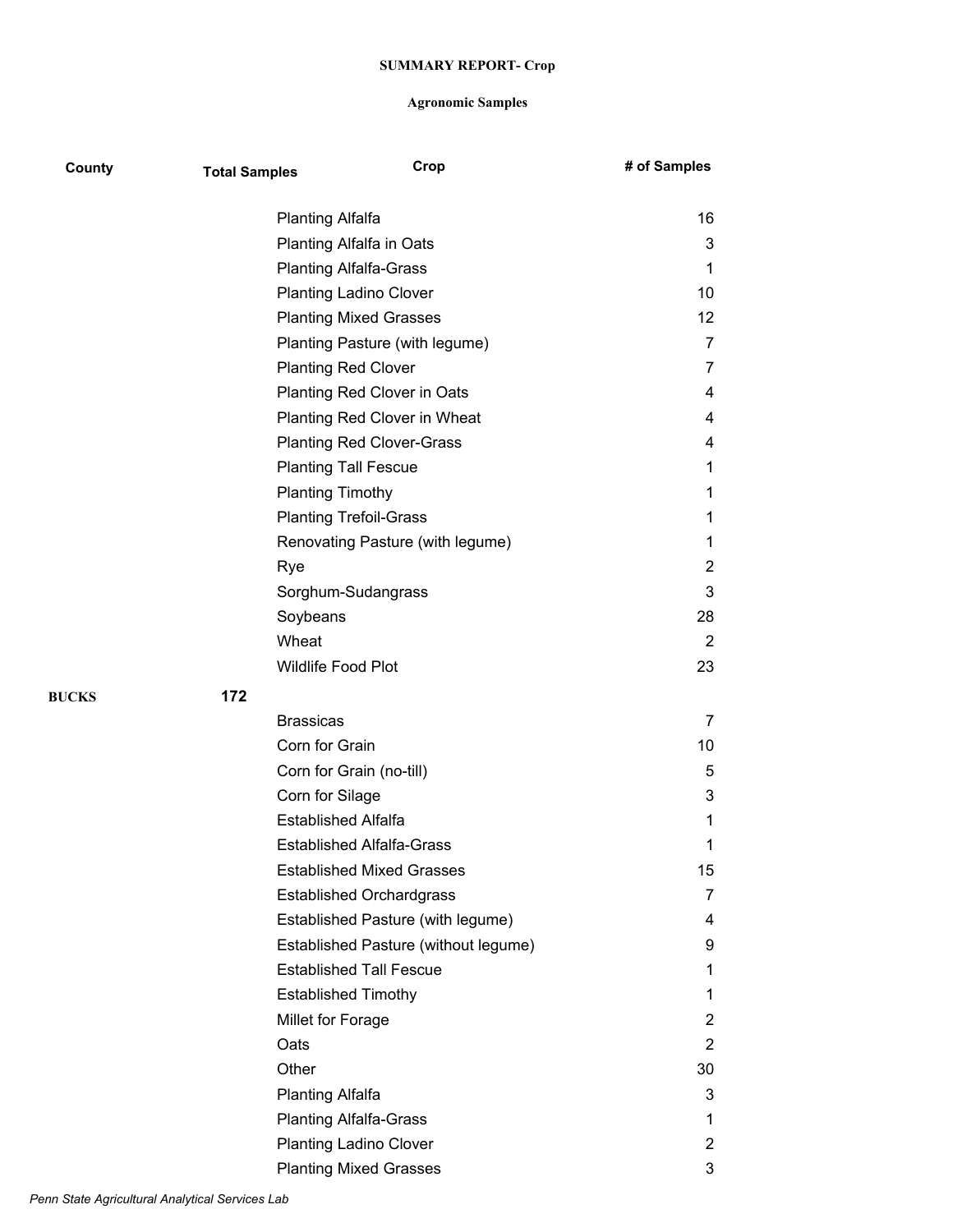| County        | <b>Total Samples</b> | Crop                                 | # of Samples      |
|---------------|----------------------|--------------------------------------|-------------------|
|               |                      | <b>Planting Orchardgrass</b>         | 1                 |
|               |                      | Planting Pasture (with legume)       | 6                 |
|               |                      | Planting Pasture (without legume)    | 6                 |
|               |                      | <b>Planting Red Clover</b>           | 1                 |
|               |                      | Planting Red Clover (No-till)        | 1                 |
|               |                      | <b>Planting Tall Fescue</b>          | $\overline{2}$    |
|               |                      | <b>Planting Warm Season Grasses</b>  | $\overline{2}$    |
|               |                      | Renovating Pasture (with legume)     | $\overline{2}$    |
|               |                      | Rye                                  | 1                 |
|               |                      | <b>Small Grain Silage</b>            | 9                 |
|               |                      | Sorghum for Forage                   | 1                 |
|               |                      | Sorghum for Grain                    | $\overline{2}$    |
|               |                      | Sorghum-Sudangrass                   | 1                 |
|               |                      | Soybeans                             | 15                |
|               |                      | <b>Spring Barley</b>                 | 1                 |
|               |                      | <b>Stored Tablestock Potatoes</b>    | 1                 |
|               |                      | Sudangrass                           | 1                 |
|               |                      | Sunflowers                           | 3                 |
|               |                      | Wheat                                | 4                 |
|               |                      | Wildlife Food Plot                   | 5                 |
| <b>BUTLER</b> | 407                  |                                      |                   |
|               |                      | <b>Brassicas</b>                     | 5                 |
|               |                      | <b>Buckwheat</b>                     | 6                 |
|               |                      | Corn for Grain                       | 62                |
|               |                      | Corn for Grain (no-till)             | 24                |
|               |                      | Corn for Silage                      | 1                 |
|               |                      | Corn for Silage (No-till)            | 15                |
|               |                      | Established Ladino Clover            | 1                 |
|               |                      | <b>Established Red Clover</b>        | 1                 |
|               |                      | <b>Established Red Clover-Grass</b>  | 3                 |
|               |                      | <b>Established Alfalfa-Grass</b>     | 19                |
|               |                      | <b>Established Mixed Grasses</b>     | 48                |
|               |                      | <b>Established Orchardgrass</b>      | $12 \overline{ }$ |
|               |                      | Established Pasture (with legume)    | 9                 |
|               |                      | Established Pasture (without legume) | 16                |
|               |                      | <b>Established Timothy</b>           | 2                 |
|               |                      | Hemp, for seed production            | 1                 |
|               |                      | Oats                                 | 12                |
|               |                      | Other                                | 1                 |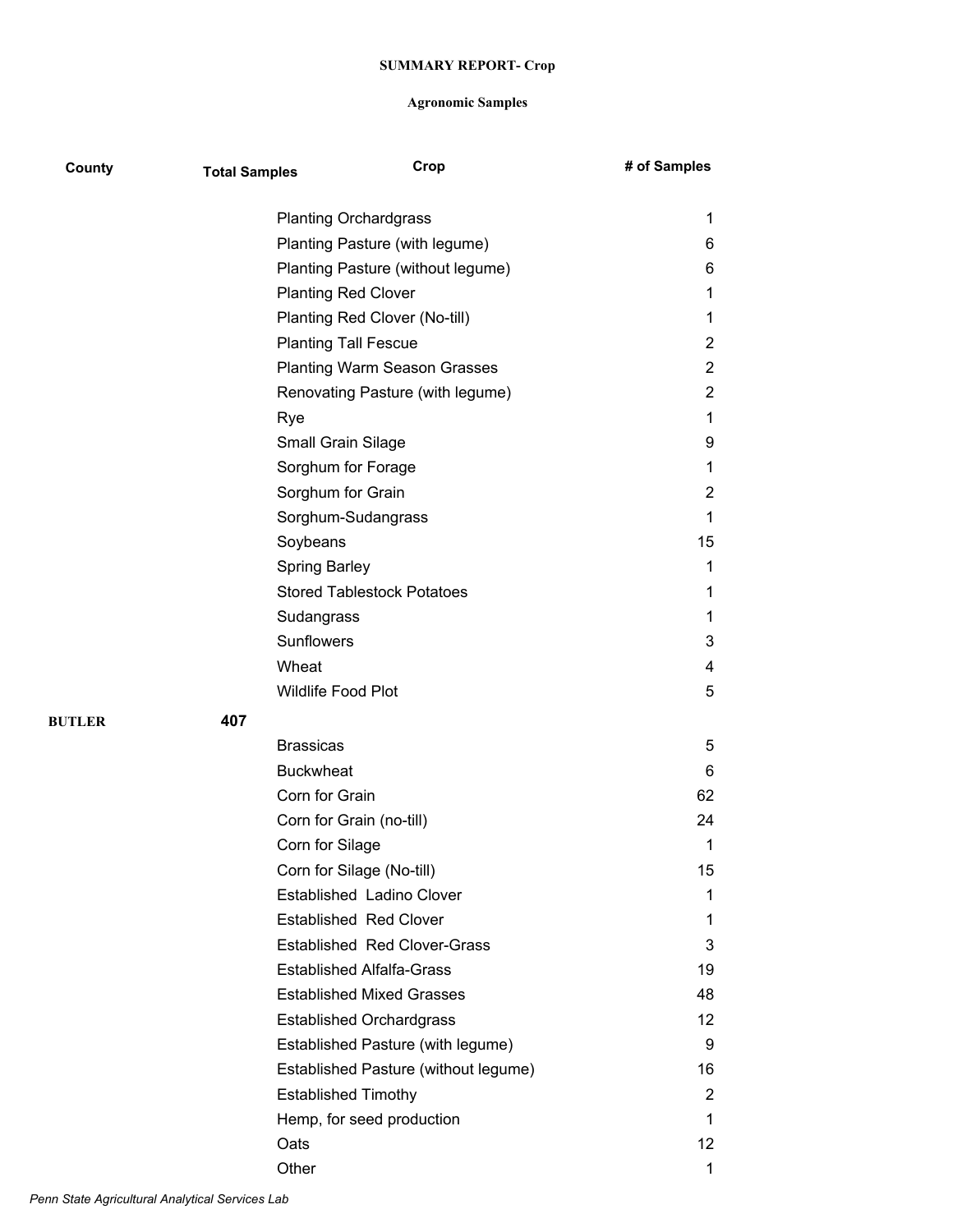| County         | <b>Total Samples</b> | Crop                                 | # of Samples    |
|----------------|----------------------|--------------------------------------|-----------------|
|                |                      | <b>Planting Alfalfa</b>              | 6               |
|                |                      | Planting Alfalfa (No Till)           | 6               |
|                |                      | Planting Alfalfa in Oats             | 3               |
|                |                      | <b>Planting Alfalfa-Grass</b>        | 11              |
|                |                      | <b>Planting Bromegrass</b>           | 1               |
|                |                      | <b>Planting Ladino Clover</b>        | 7               |
|                |                      | <b>Planting Mixed Grasses</b>        | 16              |
|                |                      | <b>Planting Orchardgrass</b>         | $\overline{2}$  |
|                |                      | Planting Pasture (without legume)    | 1               |
|                |                      | Planting Red Clover in Oats          | 1               |
|                |                      | <b>Planting Red Clover-Grass</b>     | 35              |
|                |                      | <b>Planting Reed Canarygrass</b>     | 1               |
|                |                      | <b>Planting Timothy</b>              | 2               |
|                |                      | <b>Planting Trefoil-Grass</b>        | $\mathbf 1$     |
|                |                      | Renovating Pasture (with legume)     | 13              |
|                |                      | Rye                                  | 2               |
|                |                      | Sorghum for Forage                   | 2               |
|                |                      | Soybeans                             | 28              |
|                |                      | Sunflowers                           | 1               |
|                |                      | Wheat                                | 4               |
|                |                      | Wildlife Food Plot                   | 25              |
|                |                      | <b>Winter Barley</b>                 | 1               |
| <b>CAMBRIA</b> | 153                  |                                      |                 |
|                |                      | <b>Brassicas</b>                     | 5               |
|                |                      | <b>Buckwheat</b>                     | 1               |
|                |                      | Corn for Grain                       | 19              |
|                |                      | Corn for Grain (no-till)             | 9               |
|                |                      | Corn for Silage                      | 17              |
|                |                      | Corn for Silage (No-till)            | 7               |
|                |                      | <b>Established Alfalfa-Grass</b>     | 3               |
|                |                      | <b>Established Mixed Grasses</b>     | 12 <sup>2</sup> |
|                |                      | <b>Established Orchardgrass</b>      | $\overline{2}$  |
|                |                      | Established Pasture (without legume) | 5               |
|                |                      | <b>Established Tall Fescue</b>       | 1               |
|                |                      | <b>Established Timothy</b>           | $\overline{2}$  |
|                |                      | Hemp, for seed production            | 1               |
|                |                      | Oats                                 | $\overline{2}$  |
|                |                      | Other                                | $\overline{2}$  |
|                |                      | <b>Planting Alfalfa</b>              | 3               |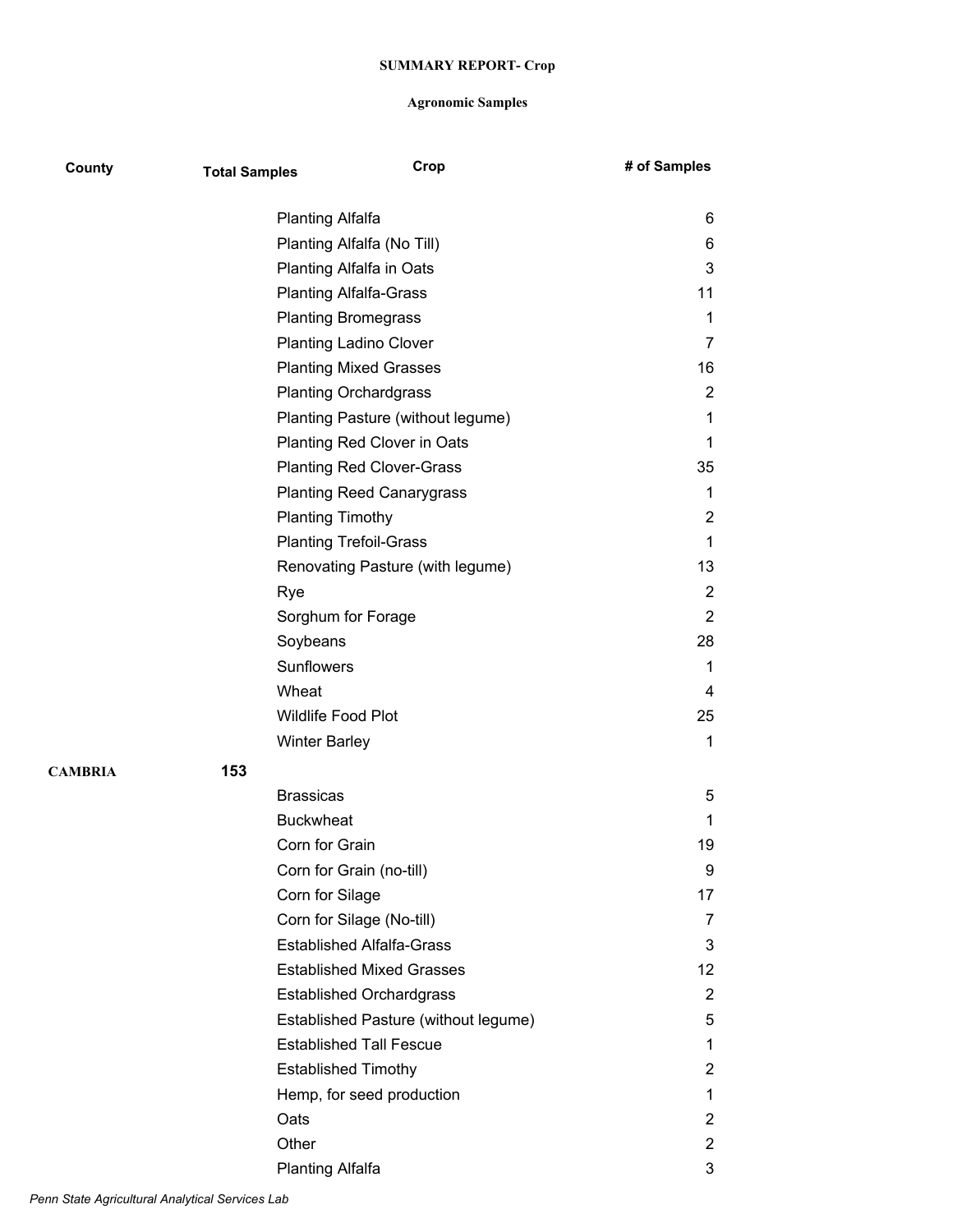| County         | <b>Total Samples</b> | Crop                              | # of Samples   |
|----------------|----------------------|-----------------------------------|----------------|
|                |                      | Planting Alfalfa (No Till)        | 1              |
|                |                      | Planting Alfalfa in Oats          | $\overline{2}$ |
|                |                      | <b>Planting Alfalfa-Grass</b>     | 1              |
|                |                      | <b>Planting Ladino Clover</b>     | 1              |
|                |                      | <b>Planting Mixed Grasses</b>     | 3              |
|                |                      | <b>Planting Orchardgrass</b>      | 3              |
|                |                      | Planting Pasture (with legume)    | $\overline{c}$ |
|                |                      | Planting Pasture (without legume) | 1              |
|                |                      | <b>Planting Red Clover</b>        | $\overline{2}$ |
|                |                      | <b>Planting Red Clover-Grass</b>  | 1              |
|                |                      | <b>Planting Timothy</b>           | 1              |
|                |                      | Renovating Pasture (with legume)  | 1              |
|                |                      | Rye                               | $\overline{c}$ |
|                |                      | Small Grain Silage                | 1              |
|                |                      | Sorghum for Forage                | 7              |
|                |                      | Soybeans                          | 20             |
|                |                      | Wildlife Food Plot                | 13             |
| <b>CAMERON</b> | 28                   |                                   |                |
|                |                      | Corn for Grain                    | $\overline{2}$ |
|                |                      | <b>Established Red Clover</b>     | 8              |
|                |                      | <b>Established Bromegrass</b>     | 1              |
|                |                      | <b>Established Mixed Grasses</b>  | 8              |
|                |                      | <b>Established Orchardgrass</b>   | 4              |
|                |                      | Other                             | 3              |
|                |                      | <b>Planting Alfalfa</b>           | 1              |
|                |                      | Soybeans                          | 1              |
| <b>CARBON</b>  | 21                   |                                   |                |
|                |                      | Corn for Silage                   | 4              |
|                |                      | <b>Established Mixed Grasses</b>  | $\overline{2}$ |
|                |                      | <b>Established Orchardgrass</b>   | 3              |
|                |                      | Hemp, for seed production         | 1              |
|                |                      | Home Potato Patch                 | 1              |
|                |                      | Oats                              | $\overline{c}$ |
|                |                      | Other                             | $\mathbf{1}$   |
|                |                      | <b>Planting Alfalfa</b>           | 1              |
|                |                      | <b>Planting Orchardgrass</b>      | $\overline{c}$ |
|                |                      | Rye                               | 1              |
|                |                      | Tobacco                           | 1              |
|                |                      | Wildlife Food Plot                | $\overline{c}$ |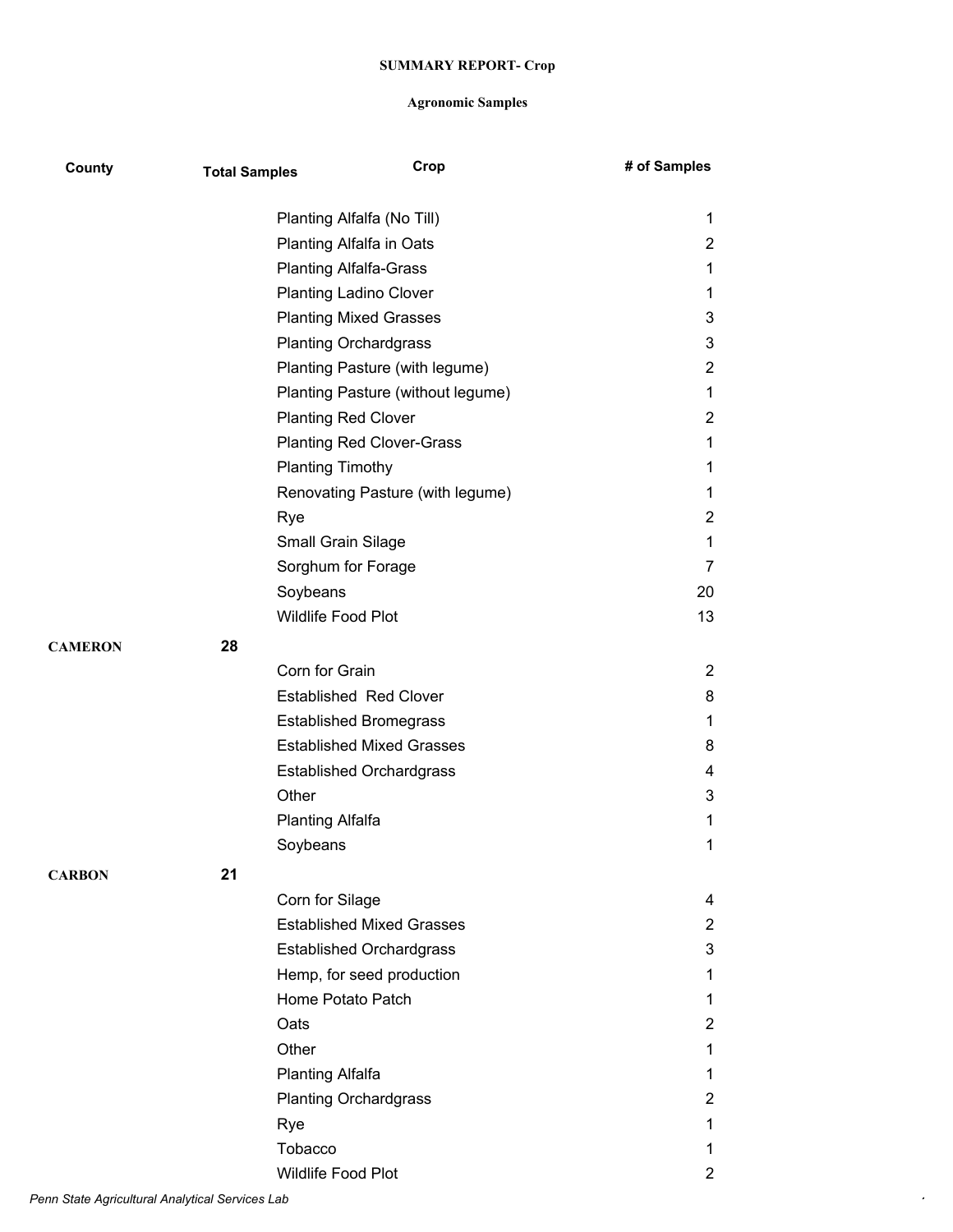| County        | <b>Total Samples</b>   | Crop                                   | # of Samples      |
|---------------|------------------------|----------------------------------------|-------------------|
| <b>CENTRE</b> | 3,261                  |                                        |                   |
|               | <b>Brassicas</b>       |                                        | 9                 |
|               | Corn for Grain         |                                        | 170               |
|               |                        | Corn for Grain (no-till)               | 139               |
|               | Corn for Silage        |                                        | 3                 |
|               |                        | Corn for Silage (No-till)              | 93                |
|               |                        | <b>CRP Cool Season Grass</b>           | $12 \overline{ }$ |
|               | <b>Disturbed Lands</b> |                                        | 1                 |
|               |                        | <b>Early Tablestock Potatoes</b>       | 2                 |
|               |                        | Established Ladino Clover              | 10                |
|               |                        | <b>Established Red Clover</b>          | 1                 |
|               |                        | <b>Established Red Clover-Grass</b>    | 3                 |
|               |                        | <b>Established Warm Season Grasses</b> | 26                |
|               |                        | <b>Established Alfalfa</b>             | 53                |
|               |                        | <b>Established Alfalfa-Grass</b>       | 66                |
|               |                        | <b>Established Bromegrass</b>          | $\overline{2}$    |
|               |                        | <b>Established Mixed Grasses</b>       | 118               |
|               |                        | <b>Established Orchardgrass</b>        | 25                |
|               |                        | Established Pasture (with legume)      | 15                |
|               |                        | Established Pasture (without legume)   | 47                |
|               |                        | <b>Established Timothy</b>             | 1                 |
|               |                        | Hemp, for seed production              | 10                |
|               |                        | Home Potato Patch                      | 1                 |
|               | Hops                   |                                        | 2                 |
|               |                        | <b>Horticultural Cover Crop</b>        | 9                 |
|               | Oats                   |                                        | 14                |
|               | Other                  |                                        | 2,050             |
|               | Planting Alfalfa       |                                        | 13                |
|               |                        | Planting Alfalfa (No Till)             | 9                 |
|               |                        | <b>Planting Alfalfa-Grass</b>          | 10                |
|               |                        | <b>Planting Bromegrass</b>             | 1                 |
|               |                        | <b>Planting Ladino Clover</b>          | 2                 |
|               |                        | <b>Planting Mixed Grasses</b>          | 10                |
|               |                        | <b>Planting Orchardgrass</b>           | 14                |
|               |                        | Planting Pasture (with legume)         | 6                 |
|               |                        | Planting Pasture (without legume)      | 4                 |
|               |                        | <b>Planting Red Clover</b>             | 1                 |
|               |                        | Planting Red Clover in Oats            | 3                 |
|               |                        | <b>Planting Tall Fescue</b>            | $\overline{2}$    |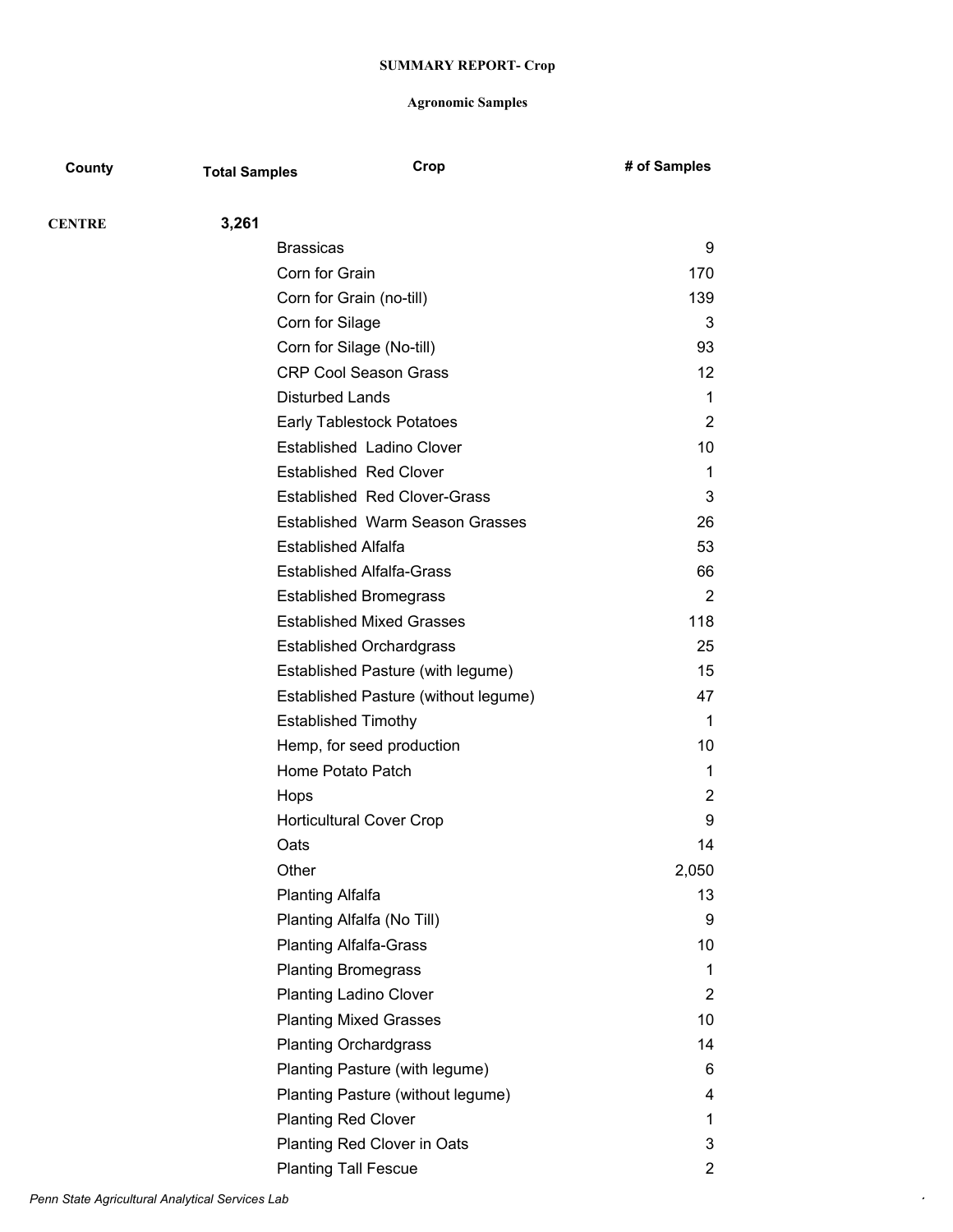| County         | <b>Total Samples</b> | Crop                                 | # of Samples   |
|----------------|----------------------|--------------------------------------|----------------|
|                |                      | <b>Planting Timothy</b>              | 8              |
|                |                      | <b>Planting Trefoil-Grass</b>        | 3              |
|                |                      | Potatoes-Unspecified Use             | 5              |
|                |                      | Renovating Pasture (with legume)     | 6              |
|                |                      | Rye                                  | 3              |
|                |                      | <b>Small Grain Silage</b>            | 15             |
|                |                      | Sorghum for Grain                    | $\overline{2}$ |
|                |                      | Sorghum-Sudangrass                   | $\overline{2}$ |
|                |                      | Soybeans                             | 143            |
|                |                      | <b>Stored Chip Potatoes</b>          | 4              |
|                |                      | <b>Stored Tablestock Potatoes</b>    | 3              |
|                |                      | Sudangrass                           | $\overline{2}$ |
|                |                      | Sunflowers                           | 1              |
|                |                      | Tobacco                              | $\overline{2}$ |
|                |                      | Wheat                                | 26             |
|                |                      | <b>Wildlife Food Plot</b>            | 79             |
| <b>CHESTER</b> | 90                   |                                      |                |
|                |                      | <b>Buckwheat</b>                     | 1              |
|                |                      | Corn for Grain                       | 3              |
|                |                      | Corn for Grain (no-till)             | 4              |
|                |                      | Corn for Silage                      | 4              |
|                |                      | <b>Established Mixed Grasses</b>     | 10             |
|                |                      | <b>Established Orchardgrass</b>      | 3              |
|                |                      | Established Pasture (with legume)    | 7              |
|                |                      | Established Pasture (without legume) | 13             |
|                |                      | <b>Established Timothy</b>           | $\overline{2}$ |
|                |                      | Other                                | 9              |
|                |                      | <b>Planting Alfalfa</b>              | $\overline{2}$ |
|                |                      | Planting Alfalfa (No Till)           | 1              |
|                |                      | <b>Planting Mixed Grasses</b>        | 8              |
|                |                      | <b>Planting Orchardgrass</b>         | 1              |
|                |                      | Planting Pasture (without legume)    | 9              |
|                |                      | <b>Planting Tall Fescue</b>          | 1              |
|                |                      | Renovating Pasture (with legume)     | 1              |
|                |                      | Soybeans                             | $\overline{2}$ |
|                |                      | Tobacco                              | 3              |
|                |                      | Wildlife Food Plot                   | 6              |
| <b>CLARION</b> | 166                  |                                      |                |
|                |                      | <b>Brassicas</b>                     | 6              |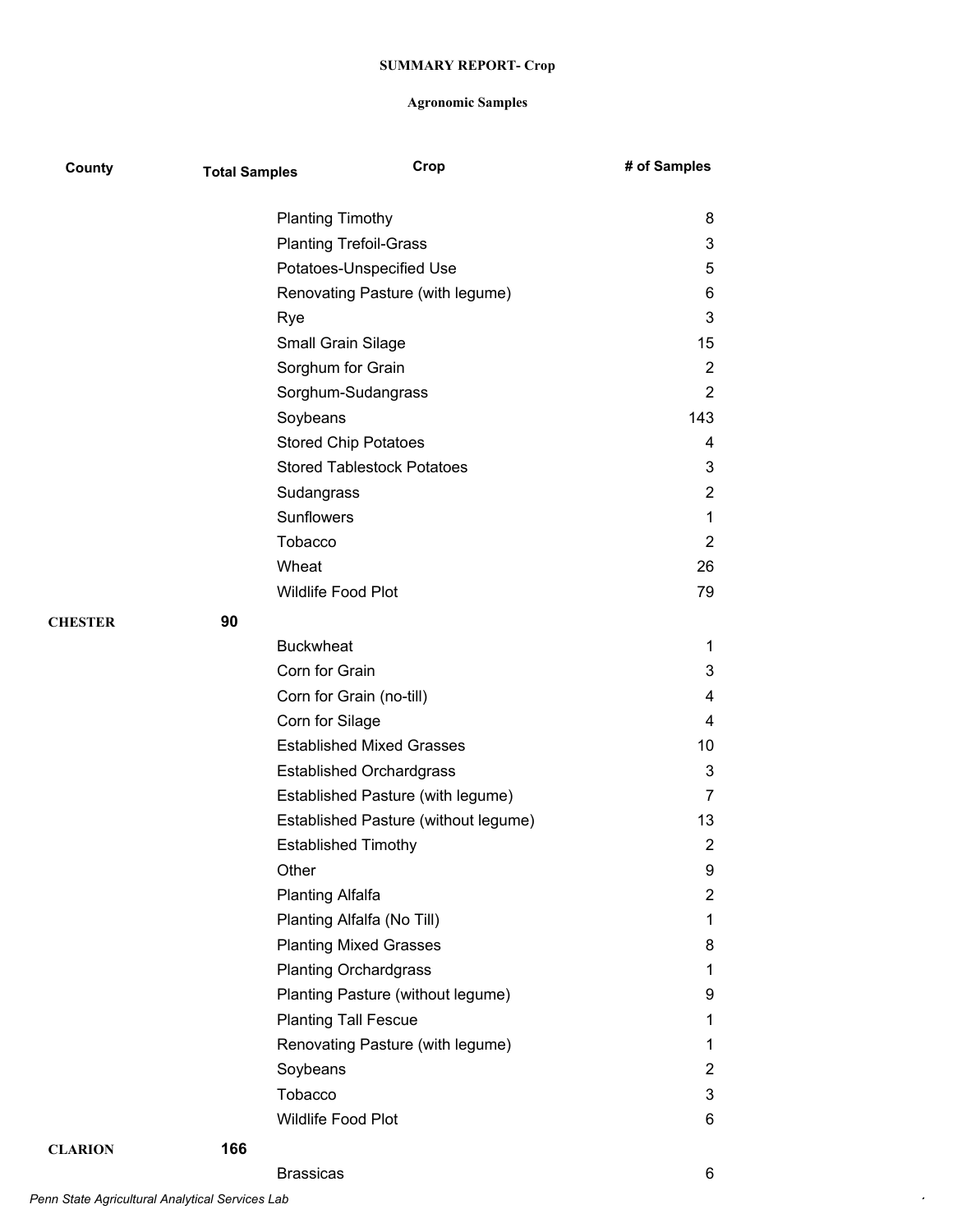| County            | <b>Total Samples</b> | Crop                                 | # of Samples          |
|-------------------|----------------------|--------------------------------------|-----------------------|
|                   |                      | Corn for Grain                       | 17                    |
|                   |                      | Corn for Grain (no-till)             | 9                     |
|                   |                      | Corn for Silage                      | 8                     |
|                   |                      | Established Ladino Clover            | 1                     |
|                   |                      | <b>Established Red Clover</b>        | 1.                    |
|                   |                      | Established Warm Season Grasses      | 3                     |
|                   |                      | Established Alfalfa                  | 1                     |
|                   |                      | <b>Established Alfalfa-Grass</b>     | 1.                    |
|                   |                      | <b>Established Mixed Grasses</b>     | 14                    |
|                   |                      | <b>Established Orchardgrass</b>      | 3                     |
|                   |                      | Established Pasture (with legume)    | 3                     |
|                   |                      | Established Pasture (without legume) | 3                     |
|                   |                      | <b>Established Reed Canarygrass</b>  | 4                     |
|                   |                      | <b>Established Timothy</b>           | 2                     |
|                   |                      | Home Potato Patch                    | 1                     |
|                   |                      | Oats                                 | 7                     |
|                   |                      | Other                                | 6                     |
|                   |                      | <b>Planting Ladino Clover</b>        | 7                     |
|                   |                      | <b>Planting Mixed Grasses</b>        | 24                    |
|                   |                      | Planting Pasture (with legume)       | 3                     |
|                   |                      | <b>Planting Timothy</b>              | $\overline{2}$        |
|                   |                      | <b>Planting Warm Season Grasses</b>  | 3                     |
|                   |                      | Small Grain Silage                   | 1.                    |
|                   |                      | Sorghum for Forage                   | 1                     |
|                   |                      | Soybeans                             | 10                    |
|                   |                      | <b>Sunflowers</b>                    | 1                     |
|                   |                      | Wheat                                | 1                     |
|                   |                      | Wildlife Food Plot                   | 23                    |
| <b>CLEARFIELD</b> | 248                  |                                      |                       |
|                   |                      | <b>Brassicas</b>                     | 12                    |
|                   |                      | <b>Buckwheat</b>                     | 10                    |
|                   |                      | Corn for Grain                       | 20                    |
|                   |                      | Corn for Grain (no-till)             | 19                    |
|                   |                      | Corn for Silage                      | 3                     |
|                   |                      | Corn for Silage (No-till)            | 12                    |
|                   |                      | <b>CRP Cool Season Grass</b>         | 1                     |
|                   |                      | <b>Disturbed Lands</b>               | 4                     |
|                   |                      | <b>Established Red Clover</b>        | 6                     |
|                   |                      | <b>Established Red Clover-Grass</b>  | $\mathbf{2}^{\prime}$ |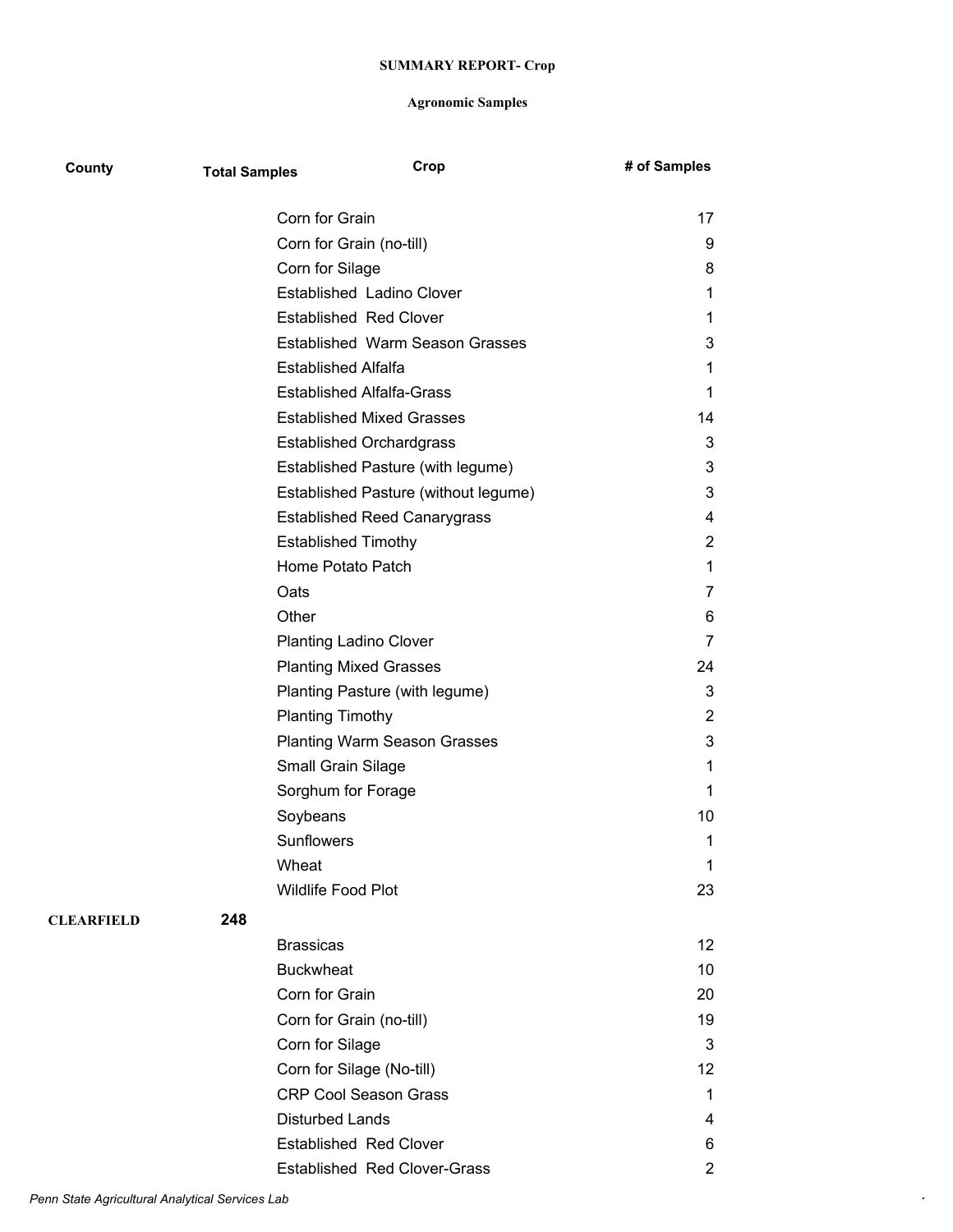| County         | <b>Total Samples</b> | Crop                                 | # of Samples   |
|----------------|----------------------|--------------------------------------|----------------|
|                |                      | Established Trefoil-grass            | 1              |
|                |                      | <b>Established Alfalfa</b>           | 9              |
|                |                      | <b>Established Alfalfa-Grass</b>     | 19             |
|                |                      | <b>Established Mixed Grasses</b>     | 14             |
|                |                      | Established Pasture (with legume)    | 5              |
|                |                      | Established Pasture (without legume) | 6              |
|                |                      | <b>Established Reed Canarygrass</b>  | $\overline{2}$ |
|                |                      | <b>Established Timothy</b>           | 8              |
|                |                      | Home Potato Patch                    | $\overline{2}$ |
|                |                      | <b>Horticultural Cover Crop</b>      | $\overline{2}$ |
|                |                      | Oats                                 | 7              |
|                |                      | <b>Planting Alfalfa</b>              | 3              |
|                |                      | Planting Alfalfa (No Till)           | 3              |
|                |                      | Planting Alfalfa in Wheat            | 1              |
|                |                      | <b>Planting Alfalfa-Grass</b>        | 7              |
|                |                      | <b>Planting Bromegrass</b>           | 1              |
|                |                      | <b>Planting Ladino Clover</b>        | 6              |
|                |                      | <b>Planting Mixed Grasses</b>        | 16             |
|                |                      | Planting Pasture (with legume)       | 1              |
|                |                      | Planting Pasture (without legume)    | $\overline{2}$ |
|                |                      | Planting Red Clover (No-till)        | $\overline{2}$ |
|                |                      | Planting Red Clover in Oats          | 4              |
|                |                      | <b>Planting Timothy</b>              | 3              |
|                |                      | Renovating Pasture (with legume)     | 1              |
|                |                      | Rye                                  | 3              |
|                |                      | Sm Grain Sil/Corn Sil Dbl Crop       | $\overline{2}$ |
|                |                      | Soybeans                             | 1              |
|                |                      | Sunflowers                           | 1              |
|                |                      | <b>Wildlife Food Plot</b>            | 27             |
| <b>CLINTON</b> | 163                  |                                      |                |
|                |                      | <b>Brassicas</b>                     | 7              |
|                |                      | Corn for Grain                       | 14             |
|                |                      | Corn for Grain (no-till)             | 21             |
|                |                      | Corn for Silage                      | 1              |
|                |                      | Corn for Silage (No-till)            | 5              |
|                |                      | <b>CRP Cool Season Grass</b>         | 5              |
|                |                      | <b>Established Alfalfa</b>           | 4              |
|                |                      | <b>Established Alfalfa-Grass</b>     | 13             |
|                |                      | <b>Established Mixed Grasses</b>     | 19             |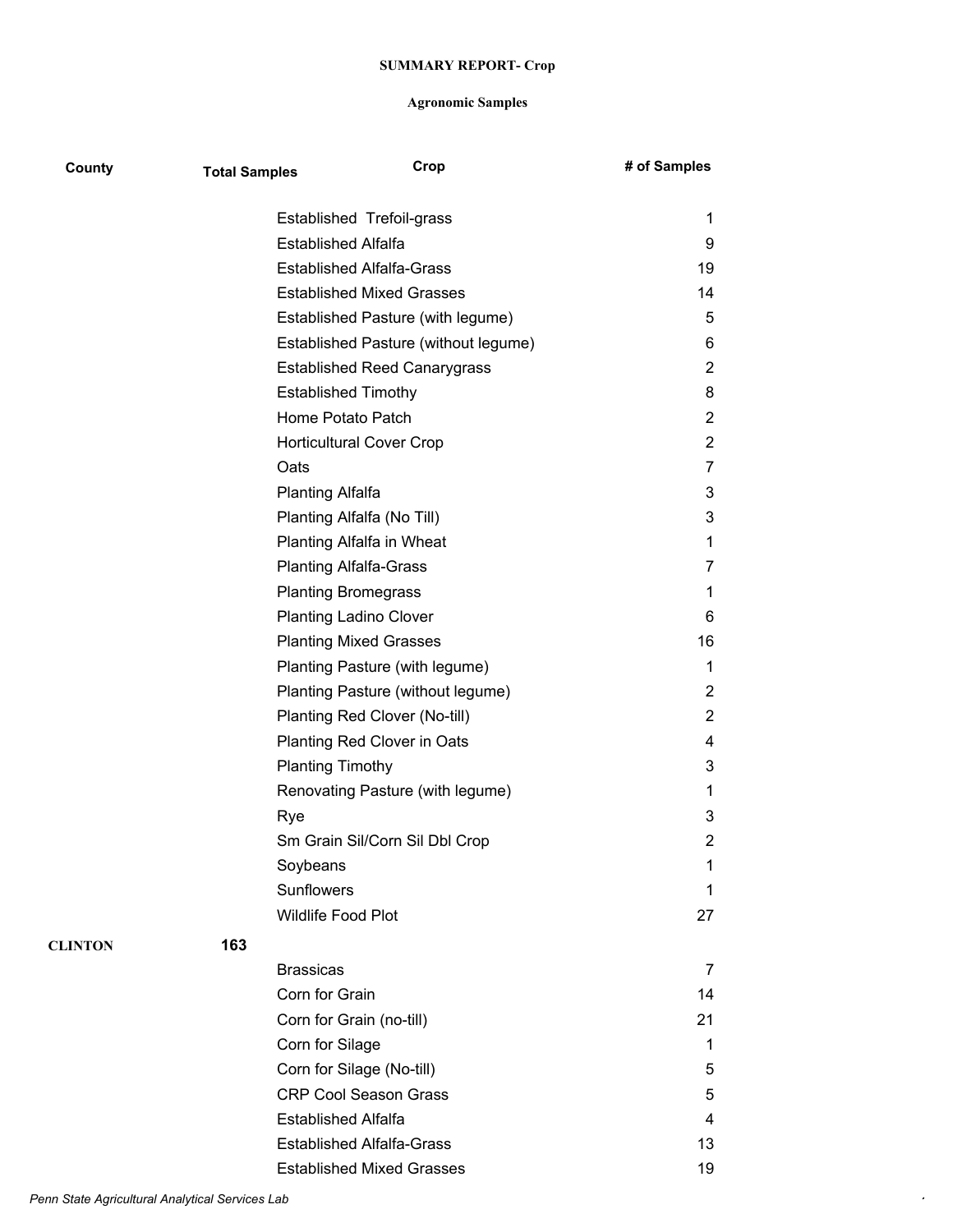| County          | <b>Total Samples</b> | Crop                                 | # of Samples   |
|-----------------|----------------------|--------------------------------------|----------------|
|                 |                      | Established Pasture (with legume)    | $\overline{2}$ |
|                 |                      | Established Pasture (without legume) | 6              |
|                 |                      | <b>Established Timothy</b>           | $\overline{2}$ |
|                 |                      | Oats                                 | 6              |
|                 |                      | Other                                | 4              |
|                 |                      | <b>Planting Alfalfa</b>              | 1              |
|                 |                      | <b>Planting Alfalfa-Grass</b>        | 6              |
|                 |                      | <b>Planting Ladino Clover</b>        | 4              |
|                 |                      | Planting Pasture (with legume)       | $\overline{2}$ |
|                 |                      | Planting Pasture (without legume)    | 7              |
|                 |                      | <b>Planting Red Clover</b>           | 4              |
|                 |                      | Rye                                  | 1              |
|                 |                      | Small Grain Silage                   | 7              |
|                 |                      | Soybeans                             | 8              |
|                 |                      | Tobacco                              | 1              |
|                 |                      | Wheat                                | 7              |
|                 |                      | Wildlife Food Plot                   | 6              |
| <b>COLUMBIA</b> | 179                  |                                      |                |
|                 |                      | <b>Brassicas</b>                     | 1              |
|                 |                      | <b>Buckwheat</b>                     | $\overline{c}$ |
|                 |                      | Corn for Grain                       | 20             |
|                 |                      | Corn for Grain (no-till)             | 29             |
|                 |                      | Corn for Silage (No-till)            | 13             |
|                 |                      | Established Ladino Clover            | 1              |
|                 |                      | <b>Established Red Clover-Grass</b>  | 3              |
|                 |                      | Established Alfalfa                  | 1              |
|                 |                      | <b>Established Mixed Grasses</b>     | 20             |
|                 |                      | <b>Established Orchardgrass</b>      | 1              |
|                 |                      | Established Pasture (with legume)    | 1              |
|                 |                      | <b>Established Timothy</b>           | 5              |
|                 |                      | <b>Horticultural Cover Crop</b>      | $\overline{2}$ |
|                 |                      | Oats                                 | $\overline{2}$ |
|                 |                      | Other                                | 5              |
|                 |                      | <b>Planting Alfalfa</b>              | 1              |
|                 |                      | Planting Alfalfa (No Till)           | 5              |
|                 |                      | <b>Planting Ladino Clover</b>        | 4              |
|                 |                      | <b>Planting Mixed Grasses</b>        | 4              |
|                 |                      | <b>Planting Orchardgrass</b>         | 5              |
|                 |                      | <b>Planting Red Clover</b>           | 1              |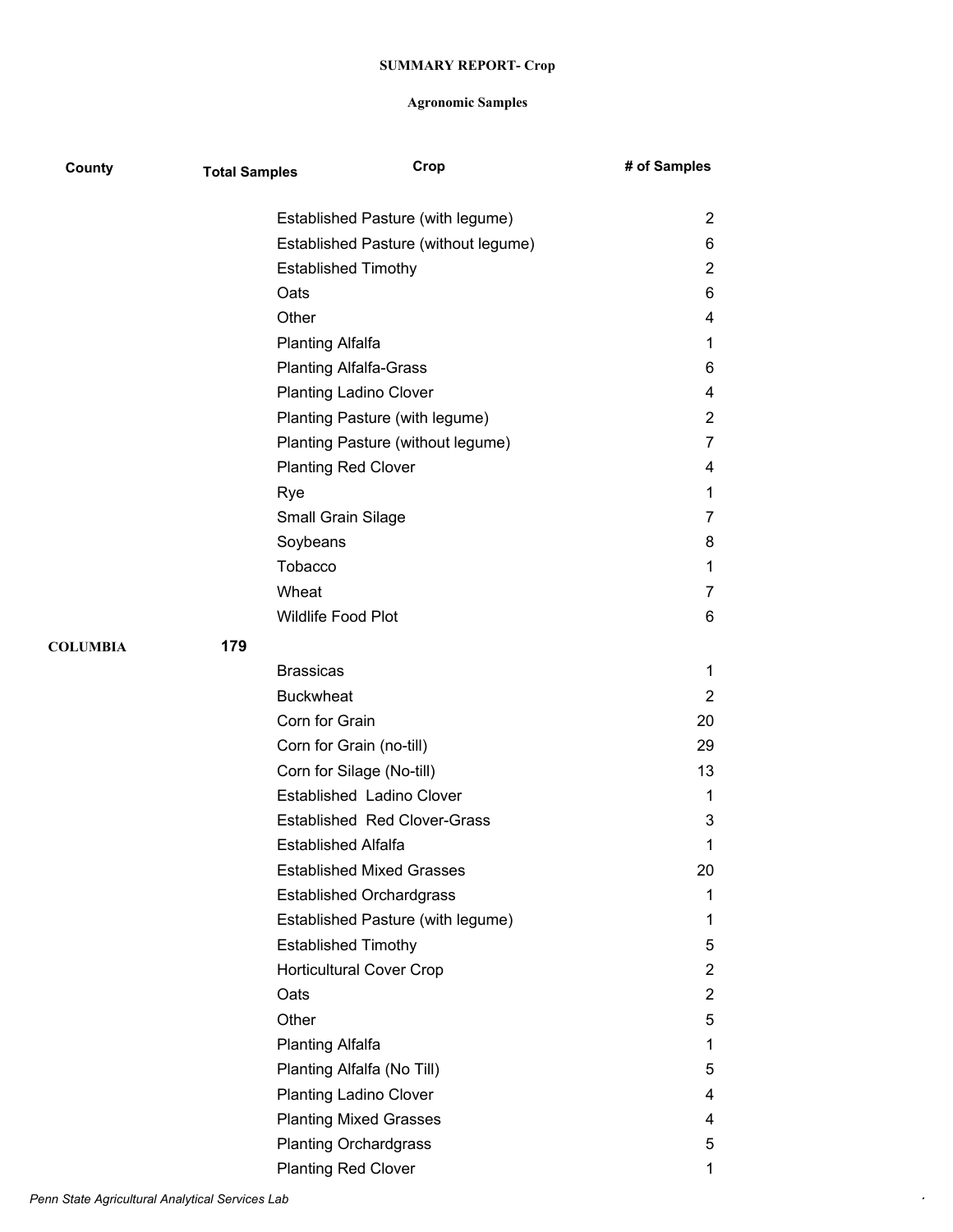| County          | <b>Total Samples</b> | Crop                                 | # of Samples   |
|-----------------|----------------------|--------------------------------------|----------------|
|                 |                      | <b>Planting Timothy</b>              | 3              |
|                 |                      | Rye                                  | 1              |
|                 |                      | Soybeans                             | 25             |
|                 |                      | Sunflowers                           | 1              |
|                 |                      | Wheat                                | 9              |
|                 |                      | Wildlife Food Plot                   | 14             |
| <b>CRAWFORD</b> | 616                  |                                      |                |
|                 |                      | <b>Brassicas</b>                     | 3              |
|                 |                      | <b>Buckwheat</b>                     | 1              |
|                 |                      | Corn for Grain                       | 119            |
|                 |                      | Corn for Grain (no-till)             | 11             |
|                 |                      | Corn for Silage                      | 4              |
|                 |                      | <b>Established Red Clover</b>        | 1              |
|                 |                      | <b>Established Red Clover-Grass</b>  | 3              |
|                 |                      | Established Trefoil-grass            | $\overline{2}$ |
|                 |                      | <b>Established Alfalfa</b>           | 1              |
|                 |                      | <b>Established Alfalfa-Grass</b>     | 1              |
|                 |                      | <b>Established Mixed Grasses</b>     | 47             |
|                 |                      | <b>Established Orchardgrass</b>      | 7              |
|                 |                      | Established Pasture (with legume)    | 1              |
|                 |                      | Established Pasture (without legume) | 12             |
|                 |                      | <b>Established Timothy</b>           | 3              |
|                 |                      | Hops                                 | 2              |
|                 |                      | Oats                                 | 7              |
|                 |                      | Other                                | 301            |
|                 |                      | <b>Planting Alfalfa</b>              | 5              |
|                 |                      | <b>Planting Alfalfa-Grass</b>        | 7              |
|                 |                      | <b>Planting Ladino Clover</b>        | 6              |
|                 |                      | <b>Planting Mixed Grasses</b>        | 4              |
|                 |                      | <b>Planting Orchardgrass</b>         | 3              |
|                 |                      | Planting Pasture (with legume)       | 3              |
|                 |                      | <b>Planting Red Clover</b>           | 1              |
|                 |                      | Planting Red Clover in Wheat         | 1              |
|                 |                      | <b>Planting Timothy</b>              | 1              |
|                 |                      | <b>Planting Trefoil-Grass</b>        | 2              |
|                 |                      | Rye                                  | 5              |
|                 |                      | Soybeans                             | 43             |
|                 |                      | Spelt                                | 1              |
|                 |                      | Wildlife Food Plot                   | 8              |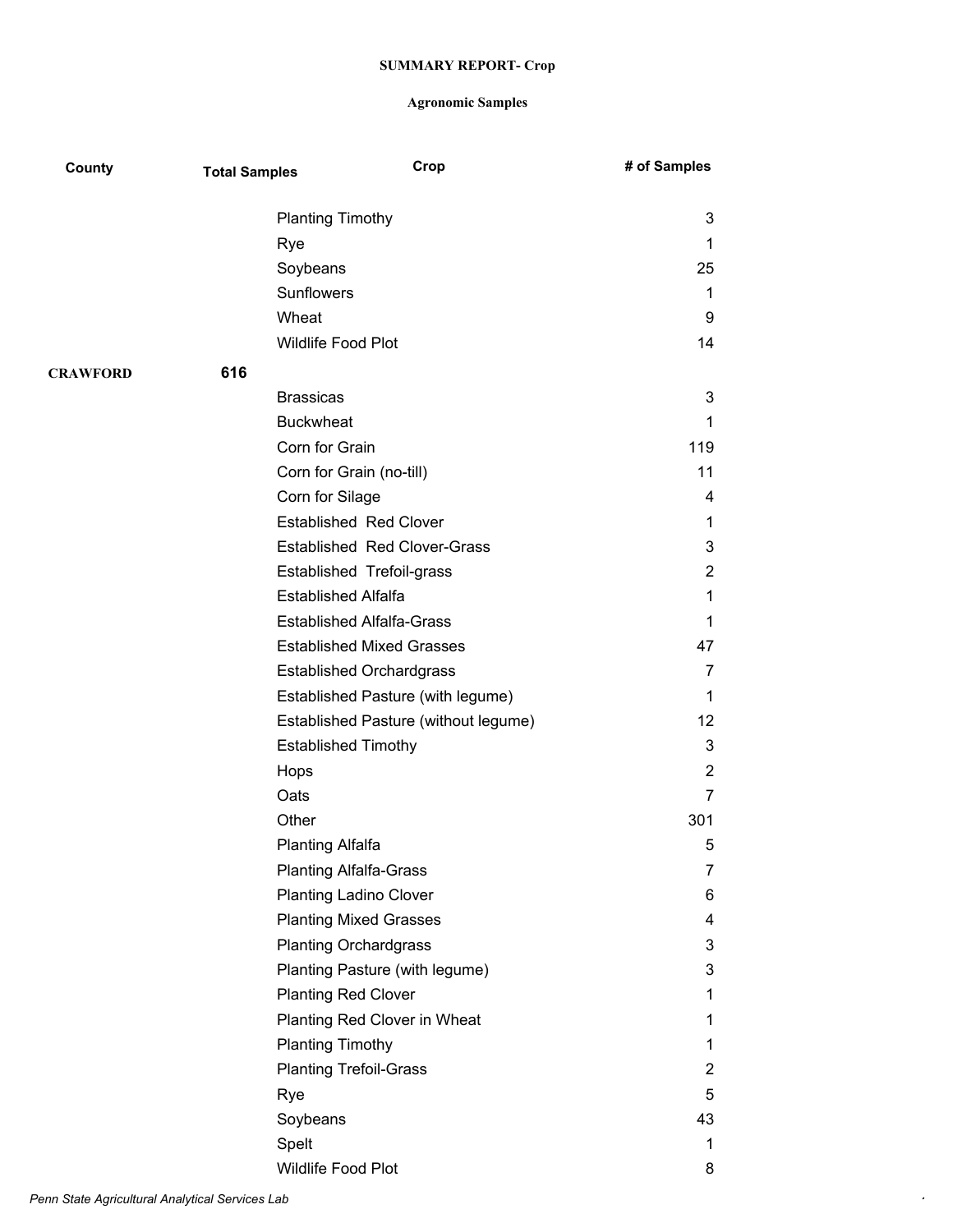| County            | <b>Total Samples</b> | Crop                                 | # of Samples   |
|-------------------|----------------------|--------------------------------------|----------------|
|                   |                      |                                      |                |
| <b>CUMBERLAND</b> | 204                  | <b>Brassicas</b>                     | 6              |
|                   |                      | <b>Buckwheat</b>                     | 1              |
|                   |                      | Corn for Grain                       | 29             |
|                   |                      | Corn for Grain (no-till)             | 24             |
|                   |                      | Corn for Silage                      | 3              |
|                   |                      | Corn for Silage (No-till)            | 1              |
|                   |                      | <b>CRP Cool Season Grass</b>         | 1              |
|                   |                      | <b>Early Tablestock Potatoes</b>     | 1              |
|                   |                      | Established Ladino Clover            | 3              |
|                   |                      | <b>Established Red Clover</b>        | 1              |
|                   |                      | <b>Established Alfalfa</b>           | 3              |
|                   |                      | <b>Established Mixed Grasses</b>     | 20             |
|                   |                      | <b>Established Orchardgrass</b>      | 2              |
|                   |                      | Established Pasture (with legume)    | 3              |
|                   |                      | Established Pasture (without legume) | 15             |
|                   |                      | Hemp, for seed production            | 1              |
|                   |                      | Millet for Grain                     | 2              |
|                   | Oats                 |                                      | 2              |
|                   | Other                |                                      | 7              |
|                   |                      | <b>Planting Alfalfa</b>              | 3              |
|                   |                      | Planting Alfalfa (No Till)           | 1              |
|                   |                      | <b>Planting Ladino Clover</b>        | 1              |
|                   |                      | <b>Planting Mixed Grasses</b>        | 2              |
|                   |                      | <b>Planting Orchardgrass</b>         | 1              |
|                   |                      | Planting Pasture (with legume)       | 3              |
|                   |                      | Planting Pasture (without legume)    | 2              |
|                   |                      | <b>Planting Red Clover</b>           | $\overline{2}$ |
|                   |                      | Planting Red Clover (No-till)        | 3              |
|                   |                      | Planting Red Clover in Oats          | 1              |
|                   |                      | <b>Planting Timothy</b>              | 1              |
|                   |                      | Sorghum for Forage                   | 1              |
|                   |                      | Sorghum-Sudangrass                   | 1              |
|                   |                      | Soybeans                             | 18             |
|                   |                      | Sunflowers                           | 4              |
|                   |                      | Wheat                                | 20             |
|                   |                      | <b>Wildlife Food Plot</b>            | 12             |
|                   |                      | <b>Winter Barley</b>                 | 3              |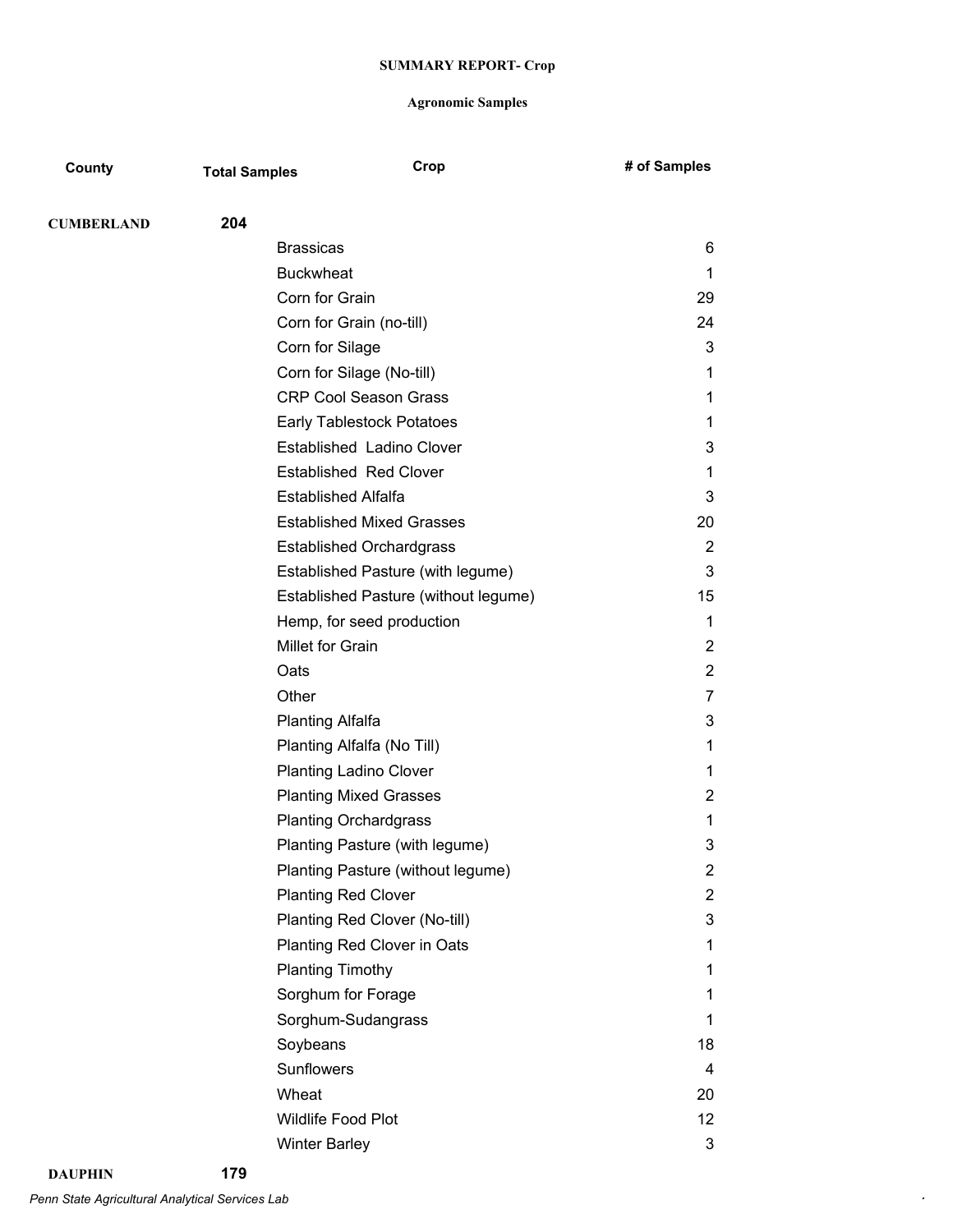| County   | <b>Total Samples</b> |                                      | Crop | # of Samples   |
|----------|----------------------|--------------------------------------|------|----------------|
|          |                      | Barley/Soybean Double Crop           |      | 2              |
|          |                      | <b>Buckwheat</b>                     |      | 1              |
|          |                      | Corn for Grain                       |      | 22             |
|          |                      | Corn for Grain (no-till)             |      | 31             |
|          |                      | Corn for Silage                      |      | 1              |
|          |                      | <b>CRP Cool Season Grass</b>         |      | 2              |
|          |                      | Established Ladino Clover            |      | 4              |
|          |                      | Established Trefoil-grass            |      | 1              |
|          |                      | <b>Established Alfalfa-Grass</b>     |      | 5              |
|          |                      | <b>Established Mixed Grasses</b>     |      | 12             |
|          |                      | <b>Established Orchardgrass</b>      |      | 6              |
|          |                      | Established Pasture (with legume)    |      | 3              |
|          |                      | Established Pasture (without legume) |      | 10             |
|          |                      | <b>Established Timothy</b>           |      | 4              |
|          |                      | <b>Horticultural Cover Crop</b>      |      | 1              |
|          |                      | Oats                                 |      | 1              |
|          |                      | Other                                |      | 8              |
|          |                      | <b>Planting Alfalfa</b>              |      | 1              |
|          |                      | <b>Planting Alfalfa-Grass</b>        |      | 1              |
|          |                      | <b>Planting Mixed Grasses</b>        |      | $\overline{2}$ |
|          |                      | <b>Planting Orchardgrass</b>         |      | 1              |
|          |                      | Planting Pasture (with legume)       |      | 2              |
|          |                      | Planting Pasture (without legume)    |      | 1              |
|          |                      | <b>Planting Red Clover</b>           |      | 1              |
|          |                      | Small Grain Silage                   |      | 2              |
|          |                      | Sorghum-Sudangrass                   |      | 1              |
|          |                      | Soybeans                             |      | 41             |
|          |                      | <b>Stored Tablestock Potatoes</b>    |      | 1              |
|          |                      | Tobacco                              |      | 1              |
|          |                      | Wheat                                |      | 5              |
|          |                      | <b>Wildlife Food Plot</b>            |      | 5              |
| DELAWARE | 23                   |                                      |      |                |
|          |                      | Corn for Grain                       |      | 1              |
|          |                      | Established Pasture (with legume)    |      | 6              |
|          |                      | Other                                |      | 1              |
|          |                      | <b>Planting Ladino Clover</b>        |      | 7              |
|          |                      | <b>Planting Mixed Grasses</b>        |      | 1              |
|          |                      | Planting Red Clover (No-till)        |      | 4              |
|          |                      | Small Grain Silage                   |      | 1              |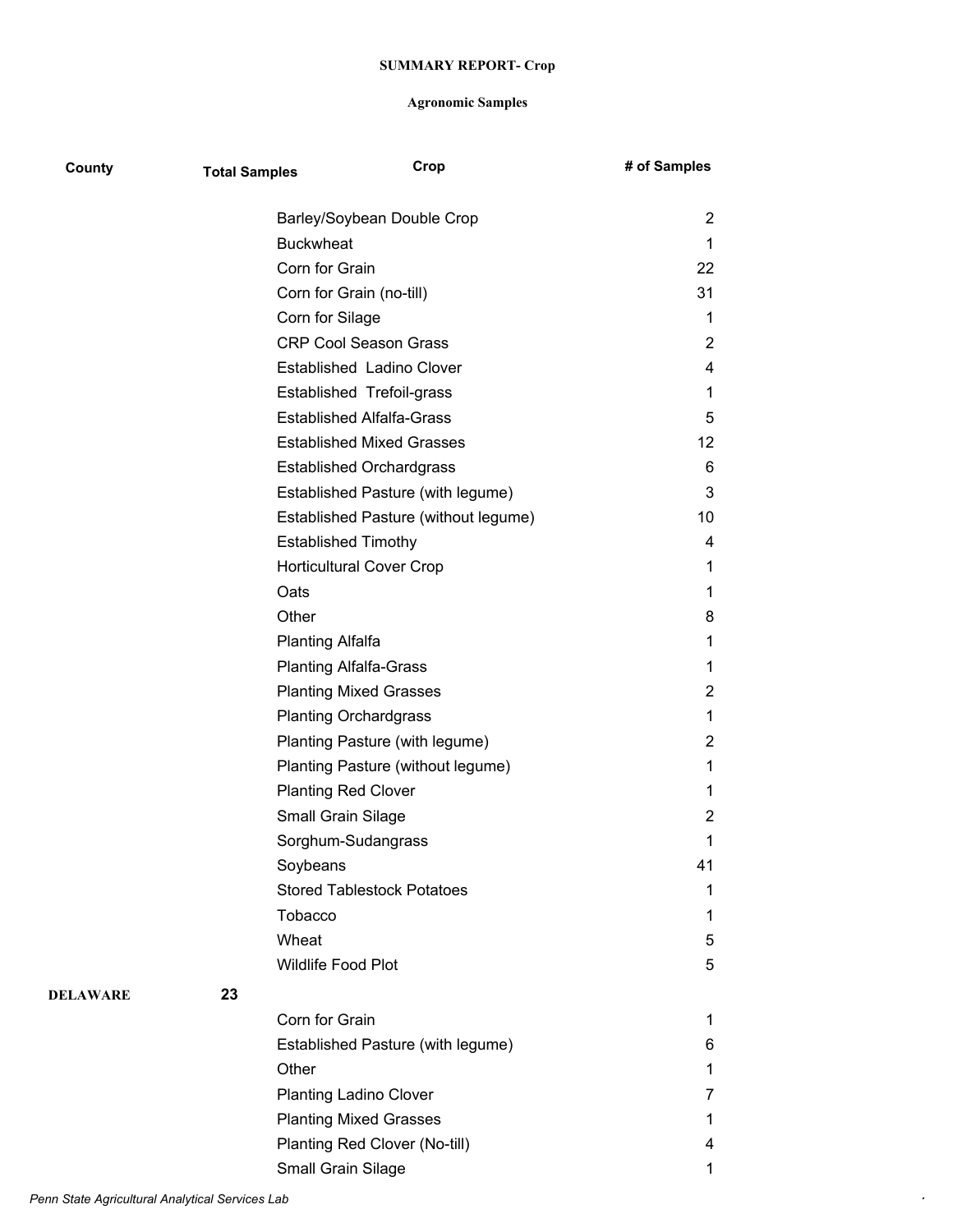| County | <b>Total Samples</b> | Crop                                   | # of Samples          |
|--------|----------------------|----------------------------------------|-----------------------|
|        |                      | Wildlife Food Plot                     | 2                     |
| ELK    | 202                  |                                        |                       |
|        |                      | <b>Brassicas</b>                       | 14                    |
|        |                      | <b>Buckwheat</b>                       | 2                     |
|        |                      | Corn for Grain                         | 28                    |
|        |                      | Corn for Grain (no-till)               | 14                    |
|        |                      | Corn for Silage                        | 2                     |
|        |                      | Established Ladino Clover              | 14                    |
|        |                      | <b>Established Red Clover</b>          | 13                    |
|        |                      | <b>Established Red Clover-Grass</b>    | 6                     |
|        |                      | <b>Established Warm Season Grasses</b> | 1                     |
|        |                      | <b>Established Alfalfa-Grass</b>       | 17                    |
|        |                      | <b>Established Mixed Grasses</b>       | 27                    |
|        |                      | Established Pasture (with legume)      | $\overline{2}$        |
|        |                      | Established Pasture (without legume)   | $\overline{2}$        |
|        |                      | <b>Established Tall Fescue</b>         | 1                     |
|        |                      | <b>Established Timothy</b>             | 4                     |
|        |                      | Home Potato Patch                      | $\mathbf{2}^{\prime}$ |
|        |                      | Hops                                   | 3                     |
|        |                      | Oats                                   | $\overline{2}$        |
|        |                      | <b>Planting Alfalfa in Oats</b>        | 3                     |
|        |                      | <b>Planting Alfalfa-Grass</b>          | 2                     |
|        |                      | <b>Planting Alfalfa-Trefoil</b>        | 1                     |
|        |                      | <b>Planting Ladino Clover</b>          | 3                     |
|        |                      | <b>Planting Mixed Grasses</b>          | 2                     |
|        |                      | Planting Pasture (with legume)         | 1                     |
|        |                      | <b>Planting Red Clover</b>             | 5                     |
|        |                      | Planting Red Clover (No-till)          | $\overline{2}$        |
|        |                      | Planting Red Clover in Oats            | $\overline{2}$        |
|        |                      | <b>Planting Red Clover-Grass</b>       | 4                     |
|        |                      | <b>Planting Tall Fescue</b>            | 1                     |
|        |                      | Renovating Pasture (with legume)       | $\mathbf{2}^{\prime}$ |
|        |                      | Sorghum-Sudangrass                     | 1                     |
|        |                      | Soybeans                               | 1                     |
|        |                      | <b>Stored Tablestock Potatoes</b>      | 1                     |
|        |                      | Tobacco                                | 1                     |
|        |                      | Wheat                                  | 3                     |
|        |                      | Wildlife Food Plot                     | 13                    |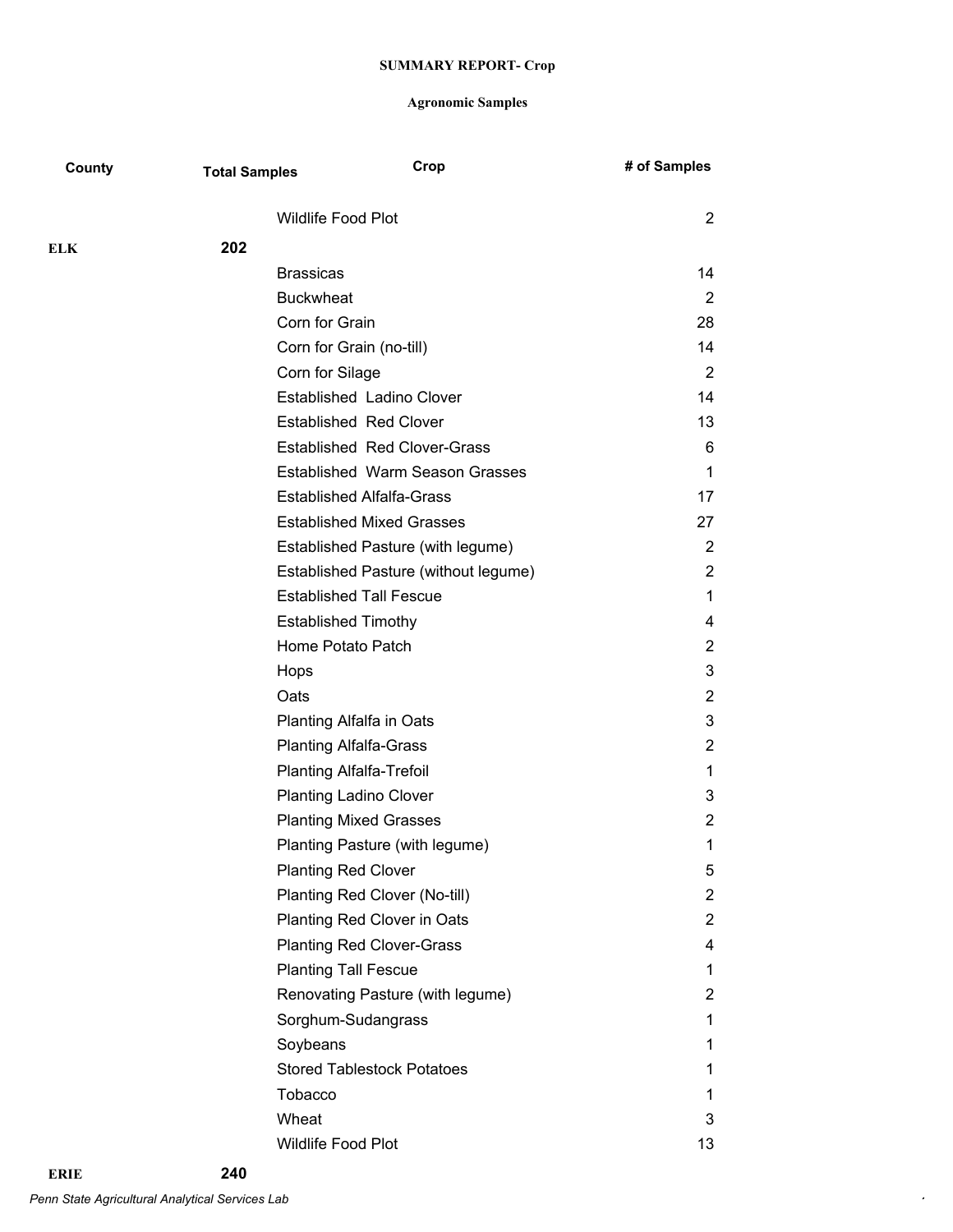| County  | <b>Total Samples</b> |                                  | Crop                                 | # of Samples   |
|---------|----------------------|----------------------------------|--------------------------------------|----------------|
|         |                      | <b>Brassicas</b>                 |                                      | 4              |
|         |                      | <b>Buckwheat</b>                 |                                      | 3              |
|         |                      | Corn for Grain                   |                                      | 49             |
|         |                      | Corn for Grain (no-till)         |                                      | 25             |
|         |                      | <b>CRP Cool Season Grass</b>     |                                      | 6              |
|         |                      | Established Ladino Clover        |                                      | 5              |
|         |                      | <b>Established Red Clover</b>    |                                      | $\overline{2}$ |
|         |                      | <b>Established Trefoil</b>       |                                      | 1              |
|         |                      | <b>Established Alfalfa</b>       |                                      | 1              |
|         |                      | <b>Established Alfalfa-Grass</b> |                                      | 1              |
|         |                      | <b>Established Mixed Grasses</b> |                                      | 5              |
|         |                      | <b>Established Orchardgrass</b>  |                                      | 6              |
|         |                      |                                  | Established Pasture (with legume)    | 8              |
|         |                      |                                  | Established Pasture (without legume) | 7              |
|         |                      | <b>Established Timothy</b>       |                                      | 2              |
|         |                      | Hemp, for seed production        |                                      | 1              |
|         |                      | Millet for Grain                 |                                      | 1              |
|         |                      | Oats                             |                                      | 4              |
|         |                      | Other                            |                                      | 4              |
|         |                      | Planting Alfalfa in Oats         |                                      | 2              |
|         |                      | <b>Planting Ladino Clover</b>    |                                      | 10             |
|         |                      | <b>Planting Mixed Grasses</b>    |                                      | 2              |
|         |                      | <b>Planting Orchardgrass</b>     |                                      | 3              |
|         |                      | <b>Planting Red Clover</b>       |                                      | 1              |
|         |                      | Planting Red Clover in Wheat     |                                      | 1              |
|         |                      | <b>Planting Red Clover-Grass</b> |                                      | 1              |
|         |                      | <b>Planting Timothy</b>          |                                      | 7              |
|         |                      |                                  | <b>Planting Warm Season Grasses</b>  | 1              |
|         |                      |                                  | Renovating Pasture (with legume)     | 2              |
|         |                      | Rye                              |                                      | 4              |
|         |                      | Sorghum for Grain                |                                      | 7              |
|         |                      | Sorghum-Sudangrass               |                                      | $\mathbf{1}$   |
|         |                      | Soybeans                         |                                      | 39             |
|         |                      | Sunflowers                       |                                      | 2              |
|         |                      | Wheat                            |                                      | 6              |
|         |                      | Wildlife Food Plot               |                                      | 16             |
| FAYETTE | 178                  |                                  |                                      |                |
|         |                      | <b>Brassicas</b>                 |                                      | 5              |
|         |                      | Corn for Grain                   |                                      | 14             |
|         |                      |                                  |                                      |                |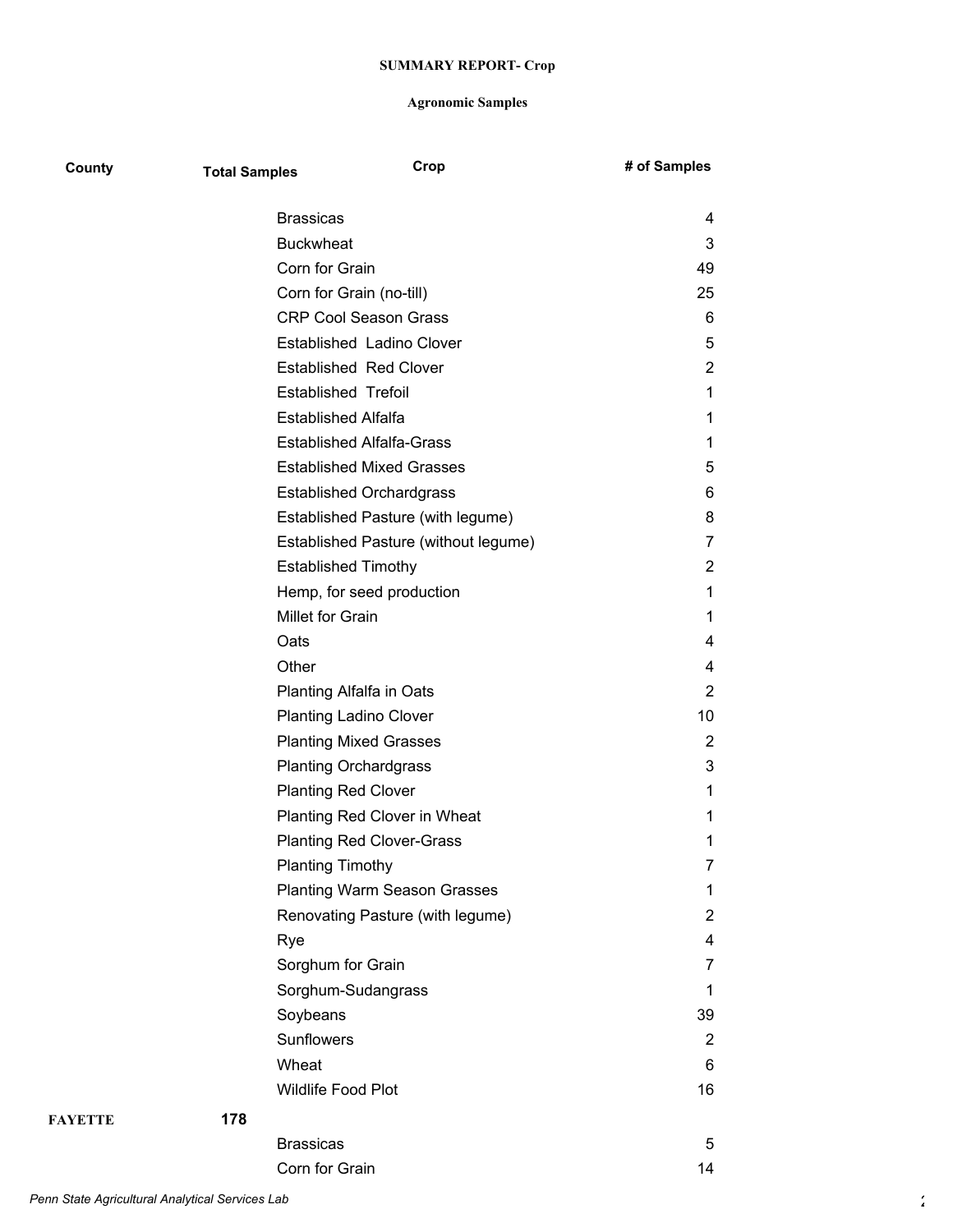| County        | <b>Total Samples</b> | Crop                                   | # of Samples   |
|---------------|----------------------|----------------------------------------|----------------|
|               |                      | Corn for Grain (no-till)               | 2              |
|               |                      | Corn for Silage (No-till)              | 5              |
|               |                      | <b>CRP Cool Season Grass</b>           | 7              |
|               |                      | Established Ladino Clover              | 2              |
|               |                      | <b>Established Red Clover</b>          | 1              |
|               |                      | <b>Established Red Clover-Grass</b>    | 1              |
|               |                      | Established Trefoil-grass              | 1              |
|               |                      | <b>Established Warm Season Grasses</b> | 2              |
|               |                      | <b>Established Alfalfa</b>             | 3              |
|               |                      | <b>Established Alfalfa-Grass</b>       | $\mathbf 1$    |
|               |                      | <b>Established Mixed Grasses</b>       | 47             |
|               |                      | <b>Established Orchardgrass</b>        | 5              |
|               |                      | Established Pasture (with legume)      | 9              |
|               |                      | Established Pasture (without legume)   | 3              |
|               |                      | <b>Established Timothy</b>             | 3              |
|               |                      | <b>Horticultural Cover Crop</b>        | $\overline{2}$ |
|               |                      | Oats                                   | $\mathbf 1$    |
|               |                      | Other                                  | 8              |
|               |                      | <b>Planting Alfalfa</b>                | 5              |
|               |                      | Planting Alfalfa (No Till)             | 1              |
|               |                      | Planting Alfalfa in Oats               | 1              |
|               |                      | <b>Planting Alfalfa-Grass</b>          | 9              |
|               |                      | <b>Planting Bluegrass</b>              | 2              |
|               |                      | <b>Planting Ladino Clover</b>          | $\mathbf{1}$   |
|               |                      | <b>Planting Mixed Grasses</b>          | 8              |
|               |                      | <b>Planting Orchardgrass</b>           | 1              |
|               |                      | Planting Pasture (with legume)         | 4              |
|               |                      | Planting Pasture (without legume)      | 6              |
|               |                      | Planting Red Clover (No-till)          | 1              |
|               |                      | <b>Planting Timothy</b>                | 1              |
|               |                      | Rye                                    | 1              |
|               |                      | Soybeans                               | 5              |
|               |                      | <b>Stored Tablestock Potatoes</b>      | 1              |
|               |                      | <b>Wildlife Food Plot</b>              | 9              |
| <b>FOREST</b> | 90                   |                                        |                |
|               |                      | <b>Brassicas</b>                       | 1              |
|               |                      | Corn for Grain                         | 47             |
|               |                      | <b>Established Alfalfa-Grass</b>       | 7              |
|               |                      | Established Pasture (without legume)   | 2              |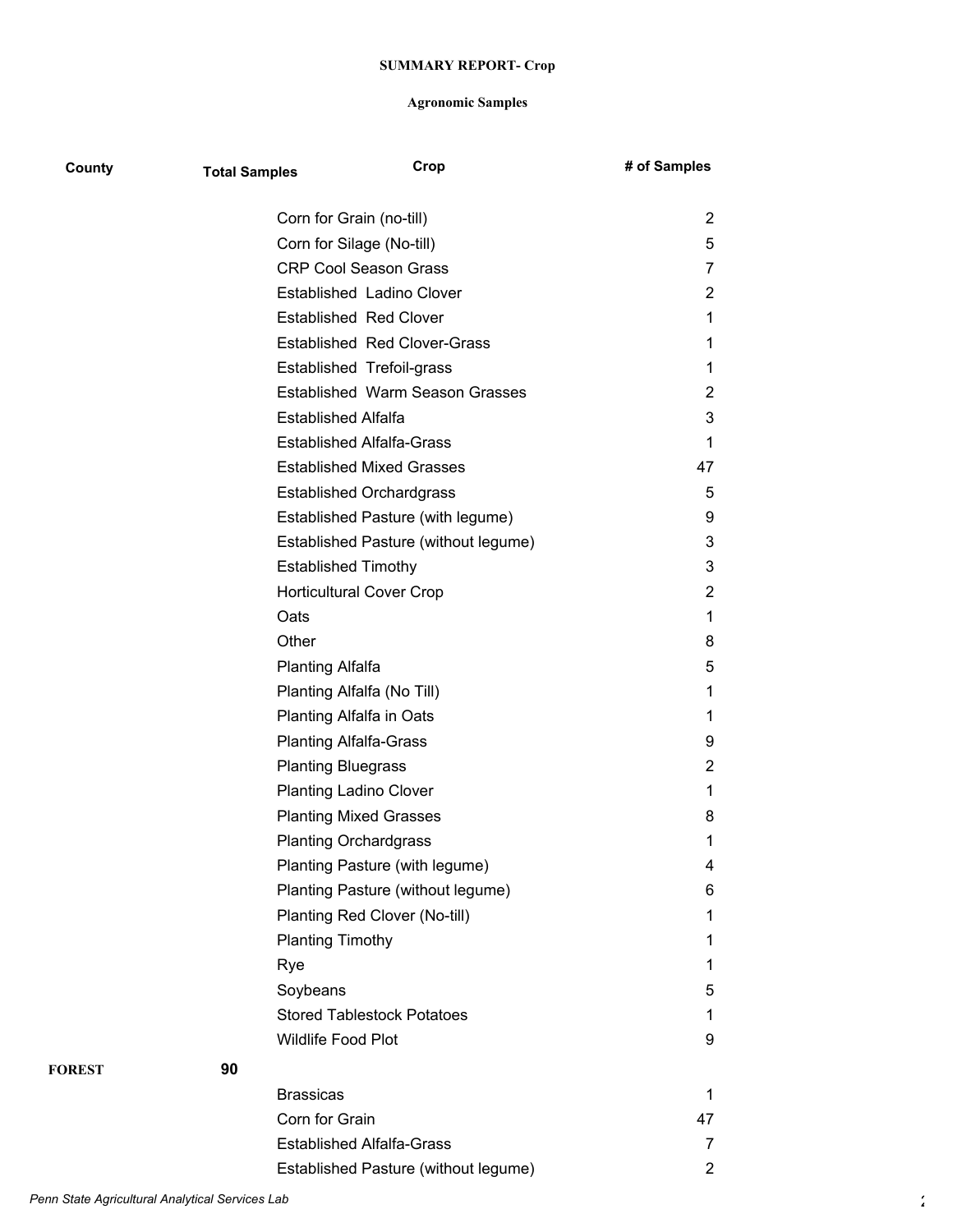| County          | <b>Total Samples</b> | Crop                                 | # of Samples    |
|-----------------|----------------------|--------------------------------------|-----------------|
|                 |                      | Soybeans                             | 25              |
|                 |                      | Wildlife Food Plot                   | 8               |
| <b>FRANKLIN</b> | 235                  |                                      |                 |
|                 |                      | Barley/Soybean Double Crop           | 1               |
|                 |                      | <b>Brassicas</b>                     | 2               |
|                 |                      | <b>Buckwheat</b>                     | 1               |
|                 |                      | Corn for Grain                       | 10              |
|                 |                      | Corn for Grain (no-till)             | 44              |
|                 |                      | Corn for Silage                      | 4               |
|                 |                      | Corn for Silage (No-till)            | 19              |
|                 |                      | Established Ladino Clover            | 5               |
|                 |                      | <b>Established Alfalfa</b>           | 6               |
|                 |                      | <b>Established Alfalfa-Grass</b>     | 15              |
|                 |                      | <b>Established Bromegrass</b>        | 3               |
|                 |                      | <b>Established Mixed Grasses</b>     | 34              |
|                 |                      | <b>Established Orchardgrass</b>      | 5               |
|                 |                      | Established Pasture (with legume)    | 1               |
|                 |                      | Established Pasture (without legume) | 14              |
|                 |                      | <b>Established Tall Fescue</b>       | 1               |
|                 |                      | <b>Established Timothy</b>           | 1               |
|                 |                      | Oats                                 | 2               |
|                 |                      | Other                                | 6               |
|                 |                      | <b>Planting Alfalfa</b>              | $\overline{c}$  |
|                 |                      | Planting Alfalfa (No Till)           | 1               |
|                 |                      | <b>Planting Alfalfa-Grass</b>        | 2               |
|                 |                      | <b>Planting Ladino Clover</b>        | 1               |
|                 |                      | <b>Planting Mixed Grasses</b>        | 7               |
|                 |                      | <b>Planting Orchardgrass</b>         | $\overline{2}$  |
|                 |                      | Planting Pasture (with legume)       | 3               |
|                 |                      | Rye                                  | $\overline{2}$  |
|                 |                      | Sorghum for Forage                   | $\overline{2}$  |
|                 |                      | Sorghum for Grain                    | 1               |
|                 |                      | Sorghum-Sudangrass                   | 1               |
|                 |                      | Soybeans                             | 13              |
|                 |                      | Sunflowers                           | 1               |
|                 |                      | Wheat                                | 8               |
|                 |                      | <b>Wildlife Food Plot</b>            | 12 <sup>2</sup> |
|                 |                      | <b>Winter Barley</b>                 | 3               |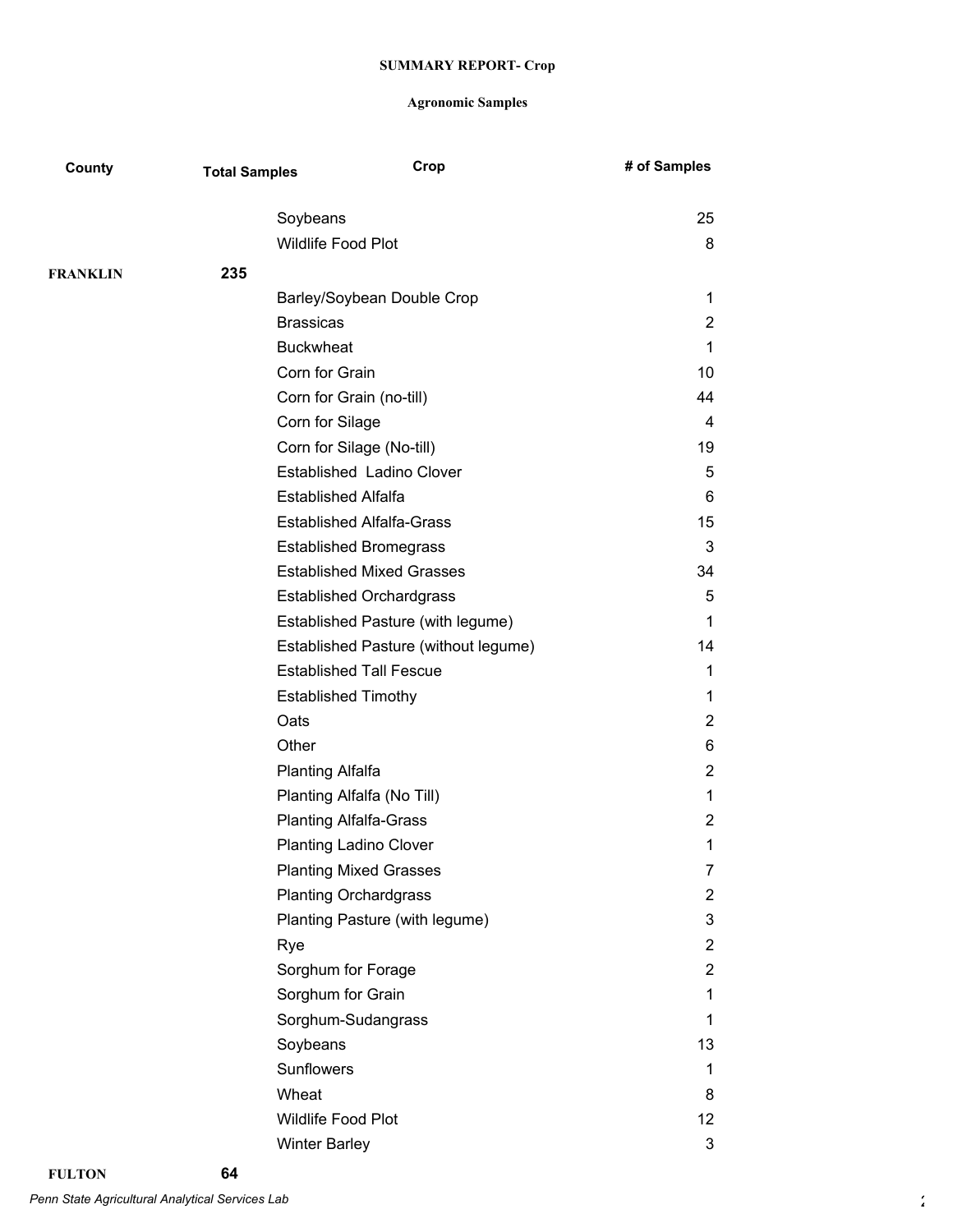| County            | <b>Total Samples</b> | Crop                                 | # of Samples   |
|-------------------|----------------------|--------------------------------------|----------------|
|                   |                      | <b>Brassicas</b>                     | 1              |
|                   |                      | Corn for Grain                       | 4              |
|                   |                      | Corn for Grain (no-till)             | 3              |
|                   |                      | <b>Established Red Clover-Grass</b>  | $\mathbf 1$    |
|                   |                      | <b>Established Mixed Grasses</b>     | 22             |
|                   |                      | <b>Established Orchardgrass</b>      | 2              |
|                   |                      | Established Pasture (without legume) | 3              |
|                   |                      | <b>Established Timothy</b>           | 3              |
|                   |                      | Home Potato Patch                    | $\overline{2}$ |
|                   |                      | <b>Planting Alfalfa-Grass</b>        | $\overline{2}$ |
|                   |                      | <b>Planting Ladino Clover</b>        | $\overline{c}$ |
|                   |                      | <b>Planting Mixed Grasses</b>        | 7              |
|                   |                      | <b>Planting Red Clover-Grass</b>     | 1              |
|                   |                      | <b>Planting Timothy</b>              | 5              |
|                   |                      | <b>Wildlife Food Plot</b>            | 6              |
| <b>GREENE</b>     | 149                  |                                      |                |
|                   |                      | <b>Buckwheat</b>                     | 1              |
|                   |                      | Corn for Grain (no-till)             | 2              |
|                   |                      | Corn for Silage                      | $\overline{2}$ |
|                   |                      | <b>Disturbed Lands</b>               | 1              |
|                   |                      | Established Ladino Clover            | 1              |
|                   |                      | <b>Established Red Clover-Grass</b>  | 1              |
|                   |                      | <b>Established Mixed Grasses</b>     | 88             |
|                   |                      | <b>Established Orchardgrass</b>      | 1              |
|                   |                      | Established Pasture (without legume) | 26             |
|                   |                      | <b>Horticultural Cover Crop</b>      | 8              |
|                   |                      | Oats                                 | 1              |
|                   |                      | <b>Planting Mixed Grasses</b>        | 4              |
|                   |                      | <b>Planting Orchardgrass</b>         | 3              |
|                   |                      | Planting Pasture (with legume)       | $\overline{2}$ |
|                   |                      | Planting Red Clover (No-till)        | 1              |
|                   |                      | <b>Planting Red Clover-Grass</b>     | 1              |
|                   |                      | Rye                                  | $\mathbf{1}$   |
|                   |                      | Small Grain Silage                   | $\overline{2}$ |
|                   |                      | Sorghum for Grain                    | 1              |
|                   |                      | Wildlife Food Plot                   | $\overline{2}$ |
| <b>HUNTINGDON</b> | 239                  |                                      |                |
|                   |                      | <b>Buckwheat</b>                     | 1              |
|                   |                      | Corn for Grain                       | 28             |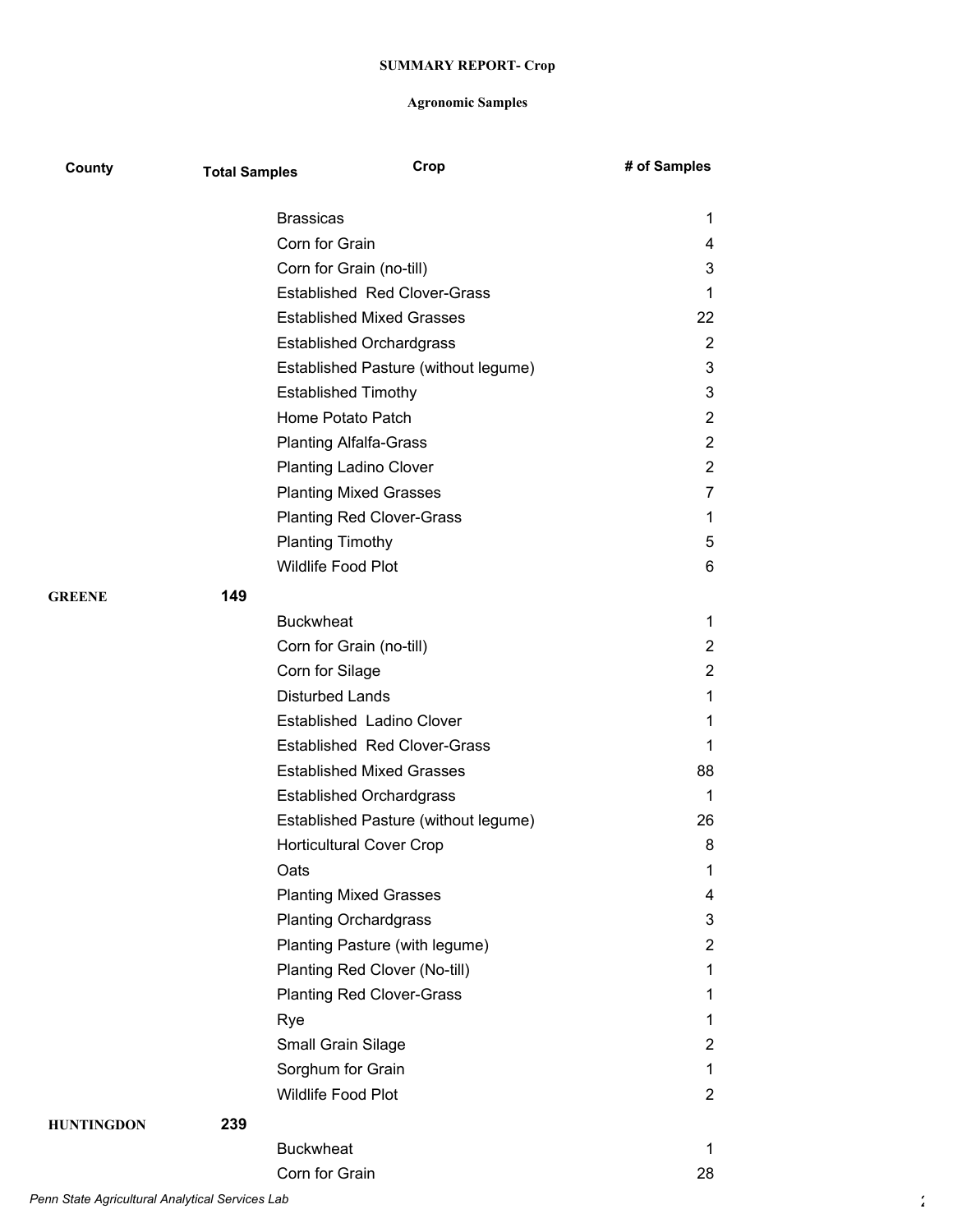| County  | <b>Total Samples</b> | Crop                                 | # of Samples          |
|---------|----------------------|--------------------------------------|-----------------------|
|         |                      | Corn for Grain (no-till)             | 14                    |
|         |                      | Corn for Silage (No-till)            | 10                    |
|         |                      | <b>CRP Cool Season Grass</b>         | 4                     |
|         |                      | Early Tablestock Potatoes            | 1                     |
|         |                      | <b>Established Bluegrass</b>         | 4                     |
|         |                      | Established Ladino Clover            | 1                     |
|         |                      | <b>Established Red Clover-Grass</b>  | 1                     |
|         |                      | <b>Established Alfalfa</b>           | 8                     |
|         |                      | <b>Established Alfalfa-Grass</b>     | 23                    |
|         |                      | <b>Established Bromegrass</b>        | 3                     |
|         |                      | <b>Established Mixed Grasses</b>     | 54                    |
|         |                      | <b>Established Orchardgrass</b>      | 9                     |
|         |                      | Established Pasture (with legume)    | 4                     |
|         |                      | Established Pasture (without legume) | 4                     |
|         |                      | <b>Established Timothy</b>           | $\overline{2}$        |
|         |                      | Home Potato Patch                    | 3                     |
|         |                      | <b>Horticultural Cover Crop</b>      | 1                     |
|         |                      | Millet for Forage                    | 2                     |
|         |                      | Oats                                 | 3                     |
|         |                      | Other                                | 4                     |
|         |                      | <b>Planting Alfalfa</b>              | 2                     |
|         |                      | <b>Planting Alfalfa-Grass</b>        | 3                     |
|         |                      | <b>Planting Ladino Clover</b>        | 1                     |
|         |                      | <b>Planting Mixed Grasses</b>        | 5                     |
|         |                      | <b>Planting Orchardgrass</b>         | 4                     |
|         |                      | Planting Pasture (without legume)    | 1                     |
|         |                      | <b>Planting Red Clover</b>           | 1                     |
|         |                      | <b>Planting Timothy</b>              | $\mathbf{2}^{\prime}$ |
|         |                      | Small Grain Silage                   | 1                     |
|         |                      | Sorghum for Grain                    | 1                     |
|         |                      | Sorghum-Sudangrass                   | 1                     |
|         |                      | Soybeans                             | 5                     |
|         |                      | Sunflowers                           | 1                     |
|         |                      | Wheat                                | $\mathbf{2}^{\prime}$ |
|         |                      | Wildlife Food Plot                   | 24                    |
|         |                      | <b>Winter Barley</b>                 | 1                     |
| INDIANA | 158                  |                                      |                       |
|         |                      | <b>Brassicas</b>                     | 3                     |
|         |                      | <b>Buckwheat</b>                     | 1                     |
|         |                      |                                      |                       |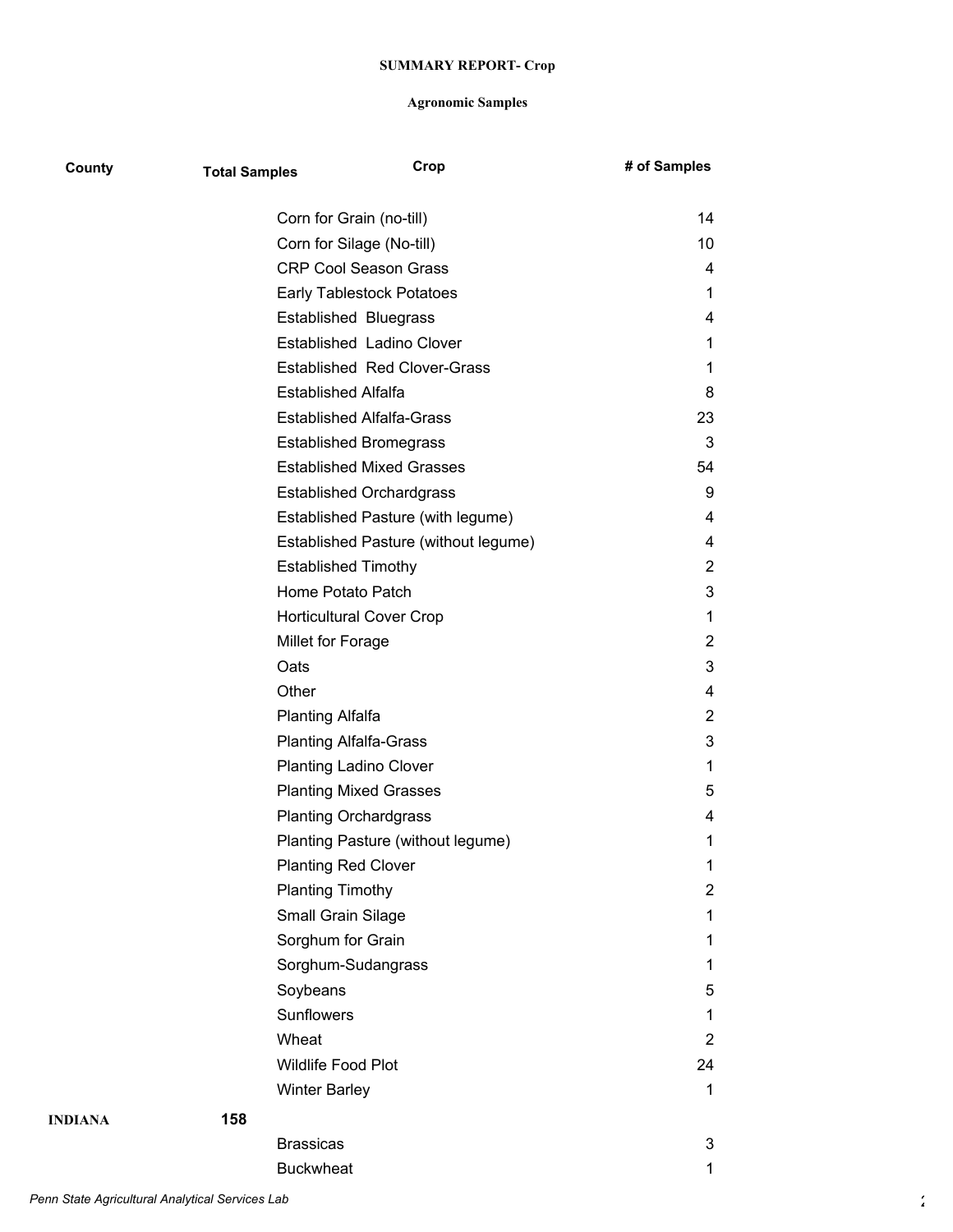| County           | <b>Total Samples</b> |                                  | Crop                                 | # of Samples   |
|------------------|----------------------|----------------------------------|--------------------------------------|----------------|
|                  |                      | Corn for Grain                   |                                      | 25             |
|                  |                      | Corn for Grain (no-till)         |                                      | 6              |
|                  |                      | <b>CRP Cool Season Grass</b>     |                                      | 5              |
|                  |                      | <b>Disturbed Lands</b>           |                                      | 6              |
|                  |                      | <b>Established Alfalfa-Grass</b> |                                      | 1              |
|                  |                      |                                  | <b>Established Mixed Grasses</b>     | 11             |
|                  |                      |                                  | Established Pasture (with legume)    | $\overline{2}$ |
|                  |                      |                                  | Established Pasture (without legume) | 5              |
|                  |                      | <b>Established Timothy</b>       |                                      | 4              |
|                  |                      | <b>Horticultural Cover Crop</b>  |                                      | 1              |
|                  |                      | Oats                             |                                      | 2              |
|                  |                      | <b>Planting Alfalfa</b>          |                                      | 1              |
|                  |                      | Planting Alfalfa (No Till)       |                                      | 3              |
|                  |                      | Planting Alfalfa in Oats         |                                      | 3              |
|                  |                      | <b>Planting Alfalfa-Grass</b>    |                                      | 1              |
|                  |                      | <b>Planting Ladino Clover</b>    |                                      | 3              |
|                  |                      | <b>Planting Mixed Grasses</b>    |                                      | 6              |
|                  |                      | <b>Planting Orchardgrass</b>     |                                      | 1              |
|                  |                      |                                  | Planting Pasture (with legume)       | 5              |
|                  |                      |                                  | Planting Pasture (without legume)    | 1              |
|                  |                      | <b>Planting Red Clover</b>       |                                      | 2              |
|                  |                      |                                  | Planting Red Clover (No-till)        | 1              |
|                  |                      | <b>Planting Tall Fescue</b>      |                                      | 1              |
|                  |                      | <b>Planting Timothy</b>          |                                      | 4              |
|                  |                      |                                  | Renovating Pasture (with legume)     | 5              |
|                  |                      | Rye                              |                                      | 1              |
|                  |                      | Sorghum-Sudangrass               |                                      | 5              |
|                  |                      | Soybeans                         |                                      | 22             |
|                  |                      | Wheat                            |                                      | 1              |
|                  |                      | <b>Wildlife Food Plot</b>        |                                      | 20             |
| <b>JEFFERSON</b> | 431                  |                                  |                                      |                |
|                  |                      | <b>Brassicas</b>                 |                                      | 1              |
|                  |                      | Corn for Grain                   |                                      | 76             |
|                  |                      | Corn for Grain (no-till)         |                                      | 32             |
|                  |                      | Corn for Silage                  |                                      | 22             |
|                  |                      |                                  | <b>CRP Warm Season Grass</b>         | 1              |
|                  |                      |                                  | Established Ladino Clover            | 7              |
|                  |                      | <b>Established Red Clover</b>    |                                      | 2              |
|                  |                      |                                  | <b>Established Red Clover-Grass</b>  | 3              |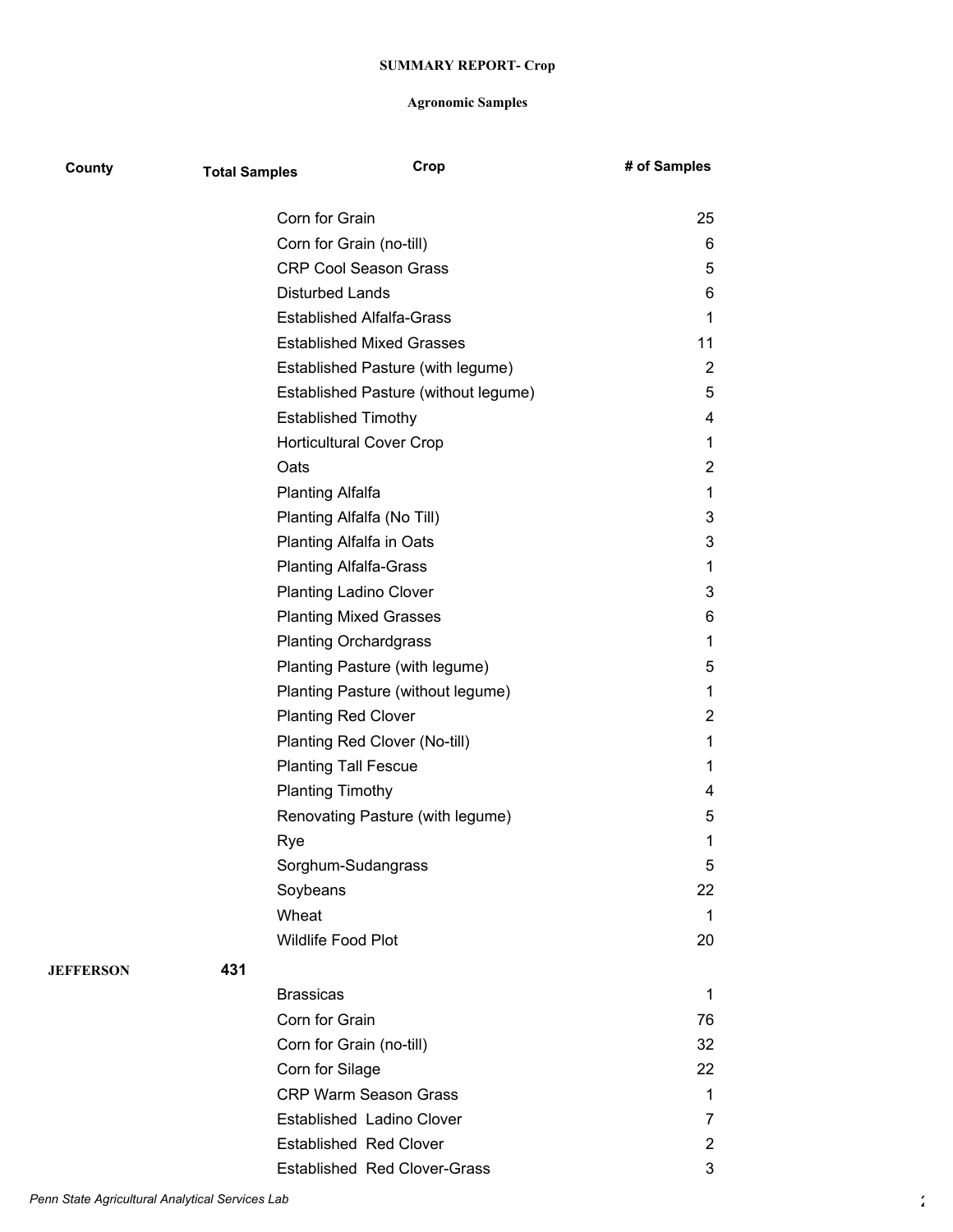| County  | <b>Total Samples</b> | Crop                                 | # of Samples   |
|---------|----------------------|--------------------------------------|----------------|
|         |                      | Established Trefoil-grass            | 2              |
|         |                      | <b>Established Alfalfa</b>           | 3              |
|         |                      | <b>Established Alfalfa-Grass</b>     | 65             |
|         |                      | <b>Established Bromegrass</b>        | 1              |
|         |                      | <b>Established Mixed Grasses</b>     | 32             |
|         |                      | <b>Established Orchardgrass</b>      | 9              |
|         |                      | Established Pasture (with legume)    | 17             |
|         |                      | Established Pasture (without legume) | 10             |
|         |                      | <b>Established Reed Canarygrass</b>  | 4              |
|         |                      | <b>Established Timothy</b>           | 3              |
|         |                      | Home Potato Patch                    | 1              |
|         |                      | Oats                                 | 10             |
|         |                      | Other                                | 1              |
|         |                      | <b>Planting Alfalfa</b>              | 2              |
|         |                      | Planting Alfalfa (No Till)           | $\mathbf 1$    |
|         |                      | Planting Alfalfa in Oats             | 1              |
|         |                      | <b>Planting Alfalfa-Grass</b>        | 4              |
|         |                      | <b>Planting Ladino Clover</b>        | 6              |
|         |                      | <b>Planting Mixed Grasses</b>        | 5              |
|         |                      | <b>Planting Orchardgrass</b>         | 1              |
|         |                      | <b>Planting Red Clover</b>           | 2              |
|         |                      | Planting Red Clover (No-till)        | 1              |
|         |                      | <b>Planting Trefoil-Grass</b>        | 5              |
|         |                      | Renovating Pasture (with legume)     | 3              |
|         |                      | Rye                                  | $\overline{2}$ |
|         |                      | Sorghum for Forage                   | $\overline{2}$ |
|         |                      | Sorghum-Sudangrass                   | 3              |
|         |                      | Soybeans                             | 20             |
|         |                      | Spelt                                | 3              |
|         |                      | Sudangrass                           | 3              |
|         |                      | Sunflowers                           | 1              |
|         |                      | Wheat                                | 8              |
|         |                      | Wildlife Food Plot                   | 56             |
| JUNIATA | 155                  |                                      |                |
|         |                      | Barley/Soybean Double Crop           | 1              |
|         |                      | Corn for Grain                       | 7              |
|         |                      | Corn for Grain (no-till)             | 26             |
|         |                      | <b>CRP Cool Season Grass</b>         | $\overline{2}$ |
|         |                      | Established Warm Season Grasses      | $\mathbf{1}$   |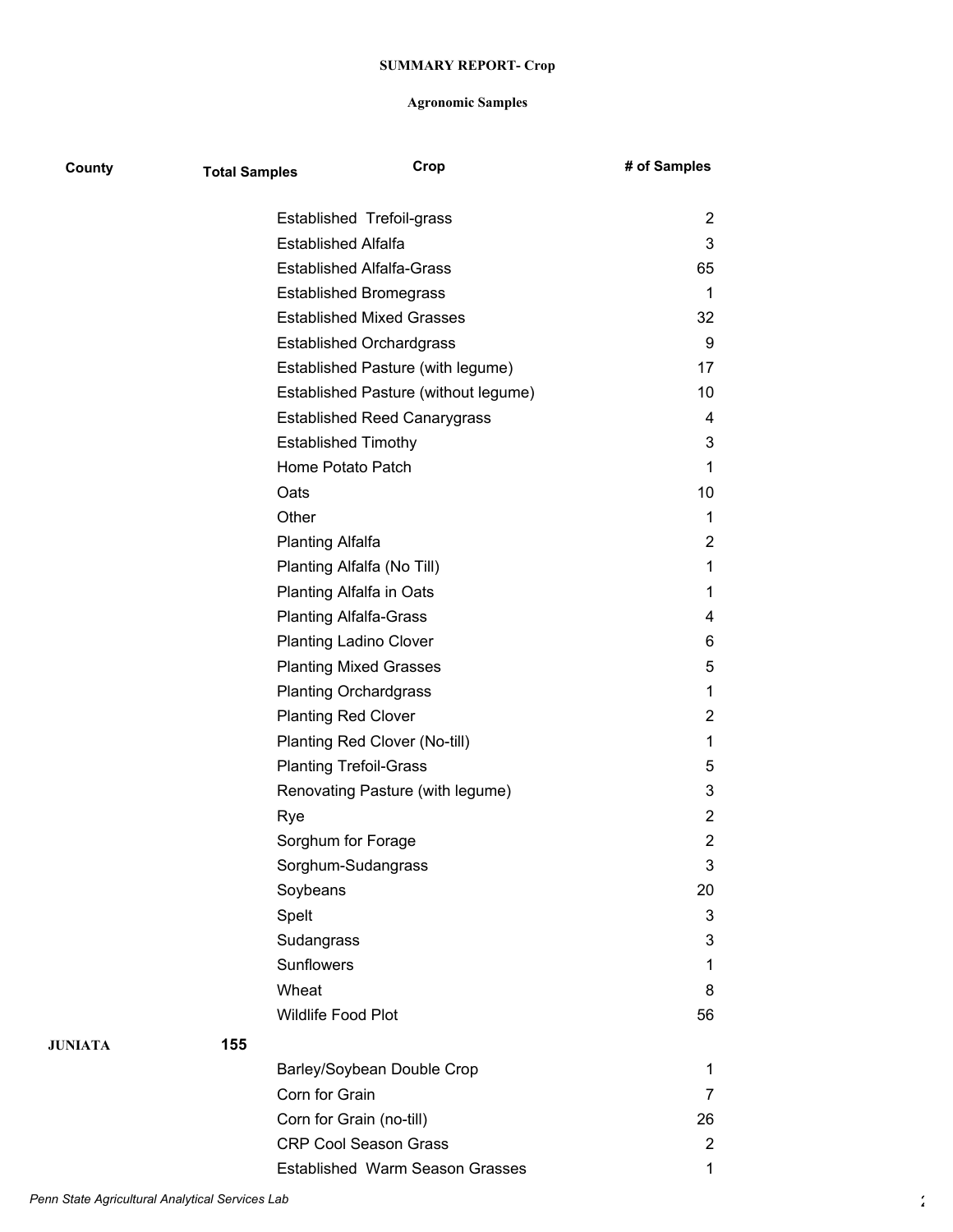| County            | <b>Total Samples</b> | Crop                                 | # of Samples    |
|-------------------|----------------------|--------------------------------------|-----------------|
|                   |                      | <b>Established Alfalfa</b>           | 4               |
|                   |                      | <b>Established Alfalfa-Grass</b>     | 15              |
|                   |                      | <b>Established Mixed Grasses</b>     | 12 <sup>°</sup> |
|                   |                      | Established Pasture (with legume)    | 4               |
|                   |                      | Established Pasture (without legume) | 1               |
|                   |                      | Oats                                 | 6               |
|                   |                      | Other                                | 12              |
|                   |                      | <b>Planting Alfalfa</b>              | 1               |
|                   |                      | Planting Alfalfa in Oats             | 1               |
|                   |                      | <b>Planting Alfalfa-Grass</b>        | 1               |
|                   |                      | <b>Planting Ladino Clover</b>        | 3               |
|                   |                      | <b>Planting Mixed Grasses</b>        | 5               |
|                   |                      | Planting Pasture (with legume)       | $\overline{2}$  |
|                   |                      | Planting Pasture (without legume)    | $\overline{2}$  |
|                   |                      | Renovating Pasture (with legume)     | 4               |
|                   |                      | Soybeans                             | 24              |
|                   |                      | <b>Sunflowers</b>                    | 1               |
|                   |                      | Wheat                                | $\mathbf 1$     |
|                   |                      | Wildlife Food Plot                   | 16              |
|                   |                      |                                      | 3               |
|                   |                      | <b>Winter Barley</b>                 |                 |
| <b>LACKAWANNA</b> | 130                  |                                      |                 |
|                   |                      | <b>Brassicas</b>                     | 6               |
|                   |                      | <b>Buckwheat</b>                     | $\mathbf 1$     |
|                   |                      | Corn for Grain                       | 13              |
|                   |                      | Corn for Silage                      | 12              |
|                   |                      | Corn for Silage (No-till)            | 10              |
|                   |                      | <b>Established Bluegrass</b>         | 1               |
|                   |                      | <b>Established Red Clover-Grass</b>  | 5               |
|                   |                      | <b>Established Alfalfa-Grass</b>     | 2               |
|                   |                      | <b>Established Mixed Grasses</b>     | 20              |
|                   |                      | <b>Horticultural Cover Crop</b>      | 13              |
|                   |                      | Other                                | 8               |
|                   |                      | Planting Alfalfa (No Till)           | 1               |
|                   |                      | <b>Planting Bromegrass</b>           | 1               |
|                   |                      | <b>Planting Ladino Clover</b>        | 13              |
|                   |                      | <b>Planting Mixed Grasses</b>        | 3               |
|                   |                      | <b>Planting Orchardgrass</b>         | 1               |
|                   |                      | <b>Planting Red Clover</b>           | 1               |
|                   |                      | <b>Planting Timothy</b>              | 1               |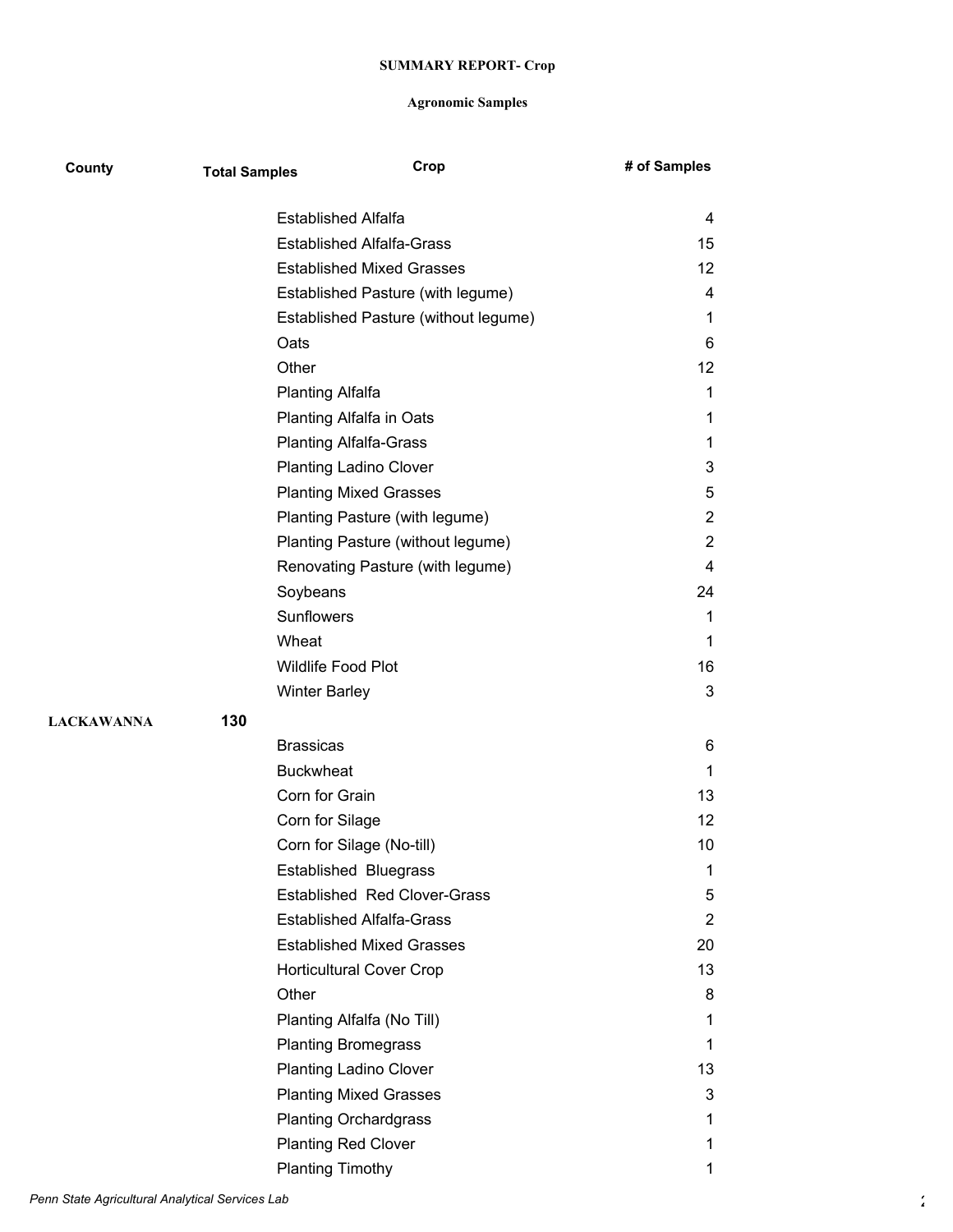| County           | <b>Total Samples</b> | Crop                                 | # of Samples      |
|------------------|----------------------|--------------------------------------|-------------------|
|                  | Rye                  |                                      | 1                 |
|                  |                      | Sorghum-Sudangrass                   | 1                 |
|                  | Soybeans             |                                      | 6                 |
|                  |                      | Wildlife Food Plot                   | 10                |
| <b>LANCASTER</b> | 243                  |                                      |                   |
|                  | <b>Brassicas</b>     |                                      | 8                 |
|                  | <b>Buckwheat</b>     |                                      | 3                 |
|                  | Corn for Grain       |                                      | 22                |
|                  |                      | Corn for Grain (no-till)             | 33                |
|                  |                      | Corn for Silage                      | $\overline{2}$    |
|                  |                      | Corn for Silage (No-till)            | 4                 |
|                  |                      | <b>Disturbed Lands</b>               | 1                 |
|                  |                      | Established Ladino Clover            | 2                 |
|                  |                      | <b>Established Red Clover</b>        | 1                 |
|                  |                      | <b>Established Red Clover-Grass</b>  | 1                 |
|                  |                      | <b>Established Alfalfa</b>           | 2                 |
|                  |                      | <b>Established Mixed Grasses</b>     | $\overline{2}$    |
|                  |                      | Established Pasture (with legume)    | 2                 |
|                  |                      | Established Pasture (without legume) | $12 \overline{ }$ |
|                  |                      | <b>Established Tall Fescue</b>       | 1                 |
|                  |                      | <b>Established Timothy</b>           | 1                 |
|                  |                      | Hemp, for seed production            | 2                 |
|                  |                      | <b>Horticultural Cover Crop</b>      | $\overline{2}$    |
|                  | Oats                 |                                      | 1                 |
|                  | Other                |                                      | 28                |
|                  |                      | <b>Planting Alfalfa</b>              | 8                 |
|                  |                      | Planting Alfalfa (No Till)           | 6                 |
|                  |                      | <b>Planting Ladino Clover</b>        | 13                |
|                  |                      | <b>Planting Mixed Grasses</b>        | 4                 |
|                  |                      | Planting Pasture (without legume)    | 2                 |
|                  |                      | Planting Red Clover (No-till)        | 1                 |
|                  |                      | <b>Planting Tall Fescue</b>          | 1                 |
|                  |                      | Renovating Pasture (with legume)     | 3                 |
|                  | Rye                  |                                      | 1                 |
|                  |                      | Sm Grain Sil/Corn Grain Dbl Crp      | 10                |
|                  | Soybeans             |                                      | 25                |
|                  | Wheat                |                                      | 12                |
|                  |                      | Wildlife Food Plot                   | 25                |
|                  | <b>Winter Barley</b> |                                      | 2                 |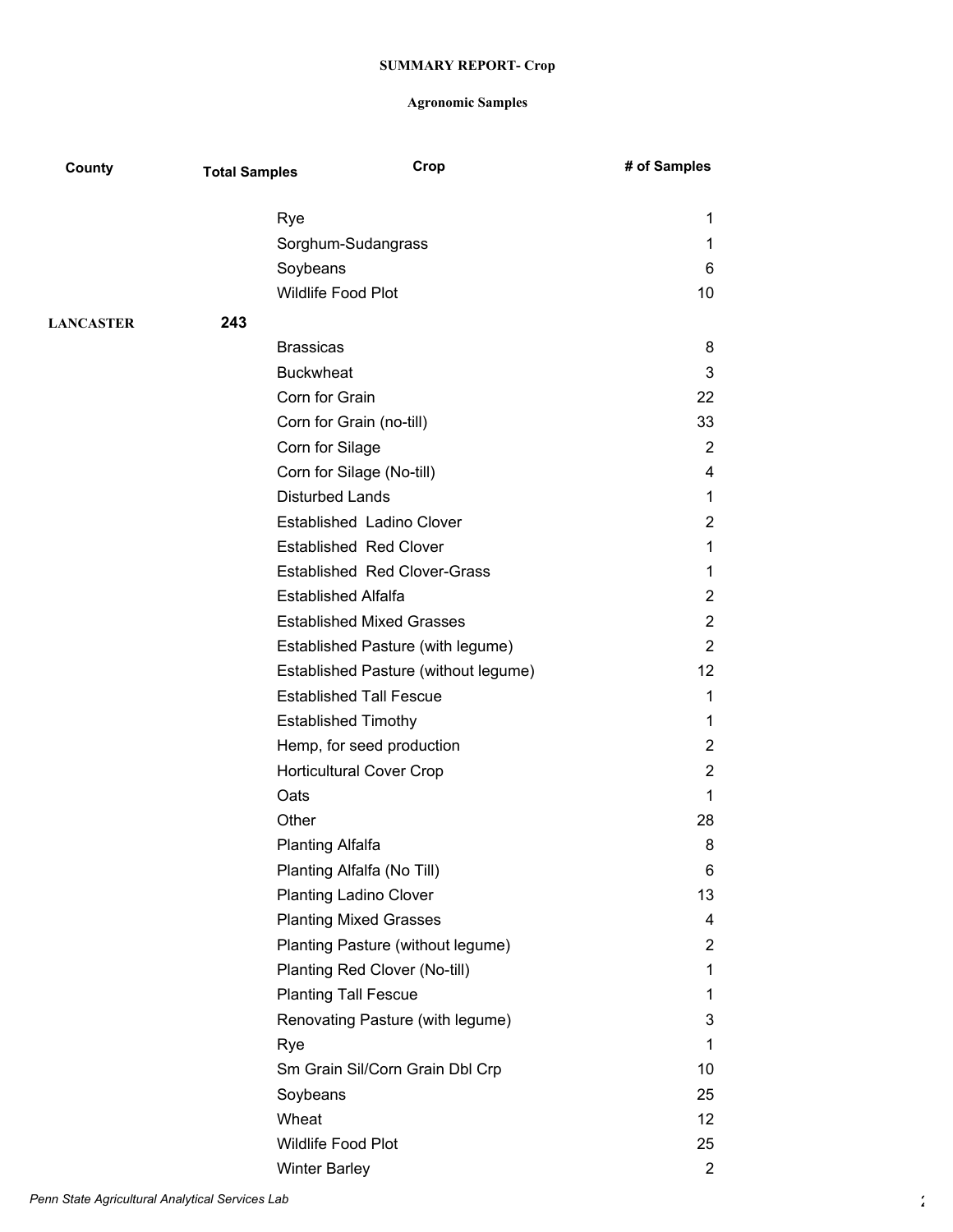| County          | <b>Total Samples</b> | Crop                                 | # of Samples   |
|-----------------|----------------------|--------------------------------------|----------------|
| <b>LAWRENCE</b> | 259                  |                                      |                |
|                 |                      | <b>Brassicas</b>                     | $\mathbf 1$    |
|                 |                      | Corn for Grain                       | 70             |
|                 |                      | Corn for Grain (no-till)             | 11             |
|                 |                      | Corn for Silage                      | 16             |
|                 |                      | Corn for Silage (No-till)            | $\overline{2}$ |
|                 |                      | <b>CRP Cool Season Grass</b>         | $\overline{2}$ |
|                 |                      | <b>Established Alfalfa-Grass</b>     | 4              |
|                 |                      | <b>Established Mixed Grasses</b>     | 29             |
|                 |                      | <b>Established Orchardgrass</b>      | 7              |
|                 |                      | Established Pasture (with legume)    | 2              |
|                 |                      | Established Pasture (without legume) | 1              |
|                 |                      | Oats                                 | 2              |
|                 |                      | Other                                | 13             |
|                 |                      | <b>Planting Alfalfa-Grass</b>        | 5              |
|                 |                      | <b>Planting Mixed Grasses</b>        | 8              |
|                 |                      | Planting Pasture (with legume)       | $\overline{2}$ |
|                 |                      | Planting Red Clover (No-till)        | 1              |
|                 |                      | Rye                                  | 4              |
|                 |                      | Soybeans                             | 70             |
|                 |                      | Spelt                                | 3              |
|                 |                      | Wheat                                | 4              |
|                 |                      | <b>Wildlife Food Plot</b>            | 2              |
| <b>LEBANON</b>  | 213                  |                                      |                |
|                 |                      | Canola                               | 2              |
|                 |                      | Corn for Grain                       | 44             |
|                 |                      | Corn for Grain (no-till)             | 39             |
|                 |                      | Corn for Silage (No-till)            | 10             |
|                 |                      | <b>Established Red Clover-Grass</b>  | 1              |
|                 |                      | <b>Established Alfalfa</b>           | 1              |
|                 |                      | <b>Established Alfalfa-Grass</b>     | 8              |
|                 |                      | <b>Established Mixed Grasses</b>     | 8              |
|                 |                      | <b>Established Orchardgrass</b>      | 3              |
|                 |                      | Established Pasture (with legume)    | $\overline{2}$ |
|                 |                      | Established Pasture (without legume) | 13             |
|                 |                      | <b>Established Timothy</b>           | 5              |
|                 |                      | Hemp, for seed production            | 1              |
|                 |                      | Oats                                 | 4              |
|                 |                      | Other                                | 3              |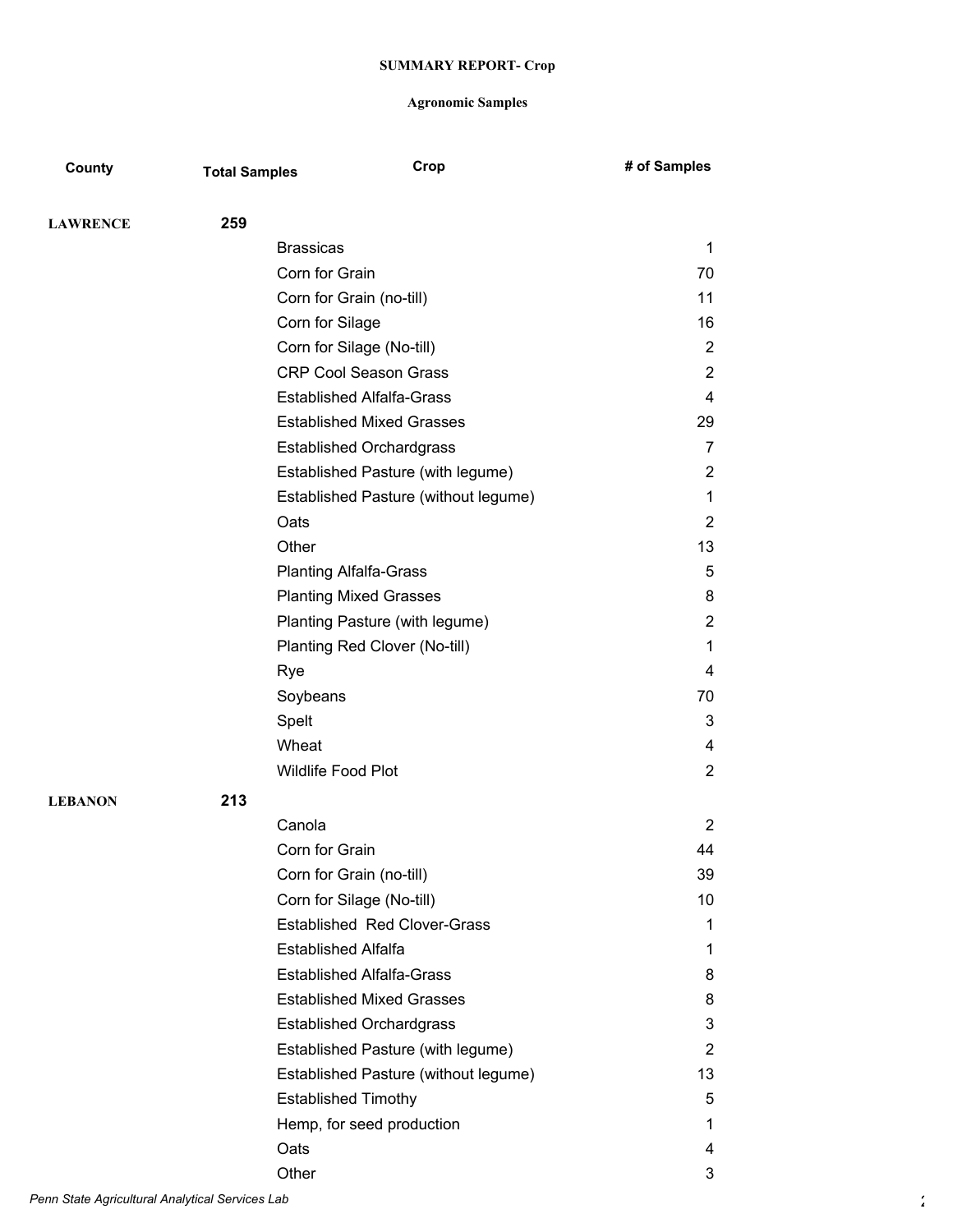| County         | <b>Total Samples</b> | Crop                                 | # of Samples   |
|----------------|----------------------|--------------------------------------|----------------|
|                |                      | <b>Planting Red Clover</b>           | 1              |
|                |                      | Renovating Pasture (with legume)     | $\overline{2}$ |
|                |                      | Rye                                  | $\overline{2}$ |
|                |                      | Soybeans                             | 53             |
|                |                      | Wheat                                | 5              |
|                |                      | Wildlife Food Plot                   | 6              |
| <b>LEHIGH</b>  | 77                   |                                      |                |
|                |                      | <b>Brassicas</b>                     | 3              |
|                |                      | <b>Buckwheat</b>                     | $\overline{2}$ |
|                |                      | Corn for Grain                       | 11             |
|                |                      | Corn for Grain (no-till)             | 2              |
|                |                      | <b>Early Tablestock Potatoes</b>     | 1              |
|                |                      | <b>Established Red Clover</b>        | 2              |
|                |                      | <b>Established Alfalfa</b>           | $\overline{2}$ |
|                |                      | <b>Established Alfalfa-Grass</b>     | 3              |
|                |                      | <b>Established Mixed Grasses</b>     | 2              |
|                |                      | <b>Established Orchardgrass</b>      | 1              |
|                |                      | Established Pasture (with legume)    | 8              |
|                |                      | Established Pasture (without legume) | 5              |
|                |                      | Home Potato Patch                    | 1              |
|                |                      | Hops                                 | 1              |
|                |                      | Oats                                 | 1              |
|                |                      | Other                                | 6              |
|                |                      | <b>Planting Alfalfa</b>              | 5              |
|                |                      | <b>Planting Ladino Clover</b>        | 1              |
|                |                      | <b>Planting Orchardgrass</b>         | 2              |
|                |                      | <b>Planting Red Clover</b>           | $\overline{c}$ |
|                |                      | Planting Red Clover in Oats          | 1              |
|                |                      | <b>Planting Timothy</b>              | 1.             |
|                |                      | Soybeans                             | 4              |
|                |                      | <b>Stored Tablestock Potatoes</b>    | 1              |
|                |                      | Wheat                                | 1              |
|                |                      | Wildlife Food Plot                   | 8              |
| <b>LUZERNE</b> | 243                  |                                      |                |
|                |                      | <b>Brassicas</b>                     | 29             |
|                |                      | <b>Buckwheat</b>                     | 8              |
|                |                      | Corn for Grain                       | 13             |
|                |                      | Corn for Grain (no-till)             | 14             |
|                |                      | Corn for Silage                      | $\overline{2}$ |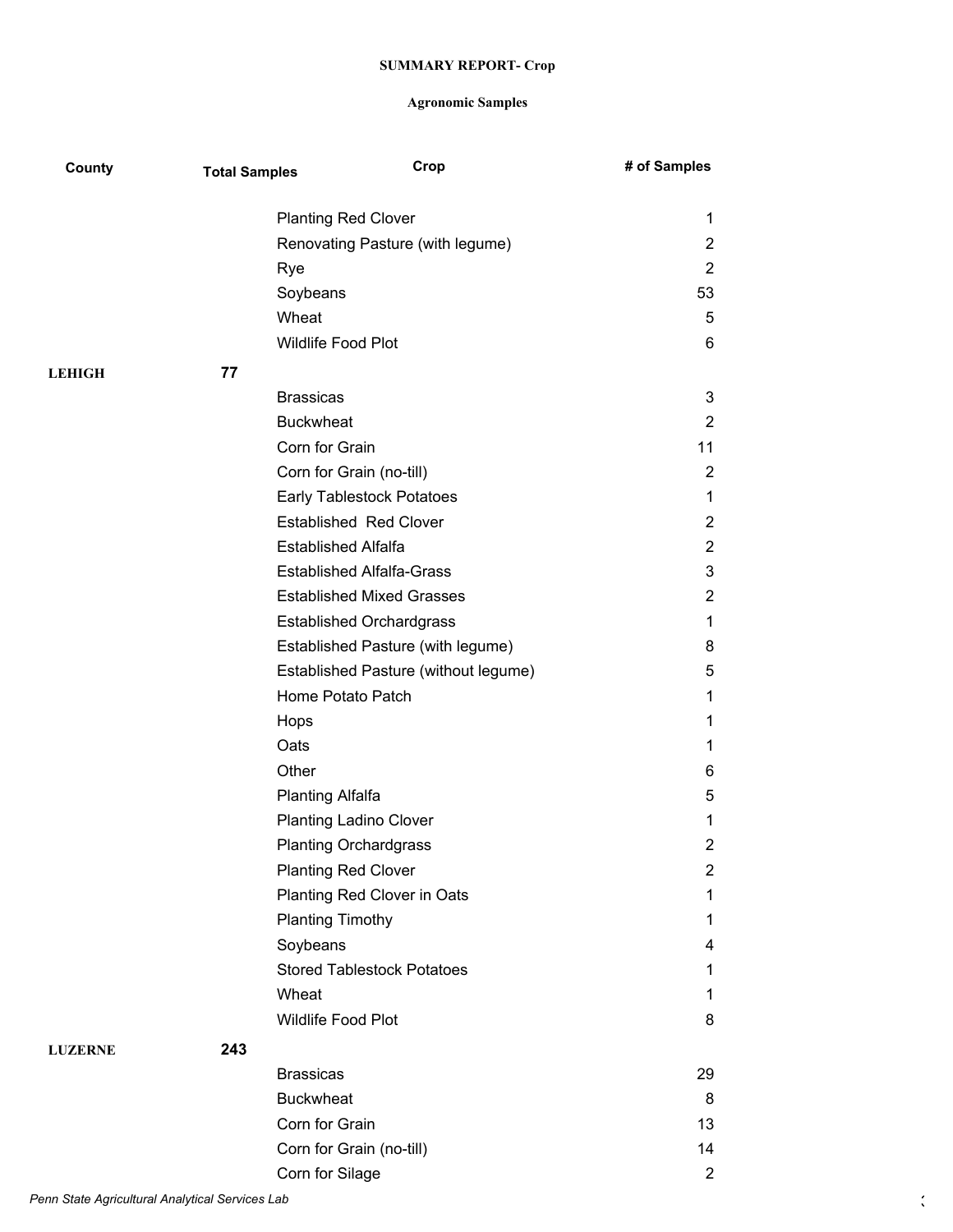| County          | <b>Total Samples</b> | Crop                                 | # of Samples   |
|-----------------|----------------------|--------------------------------------|----------------|
|                 |                      | Corn for Silage (No-till)            | $\overline{2}$ |
|                 |                      | <b>Disturbed Lands</b>               | $\overline{2}$ |
|                 |                      | Established Ladino Clover            | 6              |
|                 |                      | <b>Established Red Clover</b>        | 1              |
|                 |                      | <b>Established Alfalfa</b>           | 1              |
|                 |                      | <b>Established Alfalfa-Grass</b>     | 17             |
|                 |                      | <b>Established Bromegrass</b>        | 1              |
|                 |                      | <b>Established Mixed Grasses</b>     | 28             |
|                 |                      | <b>Established Orchardgrass</b>      | 5              |
|                 |                      | Established Pasture (with legume)    | $\overline{2}$ |
|                 |                      | Established Pasture (without legume) | 13             |
|                 |                      | <b>Established Tall Fescue</b>       | 1              |
|                 |                      | <b>Established Timothy</b>           | 1              |
|                 |                      | Oats                                 | 3              |
|                 |                      | Other                                | 7              |
|                 |                      | Planting Alfalfa (No Till)           | 5              |
|                 |                      | <b>Planting Alfalfa-Grass</b>        | 3              |
|                 |                      | <b>Planting Bromegrass</b>           | 1              |
|                 |                      | <b>Planting Ladino Clover</b>        | 16             |
|                 |                      | <b>Planting Mixed Grasses</b>        | 19             |
|                 |                      | <b>Planting Orchardgrass</b>         | 3              |
|                 |                      | Planting Pasture (without legume)    | 2              |
|                 |                      | <b>Planting Red Clover</b>           | 4              |
|                 |                      | Planting Red Clover (No-till)        | 2              |
|                 |                      | Planting Red Clover in Wheat         | 1              |
|                 |                      | <b>Planting Trefoil-Grass</b>        | 1              |
|                 |                      | <b>Planting Warm Season Grasses</b>  | $\overline{2}$ |
|                 |                      | Soybeans                             | 5              |
|                 |                      | <b>Sunflowers</b>                    | 3              |
|                 |                      | <b>Wildlife Food Plot</b>            | 20             |
| <b>LYCOMING</b> | 279                  |                                      |                |
|                 |                      | <b>Brassicas</b>                     | 7              |
|                 |                      | <b>Buckwheat</b>                     | 2              |
|                 |                      | Corn for Grain                       | 33             |
|                 |                      | Corn for Grain (no-till)             | 41             |
|                 |                      | <b>CRP Cool Season Grass</b>         | 2              |
|                 |                      | Established Ladino Clover            | 3              |
|                 |                      | Established Trefoil-grass            | 1              |
|                 |                      | Established Warm Season Grasses      | 1              |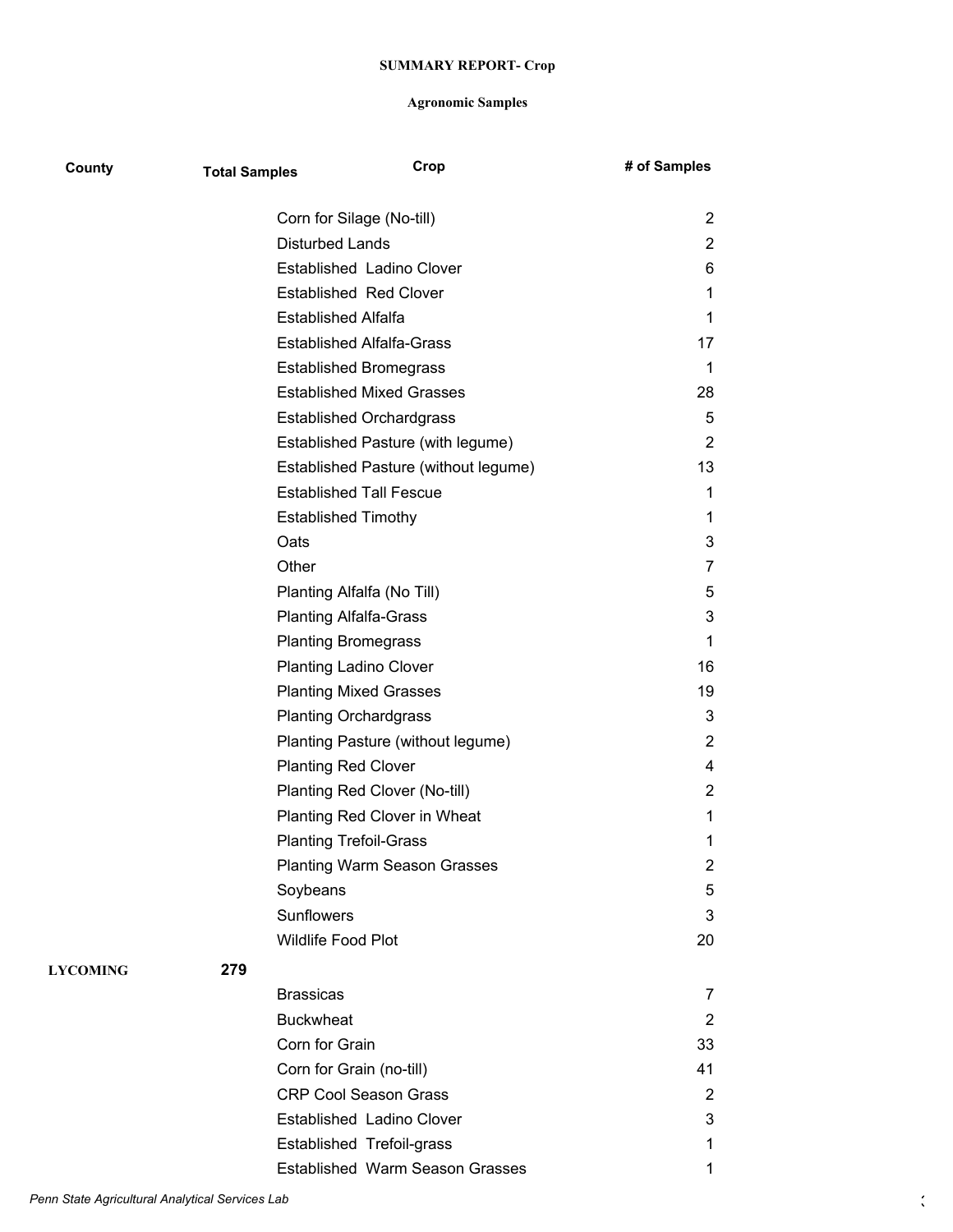| County        | <b>Total Samples</b> | Crop                                 | # of Samples   |
|---------------|----------------------|--------------------------------------|----------------|
|               |                      | <b>Established Alfalfa</b>           | 2              |
|               |                      | <b>Established Alfalfa-Grass</b>     | 3              |
|               |                      | <b>Established Mixed Grasses</b>     | 25             |
|               |                      | Established Pasture (without legume) | 7              |
|               |                      | <b>Established Timothy</b>           | 8              |
|               |                      | Oats                                 | 5              |
|               |                      | Other                                | 1              |
|               |                      | <b>Planting Alfalfa</b>              | 5              |
|               |                      | <b>Planting Alfalfa-Grass</b>        | $\overline{2}$ |
|               |                      | <b>Planting Ladino Clover</b>        | 9              |
|               |                      | <b>Planting Mixed Grasses</b>        | 7              |
|               |                      | <b>Planting Orchardgrass</b>         | 5              |
|               |                      | Planting Pasture (with legume)       | 2              |
|               |                      | Planting Pasture (without legume)    | 1              |
|               |                      | <b>Planting Red Clover</b>           | 1              |
|               |                      | Planting Red Clover in Oats          | 1              |
|               |                      | <b>Planting Red Clover-Grass</b>     | 1              |
|               |                      | <b>Planting Timothy</b>              | 6              |
|               |                      | <b>Planting Trefoil</b>              | 1              |
|               |                      | Rye                                  | 12             |
|               |                      | Sorghum for Grain                    | 1              |
|               |                      | Sorghum-Sudangrass                   | 1              |
|               |                      | Soybeans                             | 32             |
|               |                      | Sudangrass                           | 2              |
|               |                      | <b>Sunflowers</b>                    | $\overline{2}$ |
|               |                      | Wheat                                | 4              |
|               |                      | Wildlife Food Plot                   | 43             |
| <b>MCKEAN</b> | 106                  |                                      |                |
|               |                      | <b>Brassicas</b>                     | 1              |
|               |                      | Corn for Grain                       | 2              |
|               |                      | Corn for Grain (no-till)             | $\overline{2}$ |
|               |                      | Corn for Silage                      | 9              |
|               |                      | <b>Established Red Clover-Grass</b>  | 3              |
|               |                      | <b>Established Alfalfa-Grass</b>     | $\overline{2}$ |
|               |                      | <b>Established Mixed Grasses</b>     | 10             |
|               |                      | <b>Established Orchardgrass</b>      | $\overline{2}$ |
|               |                      | Established Pasture (without legume) | 5              |
|               |                      | <b>Established Tall Fescue</b>       | $\overline{2}$ |
|               |                      | Home Potato Patch                    | 1              |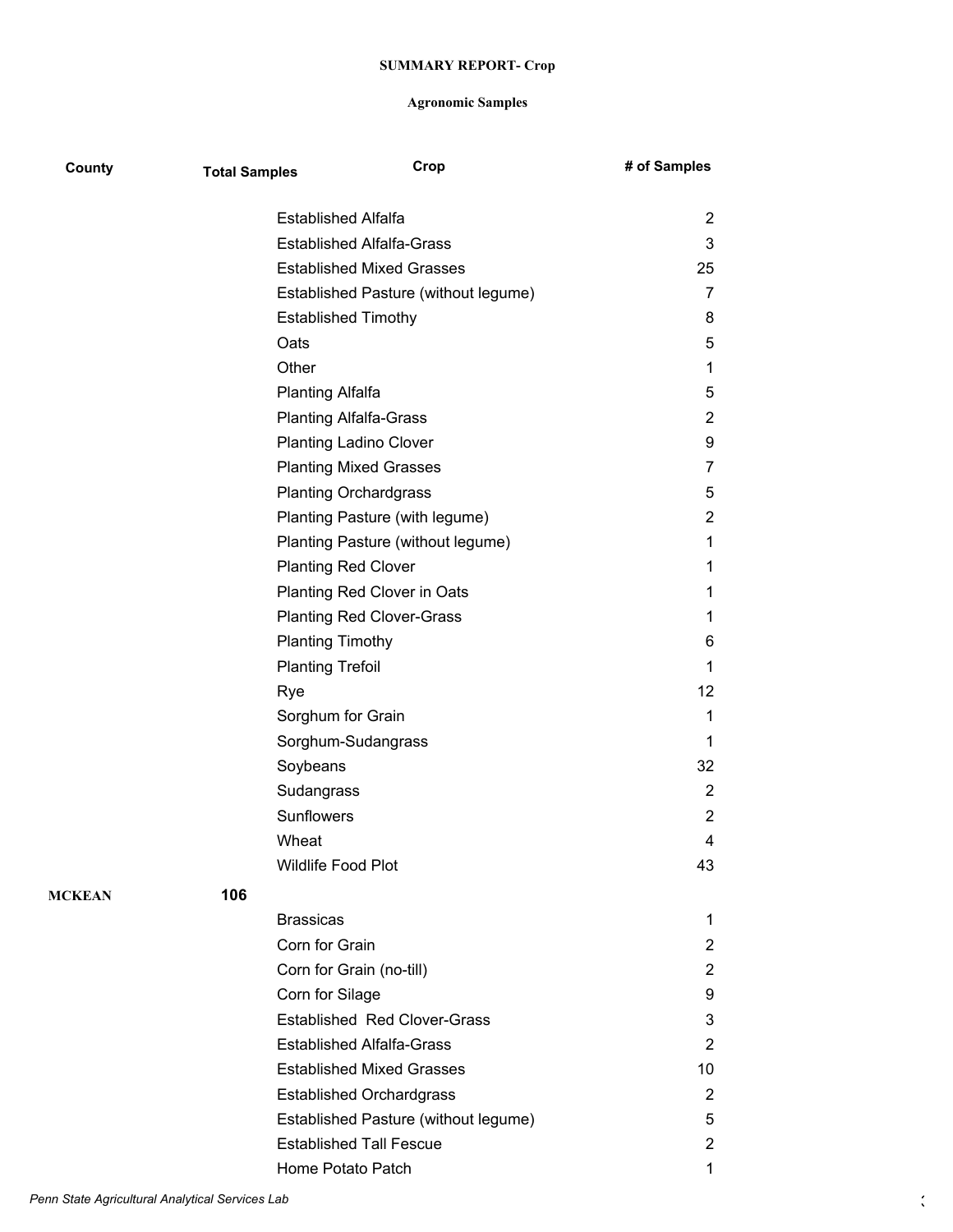| County        | <b>Total Samples</b> | Crop                                   | # of Samples   |
|---------------|----------------------|----------------------------------------|----------------|
|               | Other                |                                        | 1              |
|               |                      | <b>Planting Alfalfa</b>                | 2              |
|               |                      | <b>Planting Alfalfa in Oats</b>        | 1              |
|               |                      | <b>Planting Ladino Clover</b>          | 3              |
|               |                      | <b>Planting Mixed Grasses</b>          | 9              |
|               |                      | <b>Planting Orchardgrass</b>           | 4              |
|               |                      | Planting Pasture (with legume)         | 6              |
|               |                      | <b>Planting Red Clover-Grass</b>       | $\overline{2}$ |
|               |                      | Sorghum for Forage                     | 1              |
|               | Soybeans             |                                        | 6              |
|               | <b>Sunflowers</b>    |                                        | $\overline{2}$ |
|               |                      | <b>Wildlife Food Plot</b>              | 30             |
| <b>MERCER</b> | 816                  |                                        |                |
|               | <b>Brassicas</b>     |                                        | 3              |
|               |                      | Corn for Grain                         | 77             |
|               |                      | Corn for Grain (no-till)               | 1              |
|               |                      | Corn for Silage                        | 13             |
|               |                      | <b>CRP Cool Season Grass</b>           | 6              |
|               |                      | <b>Established Red Clover</b>          | 5              |
|               |                      | <b>Established Red Clover-Grass</b>    | 7              |
|               |                      | <b>Established Warm Season Grasses</b> | 1              |
|               |                      | <b>Established Alfalfa-Grass</b>       | 19             |
|               |                      | <b>Established Mixed Grasses</b>       | 11             |
|               |                      | <b>Established Orchardgrass</b>        | 3              |
|               |                      | Established Pasture (with legume)      | 17             |
|               |                      | Established Pasture (without legume)   | $\overline{2}$ |
|               |                      | <b>Established Timothy</b>             | 2              |
|               |                      | Hemp, for seed production              | 534            |
|               |                      | Home Potato Patch                      | 1              |
|               | Hops                 |                                        | 1              |
|               | Oats                 |                                        | 11             |
|               | Other                |                                        | 5              |
|               |                      | <b>Planting Alfalfa</b>                | 3              |
|               |                      | <b>Planting Alfalfa-Grass</b>          | $\overline{2}$ |
|               |                      | <b>Planting Bluegrass</b>              | 1              |
|               |                      | <b>Planting Ladino Clover</b>          | 1              |
|               |                      | <b>Planting Mixed Grasses</b>          | 5              |
|               |                      | Planting Pasture (with legume)         | 2              |
|               |                      | <b>Planting Red Clover</b>             | 1              |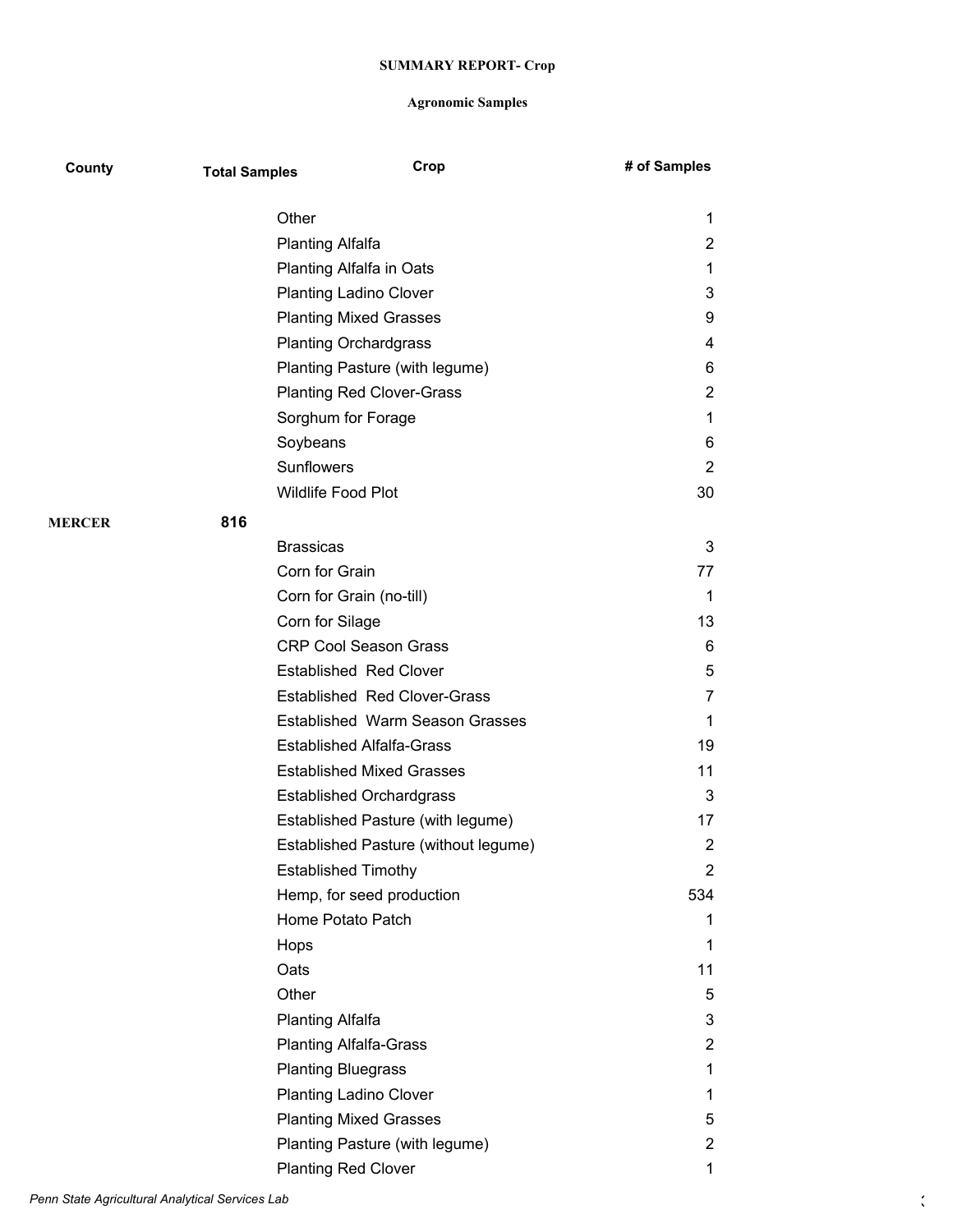| County         | <b>Total Samples</b> | Crop                                 | # of Samples    |
|----------------|----------------------|--------------------------------------|-----------------|
|                |                      | Planting Red Clover (No-till)        | 1               |
|                |                      | <b>Planting Red Clover-Grass</b>     | 1               |
|                |                      | <b>Planting Warm Season Grasses</b>  | 1               |
|                |                      | Potatoes-Unspecified Use             | 1               |
|                |                      | Renovating Pasture (with legume)     | 3               |
|                |                      | Sorghum-Sudangrass                   | 1               |
|                |                      | Soybeans                             | 65              |
|                |                      | Spelt                                | $\overline{2}$  |
|                |                      | <b>Sunflowers</b>                    | 1               |
|                |                      | Wheat                                | 3               |
|                |                      | Wildlife Food Plot                   | 3               |
| <b>MIFFLIN</b> | 46                   |                                      |                 |
|                |                      | <b>Brassicas</b>                     | 1               |
|                |                      | Corn for Grain                       | $\overline{2}$  |
|                |                      | Corn for Grain (no-till)             | 12 <sup>2</sup> |
|                |                      | Established Ladino Clover            | 1               |
|                |                      | <b>Established Mixed Grasses</b>     | 4               |
|                |                      | <b>Established Orchardgrass</b>      | 5               |
|                |                      | Established Pasture (without legume) | 1               |
|                |                      | Home Potato Patch                    | 1               |
|                |                      | Other                                | 5               |
|                |                      | <b>Planting Ladino Clover</b>        | 3               |
|                |                      | <b>Planting Red Clover</b>           | 1               |
|                |                      | <b>Planting Warm Season Grasses</b>  | 3               |
|                |                      | Soybeans                             | 6               |
|                |                      | Wildlife Food Plot                   | 1               |
| <b>MONROE</b>  | 33                   |                                      |                 |
|                |                      | Corn for Grain                       | 3               |
|                |                      | <b>Established Alfalfa-Grass</b>     | 2               |
|                |                      | <b>Established Mixed Grasses</b>     | 9               |
|                |                      | Established Pasture (with legume)    | 3               |
|                |                      | Established Pasture (without legume) | 7               |
|                |                      | <b>Established Timothy</b>           | 1               |
|                |                      | Oats                                 | $\overline{c}$  |
|                |                      | Planting Pasture (without legume)    | 1               |
|                |                      | <b>Planting Red Clover</b>           | 1               |
|                |                      | Soybeans                             | 1               |
|                |                      | Wheat                                | 1               |
|                |                      | Wildlife Food Plot                   | $\overline{2}$  |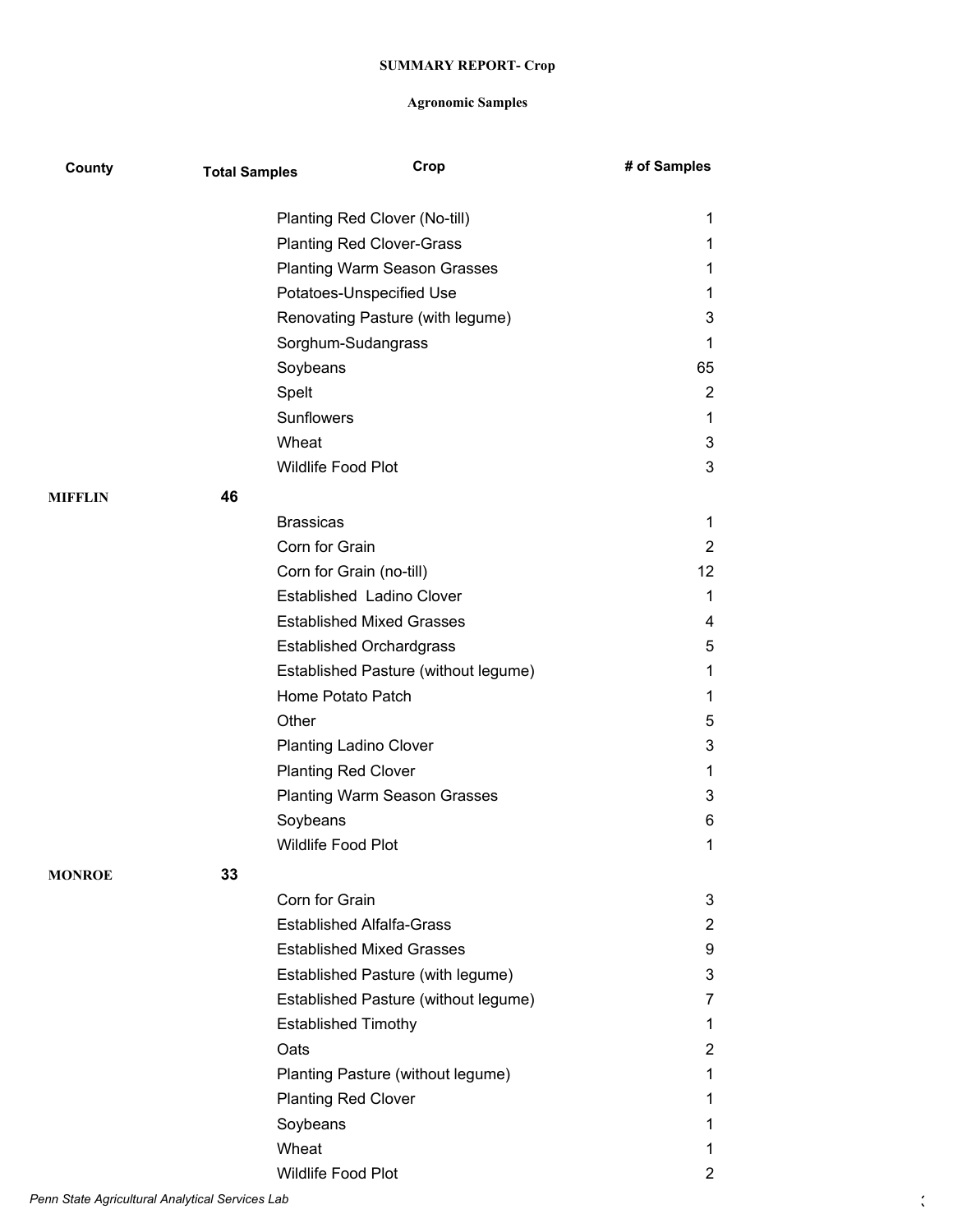| County            | <b>Total Samples</b> | Crop                                   | # of Samples   |
|-------------------|----------------------|----------------------------------------|----------------|
|                   | 301                  |                                        |                |
| <b>MONTGOMERY</b> |                      | <b>Brassicas</b>                       | 6              |
|                   |                      | <b>Buckwheat</b>                       | $\overline{2}$ |
|                   |                      | Corn for Grain                         | 3              |
|                   |                      | <b>Disturbed Lands</b>                 | 5              |
|                   |                      | <b>Established Red Clover</b>          | 4              |
|                   |                      | <b>Established Red Clover-Grass</b>    | 12             |
|                   |                      | <b>Established Alfalfa-Grass</b>       | 1              |
|                   |                      | <b>Established Mixed Grasses</b>       | 9              |
|                   |                      | <b>Established Orchardgrass</b>        | 5              |
|                   |                      | Established Pasture (with legume)      | 8              |
|                   |                      | Established Pasture (without legume)   | 9              |
|                   |                      | <b>Established Tall Fescue</b>         | 4              |
|                   |                      | Home Potato Patch                      | 1              |
|                   |                      | Hops                                   | 1              |
|                   |                      | <b>Horticultural Cover Crop</b>        | 1              |
|                   |                      | Other                                  | 173            |
|                   |                      | <b>Planting Ladino Clover</b>          | 6              |
|                   |                      | <b>Planting Mixed Grasses</b>          | 5              |
|                   |                      | <b>Planting Orchardgrass</b>           | 2              |
|                   |                      | Planting Pasture (without legume)      | 5              |
|                   |                      | <b>Planting Timothy</b>                | 5              |
|                   |                      | <b>Planting Warm Season Grasses</b>    | 1              |
|                   |                      | Potatoes-Unspecified Use               | 9              |
|                   |                      | Renovating Pasture (with legume)       | 1              |
|                   |                      | Soybeans                               | 3              |
|                   |                      | Sunflowers                             | 3              |
|                   |                      | Wheat                                  | 6              |
|                   |                      | Wildlife Food Plot                     | 11             |
| <b>MONTOUR</b>    | 82                   |                                        |                |
|                   |                      | <b>Brassicas</b>                       | 1              |
|                   |                      | Corn for Grain                         | 3              |
|                   |                      | Corn for Grain (no-till)               | 22             |
|                   |                      | <b>Established Warm Season Grasses</b> | 2              |
|                   |                      | <b>Established Alfalfa</b>             | $\overline{2}$ |
|                   |                      | <b>Established Mixed Grasses</b>       | 9              |
|                   |                      | Established Pasture (without legume)   | 7              |
|                   |                      | <b>Established Timothy</b>             | 1              |
|                   |                      | Oats                                   | $\overline{c}$ |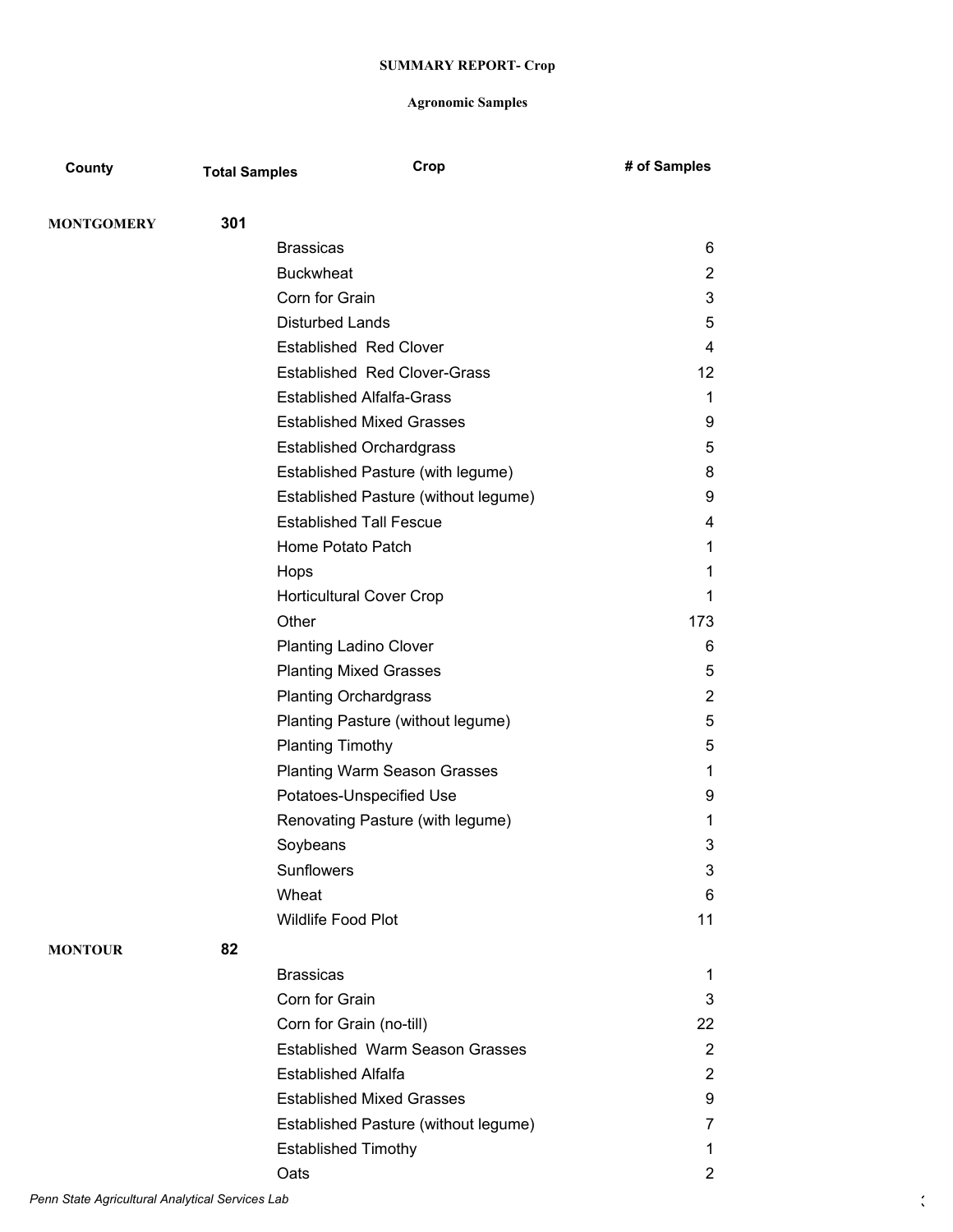| County                | <b>Total Samples</b> | Crop                                 | # of Samples   |
|-----------------------|----------------------|--------------------------------------|----------------|
|                       |                      | Planting Alfalfa                     | 1              |
|                       |                      | Planting Alfalfa (No Till)           | 3              |
|                       |                      | <b>Planting Alfalfa-Grass</b>        | $\overline{2}$ |
|                       |                      | <b>Planting Ladino Clover</b>        | 5              |
|                       |                      | <b>Planting Mixed Grasses</b>        | 1              |
|                       |                      | Planting Pasture (without legume)    | 1              |
|                       |                      | Small Grain Silage                   | $\mathbf{1}$   |
|                       |                      | Sorghum for Forage                   | 1              |
|                       |                      | Soybeans                             | 11             |
|                       |                      | Wheat                                | 6              |
|                       |                      | Wildlife Food Plot                   | 1              |
| <b>NORTHAMPTON</b>    | 115                  |                                      |                |
|                       |                      | <b>Brassicas</b>                     | $\mathbf{1}$   |
|                       |                      | <b>Established Mixed Grasses</b>     | 5              |
|                       |                      | Established Pasture (with legume)    | 3              |
|                       |                      | Established Pasture (without legume) | 1              |
|                       |                      | Hops                                 | 3              |
|                       |                      | Other                                | 85             |
|                       |                      | <b>Planting Ladino Clover</b>        | $\mathbf{1}$   |
|                       |                      | <b>Planting Mixed Grasses</b>        | 1              |
|                       |                      | <b>Planting Orchardgrass</b>         | 4              |
|                       |                      | Planting Pasture (with legume)       | $\overline{2}$ |
|                       |                      | <b>Planting Red Clover</b>           | $\mathbf{1}$   |
|                       |                      | Planting Red Clover (No-till)        | $\overline{2}$ |
|                       |                      | Soybeans                             | $\overline{2}$ |
|                       |                      | Wildlife Food Plot                   | 4              |
| <b>NORTHUMBERLAND</b> | 278                  |                                      |                |
|                       |                      | <b>Brassicas</b>                     | $\mathbf 1$    |
|                       |                      | Corn for Grain                       | 15             |
|                       |                      | Corn for Grain (no-till)             | 65             |
|                       |                      | Corn for Silage                      | $\overline{2}$ |
|                       |                      | Corn for Silage (No-till)            | 20             |
|                       |                      | <b>CRP Cool Season Grass</b>         | $\overline{2}$ |
|                       |                      | <b>CRP Warm Season Grass</b>         | 6              |
|                       |                      | Established Bluegrass                | $\overline{2}$ |
|                       |                      | <b>Established Alfalfa</b>           | 4              |
|                       |                      | <b>Established Alfalfa-Grass</b>     | 4              |
|                       |                      | <b>Established Mixed Grasses</b>     | 19             |
|                       |                      | <b>Established Orchardgrass</b>      | 11             |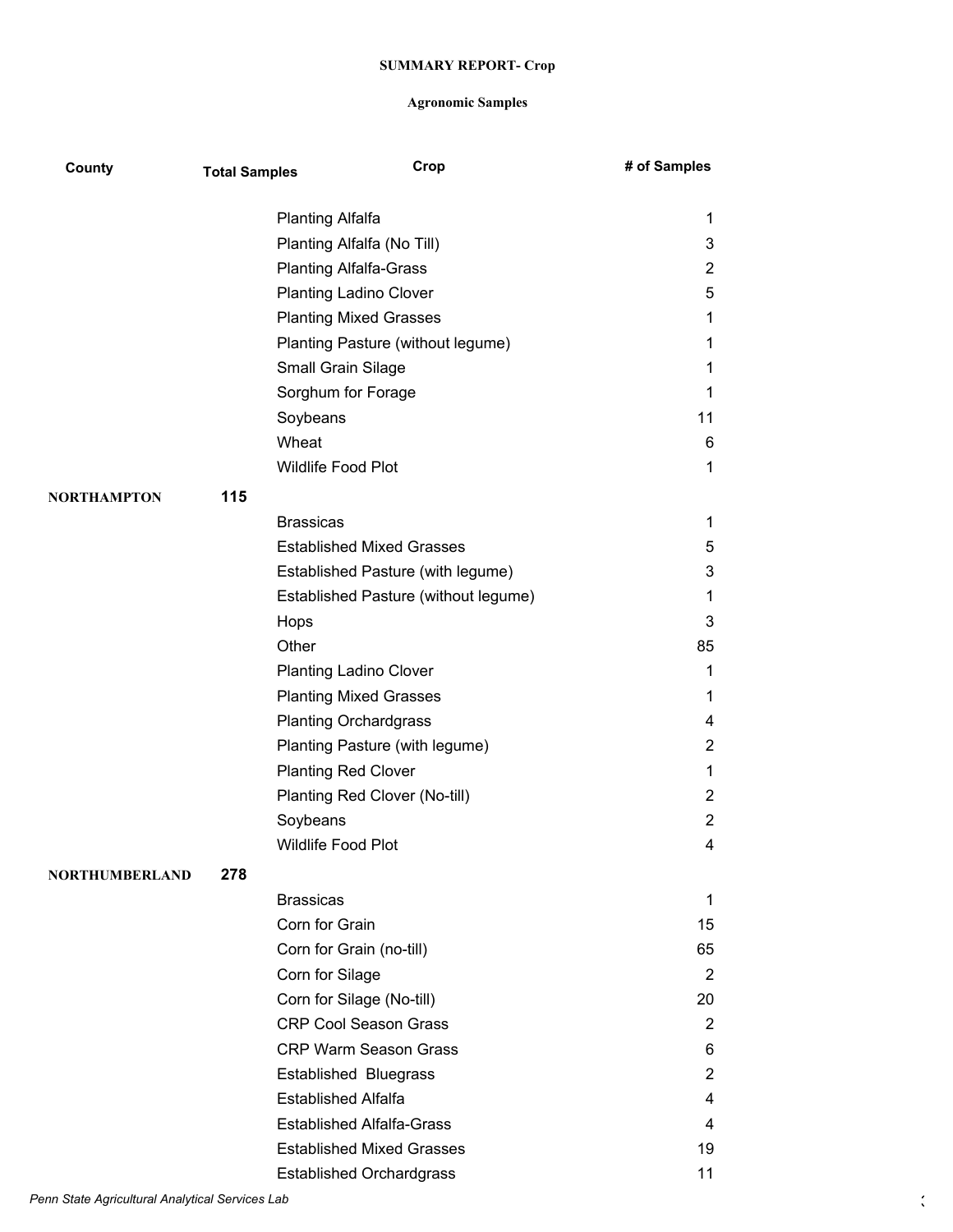| County | <b>Total Samples</b> | Crop                                 | # of Samples   |
|--------|----------------------|--------------------------------------|----------------|
|        |                      | Established Pasture (with legume)    | 1              |
|        |                      | Established Pasture (without legume) | 5              |
|        |                      | <b>Established Tall Fescue</b>       | 1              |
|        |                      | <b>Established Timothy</b>           | 6              |
|        |                      | Oats                                 | 1              |
|        |                      | Other                                | $\overline{2}$ |
|        |                      | Planting Alfalfa                     | 5              |
|        |                      | Planting Alfalfa (No Till)           | 20             |
|        |                      | <b>Planting Bluegrass</b>            | $\overline{2}$ |
|        |                      | <b>Planting Ladino Clover</b>        | 1              |
|        |                      | <b>Planting Orchardgrass</b>         | 1              |
|        |                      | Planting Pasture (without legume)    | 1              |
|        |                      | Planting Red Clover in Wheat         | $\overline{2}$ |
|        |                      | Sorghum for Grain                    | 1              |
|        |                      | Sorghum-Sudangrass                   | 1              |
|        |                      | Soybeans                             | 53             |
|        |                      | Sunflowers                           | 1              |
|        |                      | Wheat                                | 20             |
|        |                      | Wildlife Food Plot                   | 3              |
| PERRY  | 791                  |                                      |                |
|        |                      | Barley/Soybean Double Crop           | 8              |
|        |                      | <b>Buckwheat</b>                     | 1              |
|        |                      | Corn for Grain                       | 21             |
|        |                      | Corn for Grain (no-till)             | 157            |
|        |                      | Corn for Silage                      | 2              |
|        |                      | Corn for Silage (No-till)            | 59             |
|        |                      | Established Ladino Clover            | 4              |
|        |                      | <b>Established Red Clover-Grass</b>  | $\overline{2}$ |
|        |                      | <b>Established Alfalfa</b>           | 25             |
|        |                      | <b>Established Alfalfa-Grass</b>     | 65             |
|        |                      | <b>Established Bromegrass</b>        | 1              |
|        |                      | <b>Established Mixed Grasses</b>     | 58             |
|        |                      | <b>Established Orchardgrass</b>      | 6              |
|        |                      | Established Pasture (with legume)    | 18             |
|        |                      | Established Pasture (without legume) | 15             |
|        |                      | <b>Established Reed Canarygrass</b>  | 1              |
|        |                      | <b>Established Timothy</b>           | 8              |
|        |                      | Oats                                 | 8              |
|        |                      | Other                                | 2              |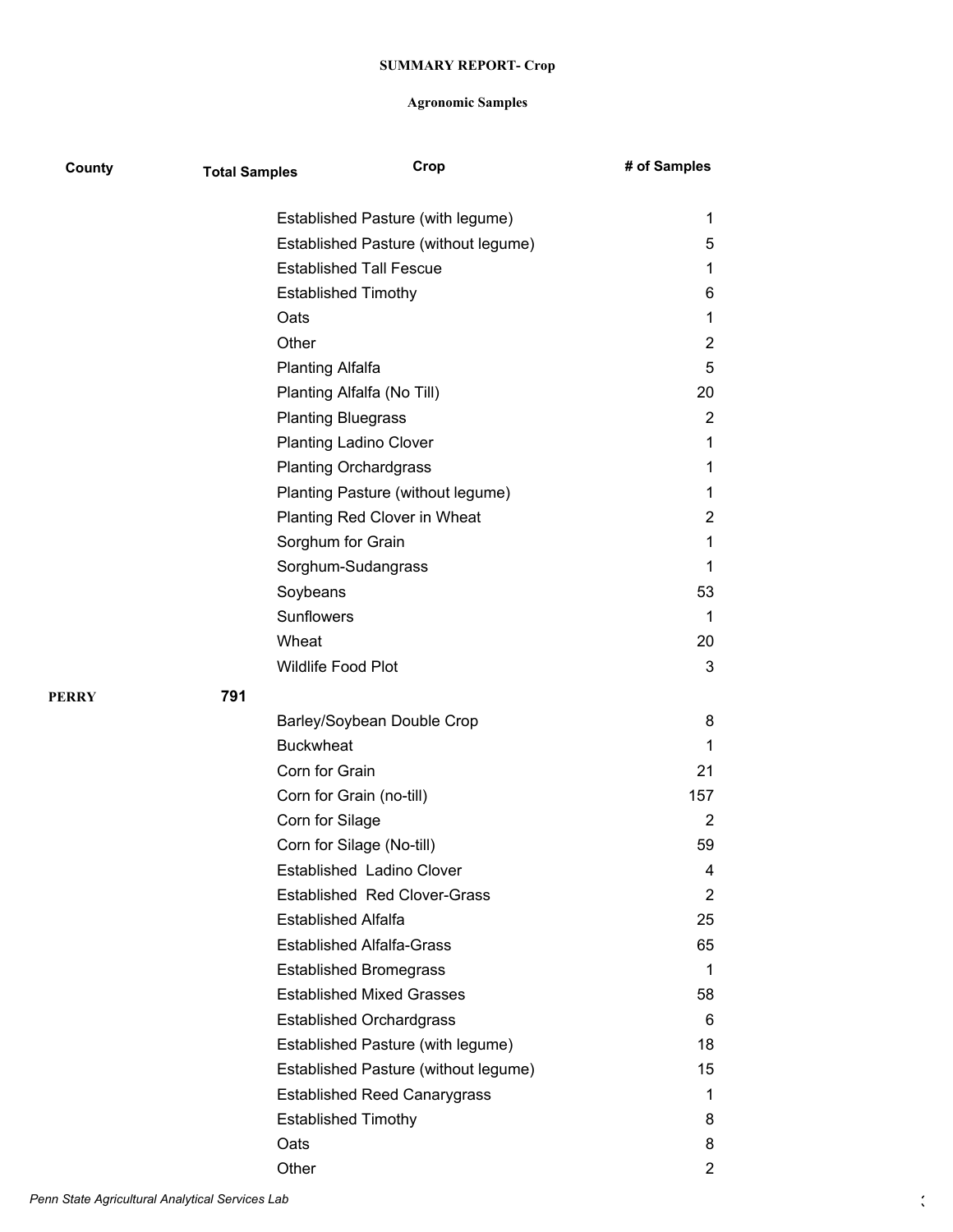| County       | <b>Total Samples</b> |                            | Crop                                | # of Samples   |
|--------------|----------------------|----------------------------|-------------------------------------|----------------|
|              |                      | <b>Planting Alfalfa</b>    |                                     | 3              |
|              |                      |                            | Planting Alfalfa (No Till)          | 20             |
|              |                      |                            | <b>Planting Alfalfa-Grass</b>       | 4              |
|              |                      |                            | <b>Planting Ladino Clover</b>       | 5              |
|              |                      |                            | <b>Planting Mixed Grasses</b>       | 9              |
|              |                      |                            | <b>Planting Orchardgrass</b>        | 3              |
|              |                      | <b>Planting Red Clover</b> |                                     | 5              |
|              |                      |                            | Planting Red Clover in Oats         | 1              |
|              |                      |                            | Renovating Pasture (with legume)    | 3              |
|              |                      | Rye                        |                                     | 27             |
|              |                      |                            | Sm Grain Sil/Corn Grain Dbl Crp     | 5              |
|              |                      |                            | Sm Grain Sil/Corn Sil Dbl Crop      | 61             |
|              |                      | Small Grain Silage         |                                     | 1              |
|              |                      |                            | Sorghum-Sudangrass                  | 1              |
|              |                      | Soybeans                   |                                     | 117            |
|              |                      | <b>Spring Barley</b>       |                                     | 1              |
|              |                      | Wheat                      |                                     | 33             |
|              |                      | Wildlife Food Plot         |                                     | 23             |
|              |                      | <b>Winter Barley</b>       |                                     | 8              |
| PHILADELPHIA | 28                   |                            |                                     |                |
|              |                      |                            | <b>Established Mixed Grasses</b>    | 1              |
|              |                      | Other                      |                                     | 23             |
|              |                      | Soybeans                   |                                     | $\overline{2}$ |
|              |                      | Wildlife Food Plot         |                                     | $\overline{2}$ |
| PIKE         | $\overline{7}$       |                            |                                     |                |
|              |                      |                            | <b>Established Red Clover-Grass</b> | 3              |
|              |                      |                            | <b>Established Mixed Grasses</b>    | 3              |
|              |                      |                            | Established Pasture (with legume)   | 1              |
| POTTER       | 185                  |                            |                                     |                |
|              |                      | <b>Brassicas</b>           |                                     | 7              |
|              |                      | <b>Buckwheat</b>           |                                     | 3              |
|              |                      | Corn for Grain             |                                     | 6              |
|              |                      |                            | Corn for Grain (no-till)            | $\overline{2}$ |
|              |                      | Corn for Silage            |                                     | 8              |
|              |                      |                            | Corn for Silage (No-till)           | 12             |
|              |                      |                            | <b>CRP Cool Season Grass</b>        | 4              |
|              |                      |                            | Established Ladino Clover           | 6              |
|              |                      | Established Trefoil        |                                     | 1              |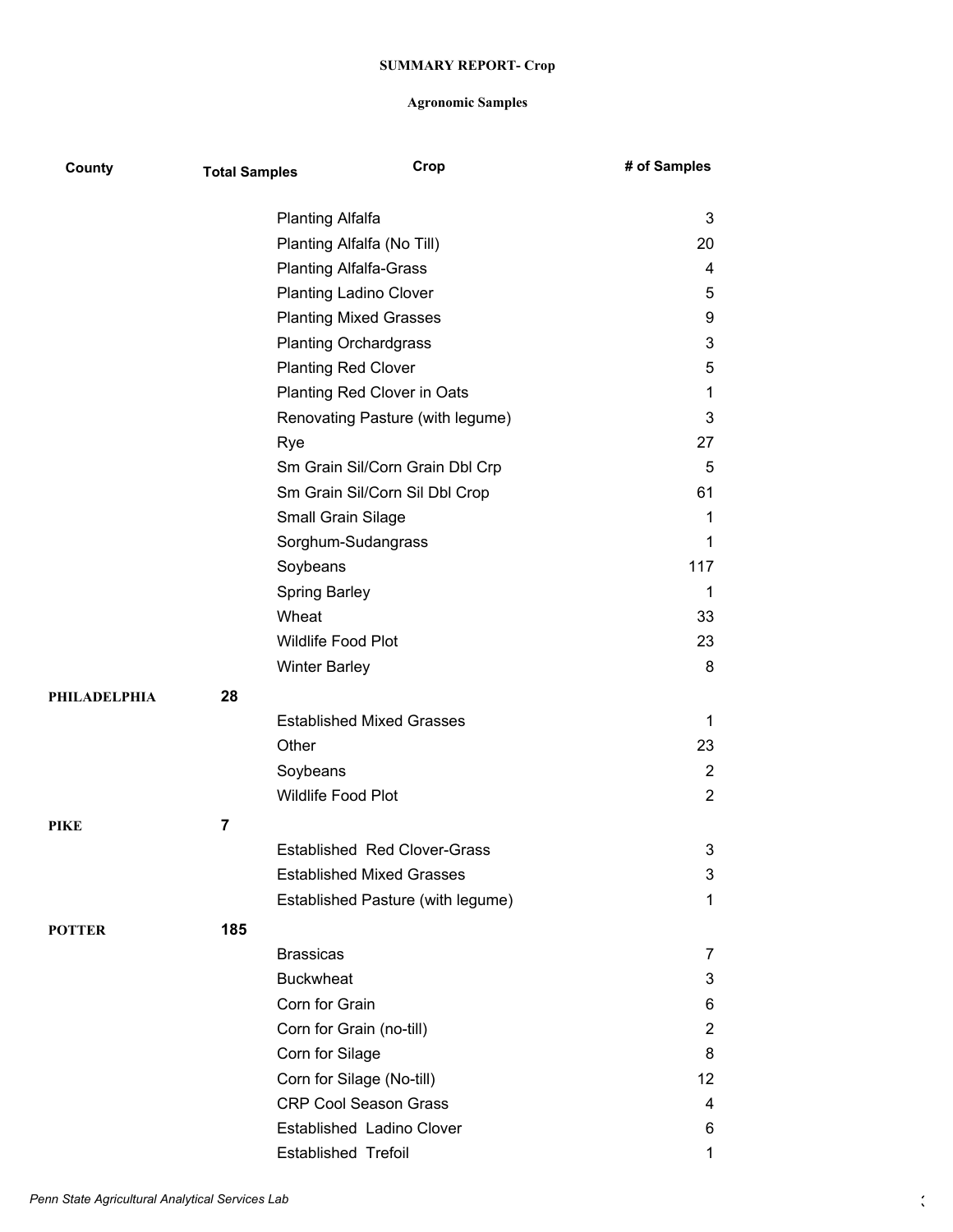| County            | <b>Total Samples</b> | Crop                                 | # of Samples   |
|-------------------|----------------------|--------------------------------------|----------------|
|                   |                      | <b>Established Mixed Grasses</b>     | 6              |
|                   |                      | <b>Established Orchardgrass</b>      | 9              |
|                   |                      | Established Pasture (without legume) | 31             |
|                   |                      | Home Potato Patch                    | 1              |
|                   |                      | Oats                                 | 3              |
|                   |                      | Other                                | 11             |
|                   |                      | <b>Planting Alfalfa</b>              | 2              |
|                   |                      | Planting Alfalfa (No Till)           | 1              |
|                   |                      | Planting Alfalfa in Oats             | $\mathbf 1$    |
|                   |                      | <b>Planting Crownvetch</b>           | 7              |
|                   |                      | <b>Planting Ladino Clover</b>        | 1              |
|                   |                      | <b>Planting Mixed Grasses</b>        | 5              |
|                   |                      | <b>Planting Red Clover</b>           | 1              |
|                   |                      | Planting Red Clover (No-till)        | 1              |
|                   |                      | <b>Planting Timothy</b>              | 3              |
|                   |                      | <b>Planting Trefoil-Grass</b>        | $\overline{c}$ |
|                   |                      | Rye                                  | 3              |
|                   |                      | Sorghum-Sudangrass                   | 4              |
|                   |                      | Soybeans                             | 21             |
|                   |                      | Spelt                                | 2              |
|                   |                      | <b>Stored Tablestock Potatoes</b>    | 1              |
|                   |                      | <b>Sunflowers</b>                    | $\overline{2}$ |
|                   |                      | Wheat                                | 1              |
|                   |                      | Wildlife Food Plot                   | 17             |
| <b>SCHUYLKILL</b> | 229                  |                                      |                |
|                   |                      | Corn for Grain                       | 20             |
|                   |                      | Corn for Grain (no-till)             | 46             |
|                   |                      | Corn for Silage                      | 4              |
|                   |                      | Corn for Silage (No-till)            | 7              |
|                   |                      | <b>CRP Warm Season Grass</b>         | 1              |
|                   |                      | <b>Disturbed Lands</b>               | 3              |
|                   |                      | <b>Established Bluegrass</b>         | 1              |
|                   |                      | Established Ladino Clover            | 4              |
|                   |                      | <b>Established Alfalfa</b>           | $\overline{2}$ |
|                   |                      | <b>Established Alfalfa-Grass</b>     | 2              |
|                   |                      | <b>Established Mixed Grasses</b>     | 23             |
|                   |                      | <b>Established Orchardgrass</b>      | 9              |
|                   |                      | Established Pasture (with legume)    | 5              |
|                   |                      | Established Pasture (without legume) | 8              |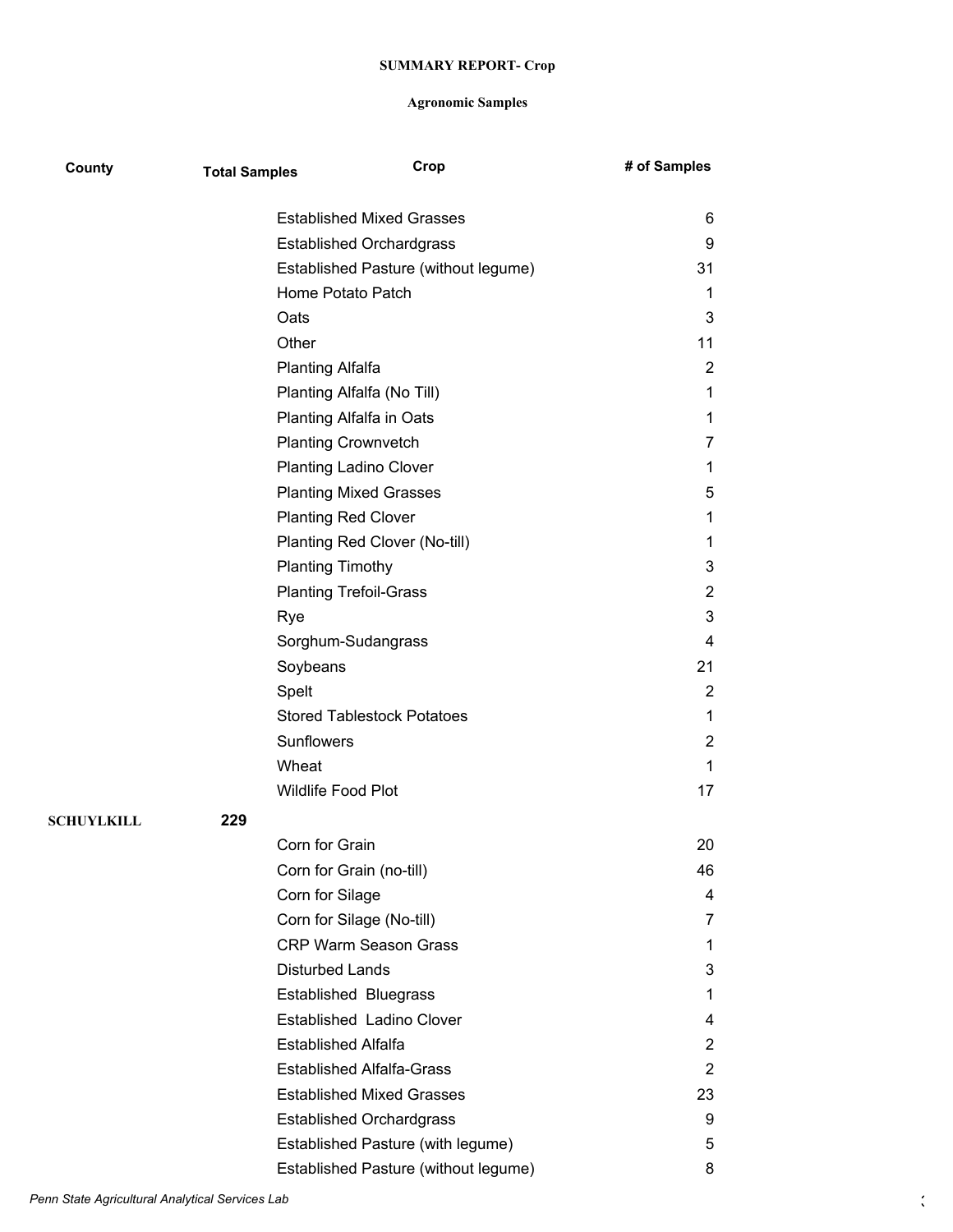| County        | <b>Total Samples</b> | Crop                                 | # of Samples   |
|---------------|----------------------|--------------------------------------|----------------|
|               |                      | <b>Established Timothy</b>           | 4              |
|               |                      | Oats                                 | 5              |
|               |                      | Other                                | 17             |
|               |                      | <b>Planting Alfalfa</b>              | 4              |
|               |                      | Planting Alfalfa in Oats             | $\overline{2}$ |
|               |                      | <b>Planting Bluegrass</b>            | $\overline{2}$ |
|               |                      | <b>Planting Mixed Grasses</b>        | $\overline{2}$ |
|               |                      | <b>Planting Warm Season Grasses</b>  | 1              |
|               |                      | Potatoes-Unspecified Use             | 1              |
|               |                      | Renovating Pasture (with legume)     | 1              |
|               |                      | Rye                                  | 1              |
|               |                      | Soybeans                             | 49             |
|               |                      | Wheat                                | $\overline{2}$ |
|               |                      | <b>Wildlife Food Plot</b>            | $\overline{2}$ |
|               |                      | <b>Winter Barley</b>                 | $\mathbf 1$    |
| <b>SNYDER</b> | 178                  |                                      |                |
|               |                      | Corn for Grain                       | 8              |
|               |                      | Corn for Grain (no-till)             | 39             |
|               |                      | Corn for Silage                      | 1              |
|               |                      | Corn for Silage (No-till)            | 21             |
|               |                      | Early Tablestock Potatoes            | 1              |
|               |                      | <b>Established Alfalfa-Grass</b>     | 6              |
|               |                      | <b>Established Mixed Grasses</b>     | 15             |
|               |                      | <b>Established Orchardgrass</b>      | 6              |
|               |                      | Established Pasture (with legume)    | $\overline{2}$ |
|               |                      | Established Pasture (without legume) | 5              |
|               |                      | Other                                | 17             |
|               |                      | Planting Alfalfa in Wheat            | 1              |
|               |                      | <b>Planting Alfalfa-Grass</b>        | 1              |
|               |                      | <b>Planting Alfalfa-Trefoil</b>      | 1              |
|               |                      | <b>Planting Mixed Grasses</b>        | 4              |
|               |                      | <b>Planting Orchardgrass</b>         | 1              |
|               |                      | Planting Pasture (without legume)    | 2              |
|               |                      | Planting Red Clover in Oats          | $\overline{2}$ |
|               |                      | <b>Planting Tall Fescue</b>          | 1              |
|               |                      | <b>Planting Trefoil</b>              | 1              |
|               |                      | Rye                                  | 1              |
|               |                      | Small Grain Silage                   | 1              |
|               |                      | Sorghum for Forage                   | 1              |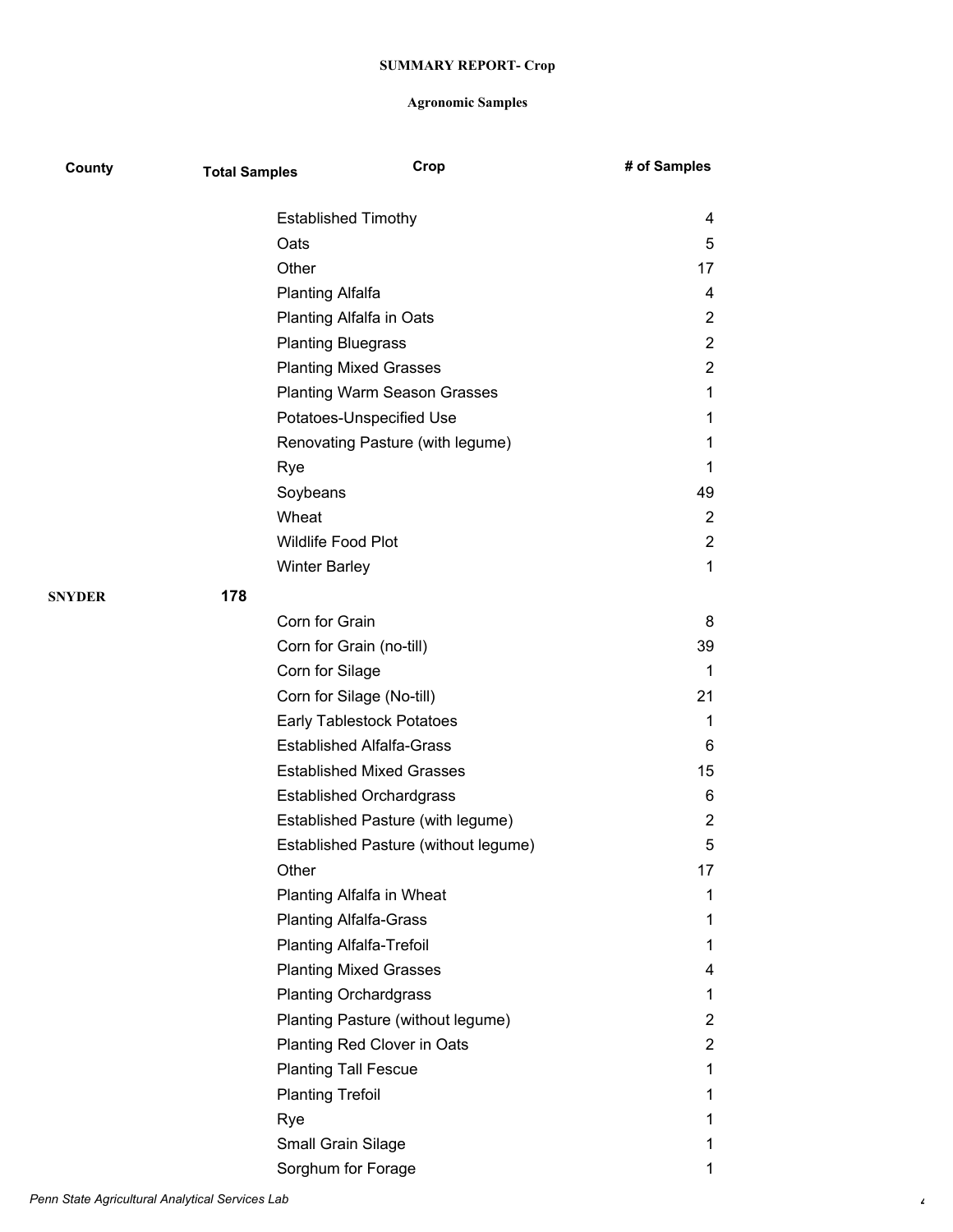| County             | <b>Total Samples</b> | Crop                                 | # of Samples   |
|--------------------|----------------------|--------------------------------------|----------------|
|                    |                      | Soybeans                             | 33             |
|                    |                      | Wheat                                | $\mathbf{1}$   |
|                    |                      | Wildlife Food Plot                   | 6              |
| <b>SOMERSET</b>    | 117                  |                                      |                |
|                    |                      | Corn for Grain                       | 12             |
|                    |                      | Corn for Grain (no-till)             | 6              |
|                    |                      | Corn for Silage                      | 15             |
|                    |                      | <b>CRP Cool Season Grass</b>         | $\mathbf{1}$   |
|                    |                      | Established Ladino Clover            | $\mathbf{1}$   |
|                    |                      | <b>Established Red Clover-Grass</b>  | $\mathbf{1}$   |
|                    |                      | <b>Established Alfalfa-Grass</b>     | 18             |
|                    |                      | <b>Established Mixed Grasses</b>     | 11             |
|                    |                      | Established Pasture (with legume)    | 1              |
|                    |                      | Established Pasture (without legume) | 8              |
|                    |                      | Oats                                 | 11             |
|                    |                      | <b>Planting Alfalfa-Grass</b>        | 4              |
|                    |                      | <b>Planting Mixed Grasses</b>        | $\overline{7}$ |
|                    |                      | Soybeans                             | 11             |
|                    |                      | Spelt                                | $\sqrt{3}$     |
|                    |                      | Wildlife Food Plot                   | $\overline{7}$ |
| <b>SULLIVAN</b>    | 15                   |                                      |                |
|                    |                      | Corn for Grain                       | $\mathbf{1}$   |
|                    |                      | <b>Established Mixed Grasses</b>     | $\overline{2}$ |
|                    |                      | Established Pasture (with legume)    | $\mathbf 1$    |
|                    |                      | <b>Established Timothy</b>           | $\overline{2}$ |
|                    |                      | Home Potato Patch                    | 1              |
|                    |                      | Other                                | 1              |
|                    |                      | <b>Planting Ladino Clover</b>        | $\overline{2}$ |
|                    |                      | Planting Red Clover in Wheat         | $\mathbf 1$    |
|                    |                      | <b>Planting Timothy</b>              | $\mathbf{1}$   |
|                    |                      | Wildlife Food Plot                   | 3              |
| <b>SUSQUEHANNA</b> | 393                  |                                      |                |
|                    |                      | <b>Brassicas</b>                     | 48             |
|                    |                      | <b>Buckwheat</b>                     | 18             |
|                    |                      | Corn for Grain                       | 45             |
|                    |                      | Corn for Grain (no-till)             | 5              |
|                    |                      | Corn for Silage                      | 24             |
|                    |                      | Corn for Silage (No-till)            | $\,6$          |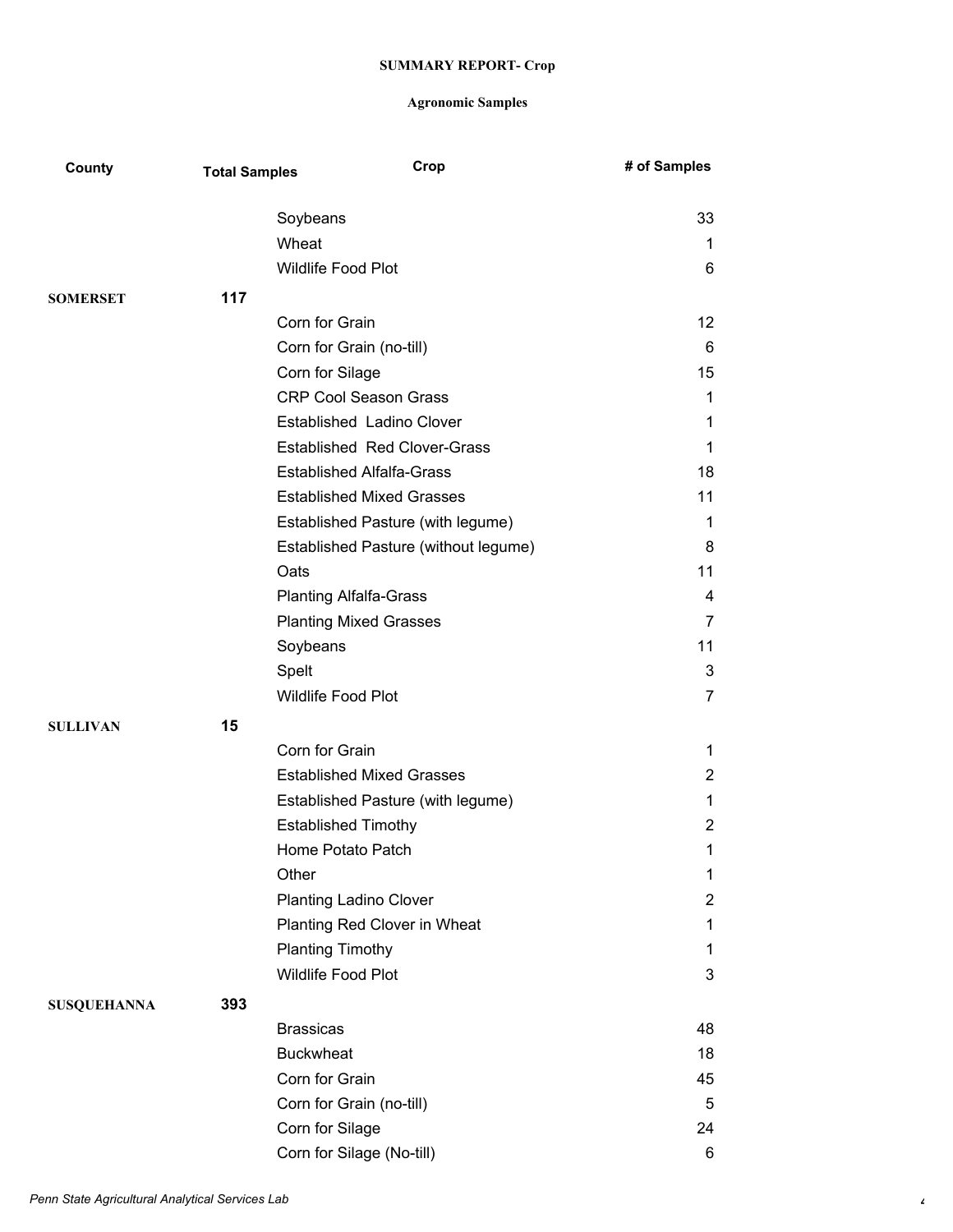| County       | <b>Total Samples</b> | Crop                                 | # of Samples   |
|--------------|----------------------|--------------------------------------|----------------|
|              |                      | Established Bluegrass                | 1              |
|              |                      | Established Ladino Clover            | 7              |
|              |                      | <b>Established Red Clover</b>        | 1              |
|              |                      | <b>Established Red Clover-Grass</b>  | 10             |
|              |                      | Established Warm Season Grasses      | 2              |
|              |                      | <b>Established Alfalfa</b>           | 5              |
|              |                      | <b>Established Alfalfa-Grass</b>     | 6              |
|              |                      | <b>Established Mixed Grasses</b>     | 69             |
|              |                      | <b>Established Orchardgrass</b>      | 1              |
|              |                      | Established Pasture (with legume)    | 12             |
|              |                      | Established Pasture (without legume) | 11             |
|              |                      | <b>Established Timothy</b>           | 4              |
|              |                      | Hemp, for seed production            | 4              |
|              |                      | Hops                                 | 1              |
|              |                      | Millet for Grain                     | 1              |
|              |                      | Oats                                 | 7              |
|              |                      | Other                                | 13             |
|              |                      | <b>Planting Alfalfa</b>              | 2              |
|              |                      | Planting Alfalfa in Oats             | 1              |
|              |                      | <b>Planting Alfalfa-Grass</b>        | 1              |
|              |                      | <b>Planting Ladino Clover</b>        | 4              |
|              |                      | <b>Planting Mixed Grasses</b>        | 9              |
|              |                      | Planting Pasture (with legume)       | 9              |
|              |                      | <b>Planting Red Clover</b>           | $\overline{2}$ |
|              |                      | Planting Red Clover (No-till)        | 1              |
|              |                      | Planting Red Clover in Oats          | 4              |
|              |                      | <b>Planting Timothy</b>              | 1              |
|              |                      | Potatoes-Unspecified Use             | 1              |
|              |                      | Renovating Pasture (with legume)     | 6              |
|              |                      | Rye                                  | 1              |
|              |                      | Sorghum-Sudangrass                   | 4              |
|              |                      | Soybeans                             | 10             |
|              |                      | Sunflowers                           | 4              |
|              |                      | Wheat                                | 3              |
|              |                      | Wildlife Food Plot                   | 29             |
| <b>TIOGA</b> | 402                  |                                      |                |
|              |                      | <b>Brassicas</b>                     | 6              |
|              |                      | <b>Buckwheat</b>                     | 1              |
|              |                      | Corn for Grain                       | 45             |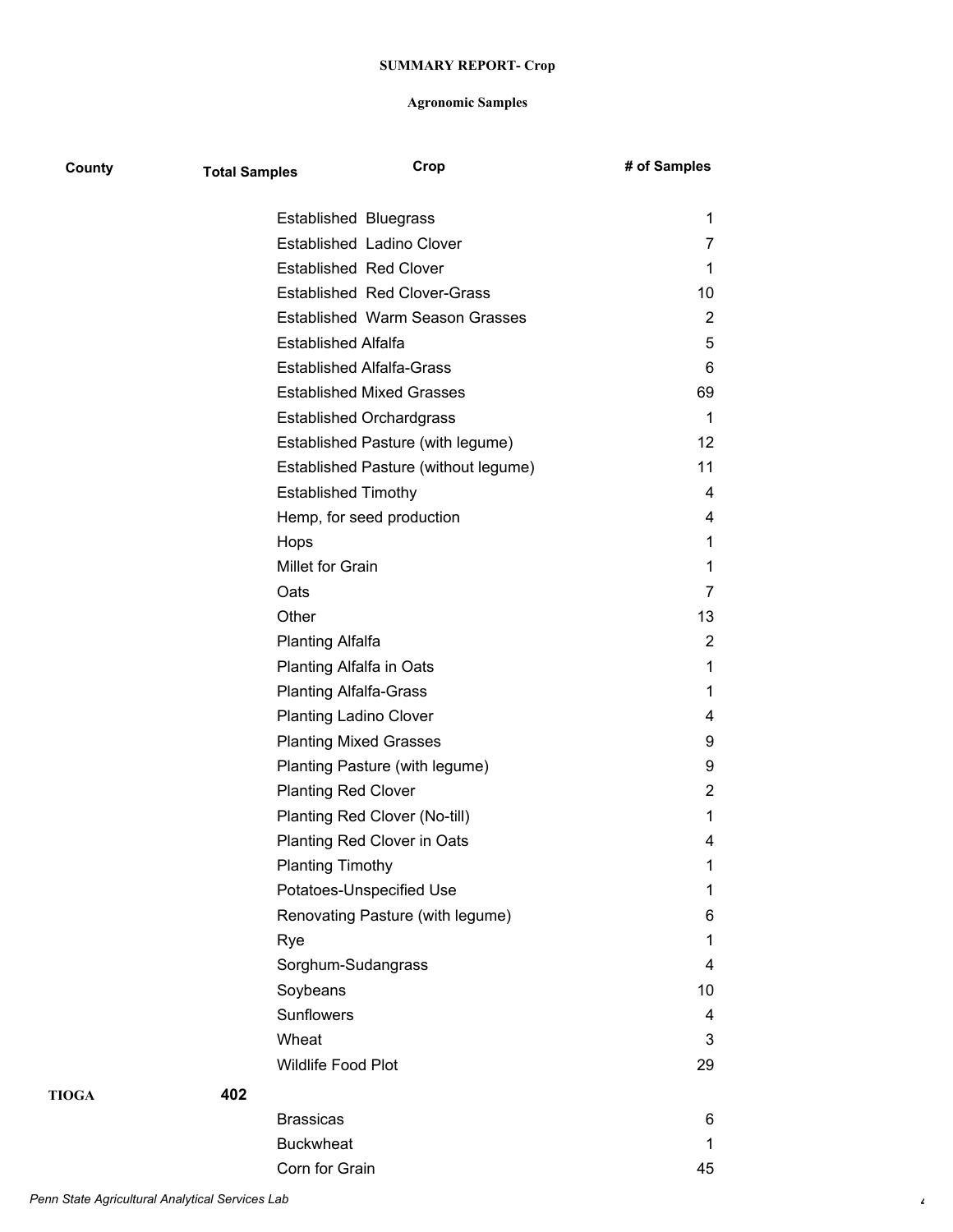| County | <b>Total Samples</b>            | Crop                                 | # of Samples   |
|--------|---------------------------------|--------------------------------------|----------------|
|        | Corn for Grain (no-till)        |                                      | 22             |
|        | Corn for Silage                 |                                      | 28             |
|        | Corn for Silage (No-till)       |                                      | 22             |
|        |                                 | <b>CRP Cool Season Grass</b>         | 16             |
|        | <b>Disturbed Lands</b>          |                                      | 1              |
|        |                                 | Established Ladino Clover            | 1              |
|        |                                 | <b>Established Red Clover</b>        | 1              |
|        |                                 | <b>Established Red Clover-Grass</b>  | 13             |
|        | Established Alfalfa             |                                      | 6              |
|        |                                 | <b>Established Alfalfa-Grass</b>     | 8              |
|        |                                 | <b>Established Mixed Grasses</b>     | 69             |
|        |                                 | <b>Established Orchardgrass</b>      | 10             |
|        |                                 | Established Pasture (with legume)    | 4              |
|        |                                 | Established Pasture (without legume) | 4              |
|        | <b>Established Timothy</b>      |                                      | 27             |
|        |                                 | <b>Horticultural Cover Crop</b>      | 14             |
|        | Oats                            |                                      | 5              |
|        | Other                           |                                      | 6              |
|        | <b>Planting Alfalfa</b>         |                                      | 4              |
|        | <b>Planting Alfalfa-Grass</b>   |                                      | 10             |
|        | <b>Planting Bromegrass</b>      |                                      | $\mathbf 1$    |
|        | <b>Planting Ladino Clover</b>   |                                      | 4              |
|        |                                 | <b>Planting Mixed Grasses</b>        | 7              |
|        | <b>Planting Orchardgrass</b>    |                                      | 1              |
|        |                                 | Planting Red Clover (No-till)        | 1              |
|        |                                 | <b>Planting Red Clover-Grass</b>     | 1              |
|        | <b>Planting Tall Fescue</b>     |                                      | 3              |
|        | <b>Planting Timothy</b>         |                                      | $\overline{c}$ |
|        | <b>Planting Trefoil in Oats</b> |                                      | $\overline{c}$ |
|        |                                 | Renovating Pasture (with legume)     | $\overline{2}$ |
|        | Rye                             |                                      | 1              |
|        |                                 | Sm Grain Sil/Corn Grain Dbl Crp      | 1              |
|        | Small Grain Silage              |                                      | 1              |
|        | Sorghum for Forage              |                                      | $\overline{c}$ |
|        | Sorghum for Grain               |                                      | $\overline{c}$ |
|        | Sorghum-Sudangrass              |                                      | $\overline{2}$ |
|        | Soybeans                        |                                      | 22             |
|        | Wheat                           |                                      | 10             |
|        | Wildlife Food Plot              |                                      | 13             |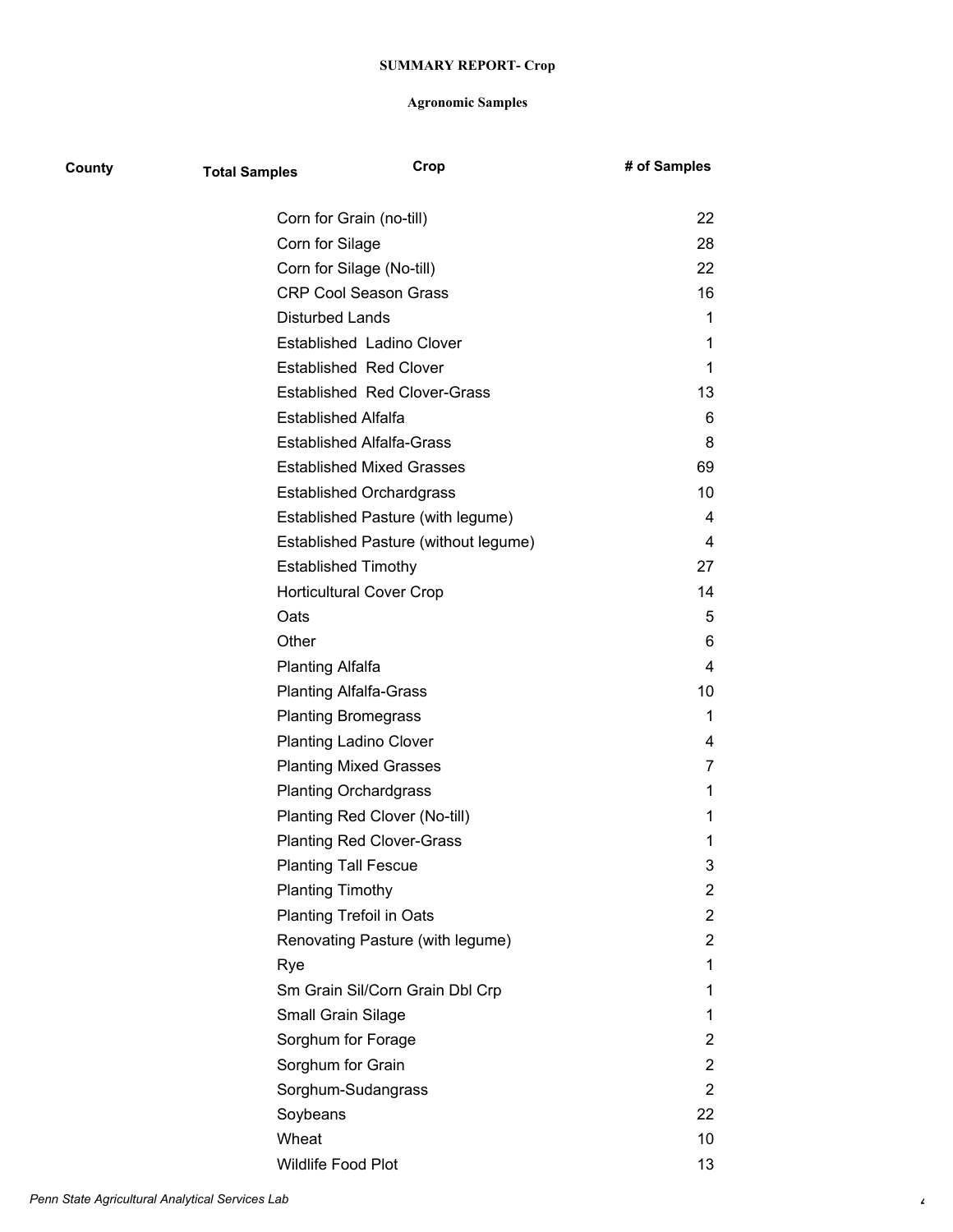| County         | <b>Total Samples</b> | Crop                                 | # of Samples      |
|----------------|----------------------|--------------------------------------|-------------------|
|                |                      | <b>Winter Barley</b>                 | $\mathbf{1}$      |
| <b>UNION</b>   | 207                  |                                      |                   |
|                |                      | Barley/Soybean Double Crop           | 4                 |
|                |                      | <b>Brassicas</b>                     | $\mathbf{1}$      |
|                |                      | Corn for Grain                       | $\overline{7}$    |
|                |                      | Corn for Grain (no-till)             | 58                |
|                |                      | Corn for Silage (No-till)            | 28                |
|                |                      | <b>Established Alfalfa</b>           | 9                 |
|                |                      | <b>Established Alfalfa-Grass</b>     | 15                |
|                |                      | <b>Established Mixed Grasses</b>     | 11                |
|                |                      | <b>Established Orchardgrass</b>      | $\overline{7}$    |
|                |                      | Established Pasture (without legume) | 4                 |
|                |                      | <b>Established Timothy</b>           | 4                 |
|                |                      | Hemp, for seed production            | 3                 |
|                |                      | <b>Horticultural Cover Crop</b>      | $\mathbf{1}$      |
|                |                      | Oats                                 | 3                 |
|                |                      | Other                                | 3                 |
|                |                      | Planting Alfalfa (No Till)           | 4                 |
|                |                      | Planting Pasture (with legume)       | $12 \overline{ }$ |
|                |                      | Planting Red Clover (No-till)        | $\overline{4}$    |
|                |                      | Soybeans                             | 26                |
|                |                      | Wildlife Food Plot                   | 3                 |
| <b>VENANGO</b> | 89                   |                                      |                   |
|                |                      | <b>Brassicas</b>                     | $\overline{2}$    |
|                |                      | Corn for Grain                       | 16                |
|                |                      | Corn for Grain (no-till)             | 10                |
|                |                      | Corn for Silage (No-till)            | 6                 |
|                |                      | Established Ladino Clover            | 1                 |
|                |                      | <b>Established Red Clover</b>        | 1                 |
|                |                      | <b>Established Red Clover-Grass</b>  | 1                 |
|                |                      | <b>Established Alfalfa-Grass</b>     | $\overline{2}$    |
|                |                      | <b>Established Mixed Grasses</b>     | 8                 |
|                |                      | Established Pasture (with legume)    | $\overline{2}$    |
|                |                      | Established Pasture (without legume) | 1                 |
|                |                      | <b>Established Timothy</b>           | 3                 |
|                |                      | Home Potato Patch                    | $\overline{2}$    |
|                |                      | <b>Horticultural Cover Crop</b>      | 1                 |
|                |                      | Oats                                 | 3                 |
|                |                      | Other                                | $\overline{2}$    |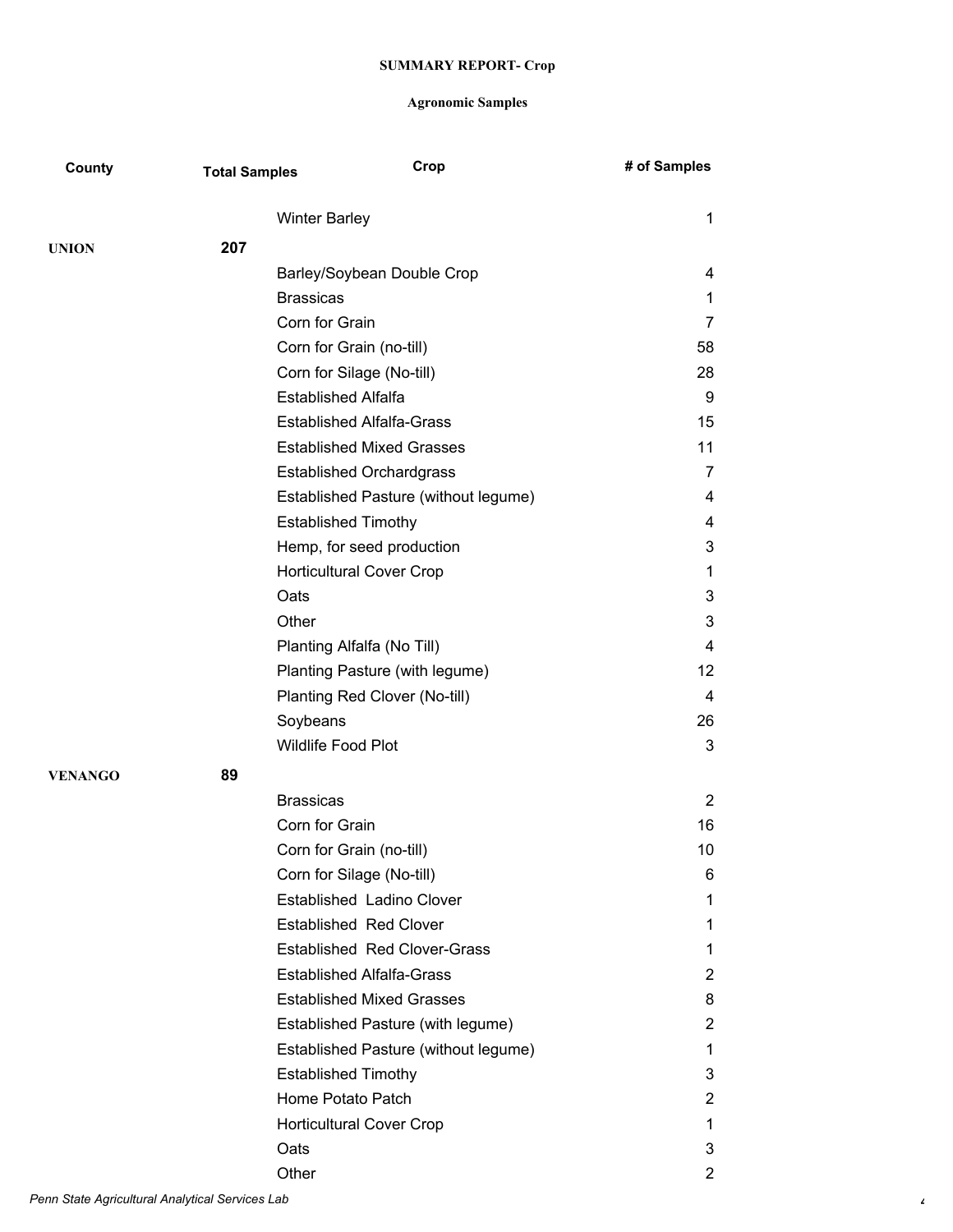| County        | <b>Total Samples</b> | Crop                                | # of Samples   |
|---------------|----------------------|-------------------------------------|----------------|
|               |                      | <b>Planting Mixed Grasses</b>       | 1              |
|               |                      | <b>Planting Orchardgrass</b>        | $\overline{c}$ |
|               |                      | Planting Pasture (with legume)      | 3              |
|               |                      | Planting Red Clover in Oats         | 1              |
|               |                      | <b>Planting Timothy</b>             | 1              |
|               |                      | Potatoes-Unspecified Use            | 1              |
|               |                      | Sorghum-Sudangrass                  | $\overline{2}$ |
|               |                      | Soybeans                            | $\overline{2}$ |
|               |                      | Spelt                               | 1              |
|               |                      | Sudangrass                          | $\overline{2}$ |
|               |                      | Wheat                               | $\overline{2}$ |
|               |                      | <b>Wildlife Food Plot</b>           | 9              |
|               |                      | <b>Winter Barley</b>                | 1              |
| <b>WARREN</b> | 62                   |                                     |                |
|               |                      | <b>Brassicas</b>                    | 2              |
|               |                      | Corn for Grain                      | 6              |
|               |                      | Corn for Silage                     | 3              |
|               |                      | <b>Established Red Clover-Grass</b> | 6              |
|               |                      | <b>Established Alfalfa-Grass</b>    | 9              |
|               |                      | <b>Established Mixed Grasses</b>    | 9              |
|               |                      | Established Pasture (with legume)   | 8              |
|               |                      | Home Potato Patch                   | $\mathbf 1$    |
|               |                      | Oats                                | 1              |
|               |                      | <b>Planting Alfalfa</b>             | 1              |
|               |                      | Planting Alfalfa in Oats            | 1              |
|               |                      | <b>Planting Bromegrass</b>          | 1              |
|               |                      | <b>Planting Ladino Clover</b>       | 1              |
|               |                      | <b>Planting Mixed Grasses</b>       | 1              |
|               |                      | Planting Pasture (with legume)      | 1              |
|               |                      | <b>Planting Red Clover</b>          | 1              |
|               |                      | <b>Planting Tall Fescue</b>         | 1              |
|               |                      | <b>Planting Timothy</b>             | 1              |
|               |                      | Renovating Pasture (with legume)    | 1              |
|               |                      | Wildlife Food Plot                  | $\overline{7}$ |
| WASHINGTON    | 309                  |                                     |                |
|               |                      | <b>Brassicas</b>                    | $\mathbf{1}$   |
|               |                      | <b>Buckwheat</b>                    | $\overline{2}$ |
|               |                      | Corn for Grain                      | 19             |
|               |                      | Corn for Grain (no-till)            | $\overline{2}$ |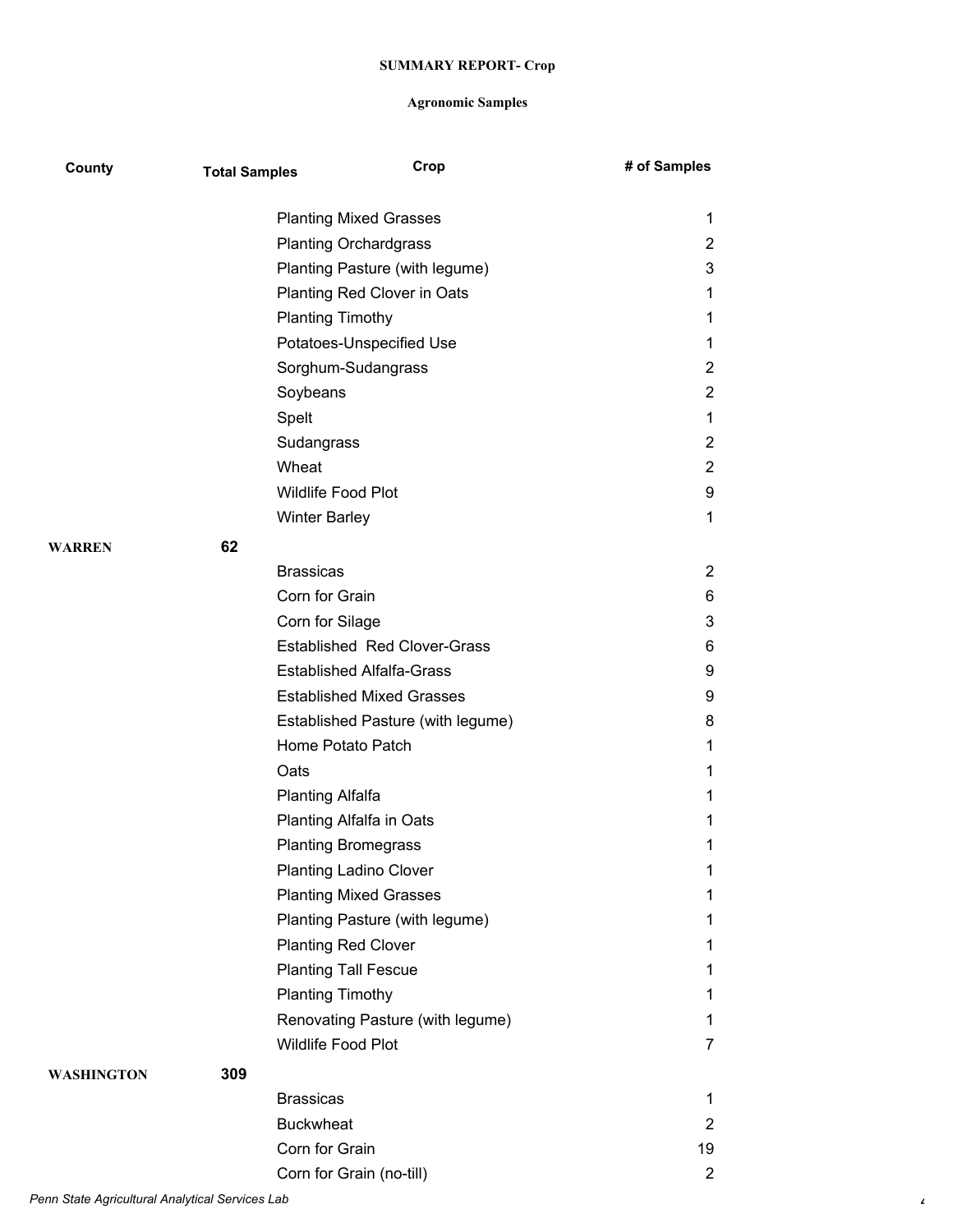| County | <b>Total Samples</b>          | Crop                                 | # of Samples   |
|--------|-------------------------------|--------------------------------------|----------------|
|        | Corn for Silage               |                                      | 4              |
|        | Corn for Silage (No-till)     |                                      | 4              |
|        |                               | <b>CRP Cool Season Grass</b>         | $\overline{2}$ |
|        |                               | <b>CRP Warm Season Grass</b>         | 1              |
|        |                               | <b>Established Bluegrass</b>         | 1              |
|        |                               | Established Ladino Clover            | 1              |
|        |                               | <b>Established Red Clover</b>        | $\overline{2}$ |
|        |                               | <b>Established Red Clover-Grass</b>  | 6              |
|        |                               | <b>Established Alfalfa-Grass</b>     | 2              |
|        |                               | <b>Established Mixed Grasses</b>     | 44             |
|        |                               | <b>Established Orchardgrass</b>      | 12             |
|        |                               | Established Pasture (with legume)    | 5              |
|        |                               | Established Pasture (without legume) | 17             |
|        | Home Potato Patch             |                                      | 3              |
|        | Hops                          |                                      | 1              |
|        | Oats                          |                                      | 3              |
|        | Other                         |                                      | 6              |
|        | <b>Planting Alfalfa</b>       |                                      | $\overline{2}$ |
|        |                               | Planting Alfalfa (No Till)           | 4              |
|        |                               | Planting Alfalfa in Oats             | 4              |
|        | <b>Planting Alfalfa-Grass</b> |                                      | 12             |
|        | <b>Planting Bromegrass</b>    |                                      | 1              |
|        |                               | <b>Planting Ladino Clover</b>        | 1              |
|        |                               | <b>Planting Mixed Grasses</b>        | 10             |
|        |                               | <b>Planting Orchardgrass</b>         | 4              |
|        |                               | Planting Pasture (with legume)       | 33             |
|        |                               | Planting Pasture (without legume)    | 19             |
|        | <b>Planting Red Clover</b>    |                                      | 7              |
|        |                               | Planting Red Clover in Wheat         | 1              |
|        |                               | <b>Planting Red Clover-Grass</b>     | 9              |
|        |                               | <b>Planting Reed Canarygrass</b>     | $\overline{2}$ |
|        | <b>Planting Timothy</b>       |                                      | 15             |
|        | <b>Planting Trefoil-Grass</b> |                                      | 1              |
|        |                               | Potatoes-Unspecified Use             | 1              |
|        |                               | Renovating Pasture (with legume)     | 8              |
|        | Rye                           |                                      | 6              |
|        | Soybeans                      |                                      | 3              |
|        | Sunflowers                    |                                      | 1              |
|        | Wheat                         |                                      | $\overline{c}$ |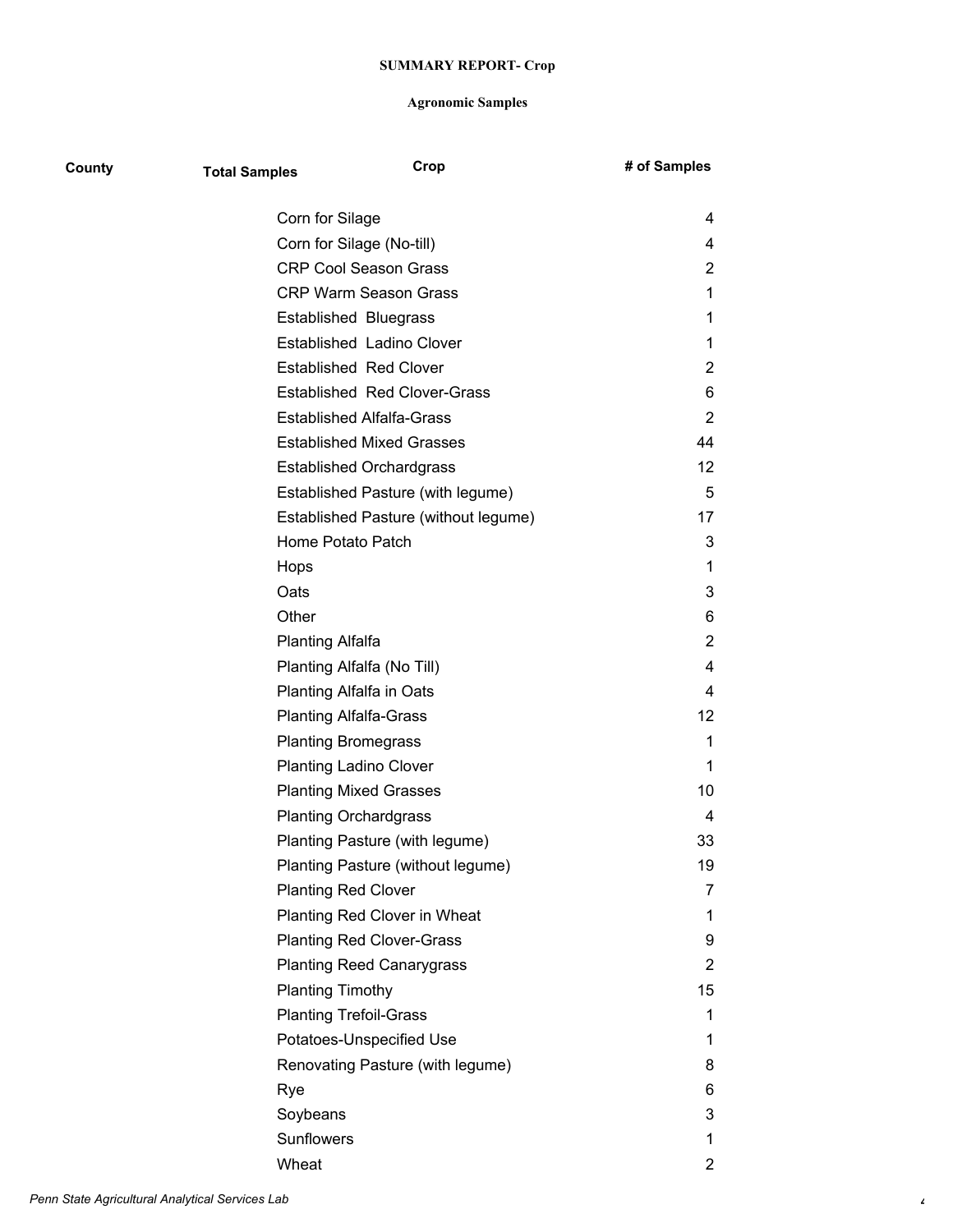| County       | <b>Total Samples</b> |                            | Crop                              | # of Samples            |
|--------------|----------------------|----------------------------|-----------------------------------|-------------------------|
|              |                      | <b>Wildlife Food Plot</b>  |                                   | 25                      |
| <b>WAYNE</b> | 169                  |                            |                                   |                         |
|              |                      | <b>Brassicas</b>           |                                   | 11                      |
|              |                      | <b>Buckwheat</b>           |                                   | $\mathbf{1}$            |
|              |                      | Corn for Grain             |                                   | $\overline{\mathbf{4}}$ |
|              |                      |                            | Corn for Grain (no-till)          | 12                      |
|              |                      | Corn for Silage            |                                   | 5                       |
|              |                      |                            | Corn for Silage (No-till)         | $\overline{7}$          |
|              |                      |                            | Established Ladino Clover         | 10                      |
|              |                      |                            | <b>Established Mixed Grasses</b>  | 26                      |
|              |                      |                            | <b>Established Orchardgrass</b>   | $\overline{\mathbf{4}}$ |
|              |                      |                            | Established Pasture (with legume) | $\overline{2}$          |
|              |                      | Hops                       |                                   | $\mathbf{1}$            |
|              |                      | Millet for Forage          |                                   | 4                       |
|              |                      | Other                      |                                   | 4                       |
|              |                      | <b>Planting Alfalfa</b>    |                                   | 3                       |
|              |                      |                            | <b>Planting Ladino Clover</b>     | 18                      |
|              |                      |                            | <b>Planting Orchardgrass</b>      | 4                       |
|              |                      |                            | Planting Pasture (without legume) | $\overline{2}$          |
|              |                      |                            | <b>Planting Red Clover</b>        | 3                       |
|              |                      |                            | <b>Planting Red Clover-Grass</b>  | 1                       |
|              |                      | <b>Planting Timothy</b>    |                                   | $\mathbf{1}$            |
|              |                      |                            | Sorghum for Forage                | 10                      |
|              |                      | Soybeans                   |                                   | 6                       |
|              |                      |                            | <b>Stored Tablestock Potatoes</b> | $\mathbf 1$             |
|              |                      | <b>Wildlife Food Plot</b>  |                                   | 29                      |
| WESTMORELAND | 409                  |                            |                                   |                         |
|              |                      | <b>Brassicas</b>           |                                   | 4                       |
|              |                      | <b>Buckwheat</b>           |                                   | 6                       |
|              |                      | Corn for Grain             |                                   | 36                      |
|              |                      |                            | Corn for Grain (no-till)          | 3                       |
|              |                      | Corn for Silage            |                                   | 13                      |
|              |                      |                            | Corn for Silage (No-till)         | 7                       |
|              |                      |                            | <b>CRP Cool Season Grass</b>      | $\mathbf 1$             |
|              |                      | <b>Disturbed Lands</b>     |                                   | 5                       |
|              |                      |                            | Established Bluegrass             | $\mathbf 1$             |
|              |                      |                            | Established Ladino Clover         | 4                       |
|              |                      |                            | <b>Established Red Clover</b>     | 1                       |
|              |                      | <b>Established Alfalfa</b> |                                   | $\overline{2}$          |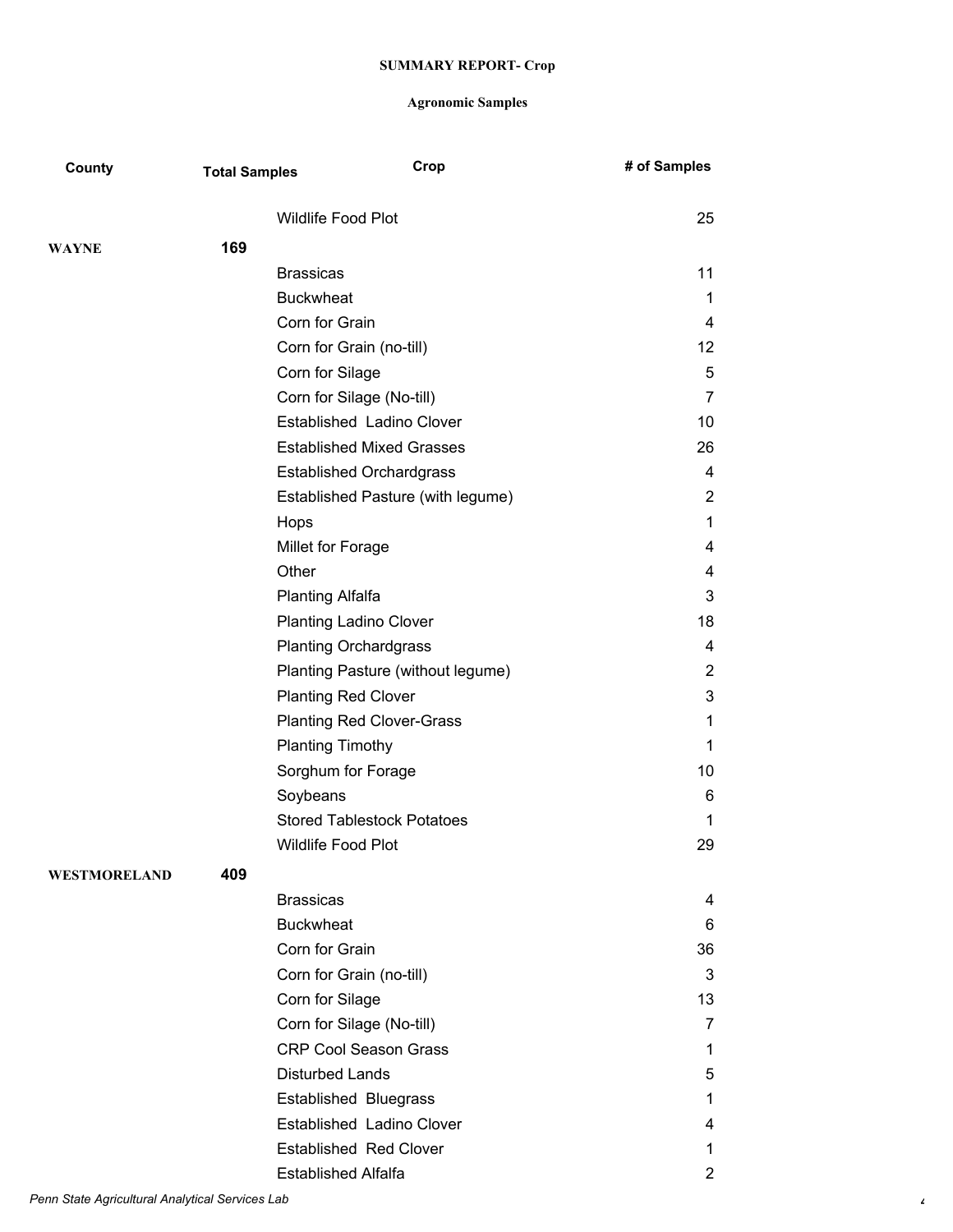| County  | <b>Total Samples</b> |                                   | Crop                                 | # of Samples   |
|---------|----------------------|-----------------------------------|--------------------------------------|----------------|
|         |                      | <b>Established Alfalfa-Grass</b>  |                                      | 4              |
|         |                      | <b>Established Mixed Grasses</b>  |                                      | 60             |
|         |                      | <b>Established Orchardgrass</b>   |                                      | 8              |
|         |                      |                                   | Established Pasture (with legume)    | 13             |
|         |                      |                                   | Established Pasture (without legume) | 22             |
|         |                      | <b>Established Tall Fescue</b>    |                                      | 2              |
|         |                      | <b>Established Timothy</b>        |                                      | 5              |
|         |                      | <b>Horticultural Cover Crop</b>   |                                      | 13             |
|         |                      | Oats                              |                                      | $\mathbf{3}$   |
|         |                      | Other                             |                                      | 3              |
|         |                      | <b>Planting Alfalfa</b>           |                                      | 3              |
|         |                      | Planting Alfalfa (No Till)        |                                      | $\overline{2}$ |
|         |                      | Planting Alfalfa in Oats          |                                      | $\mathbf 1$    |
|         |                      | <b>Planting Ladino Clover</b>     |                                      | 6              |
|         |                      | <b>Planting Mixed Grasses</b>     |                                      | 15             |
|         |                      | <b>Planting Orchardgrass</b>      |                                      | 10             |
|         |                      |                                   | Planting Pasture (with legume)       | 35             |
|         |                      |                                   | Planting Pasture (without legume)    | $\mathbf{3}$   |
|         |                      | Planting Red Clover (No-till)     |                                      | 8              |
|         |                      | Planting Red Clover in Oats       |                                      | 1              |
|         |                      |                                   | Planting Red Clover in Wheat         | 1              |
|         |                      | <b>Planting Timothy</b>           |                                      | 7              |
|         |                      | Planting Trefoil (No-till)        |                                      | 1              |
|         |                      |                                   | Renovating Pasture (with legume)     | 3              |
|         |                      | Rye                               |                                      | 8              |
|         |                      | Sorghum for Grain                 |                                      | 1              |
|         |                      | Sorghum-Sudangrass                |                                      | 1              |
|         |                      | Soybeans                          |                                      | 12             |
|         |                      | <b>Spring Barley</b>              |                                      | 1              |
|         |                      | <b>Stored Tablestock Potatoes</b> |                                      | 1              |
|         |                      | Sunflowers                        |                                      | $\overline{2}$ |
|         |                      | Wheat                             |                                      | 9              |
|         |                      | Wildlife Food Plot                |                                      | 53             |
|         |                      | <b>Winter Barley</b>              |                                      | 9              |
| WYOMING | 147                  |                                   |                                      |                |
|         |                      | <b>Brassicas</b>                  |                                      | 5              |
|         |                      | Corn for Grain                    |                                      | 17             |
|         |                      | Corn for Grain (no-till)          |                                      | 5              |
|         |                      | Corn for Silage                   |                                      | $\overline{2}$ |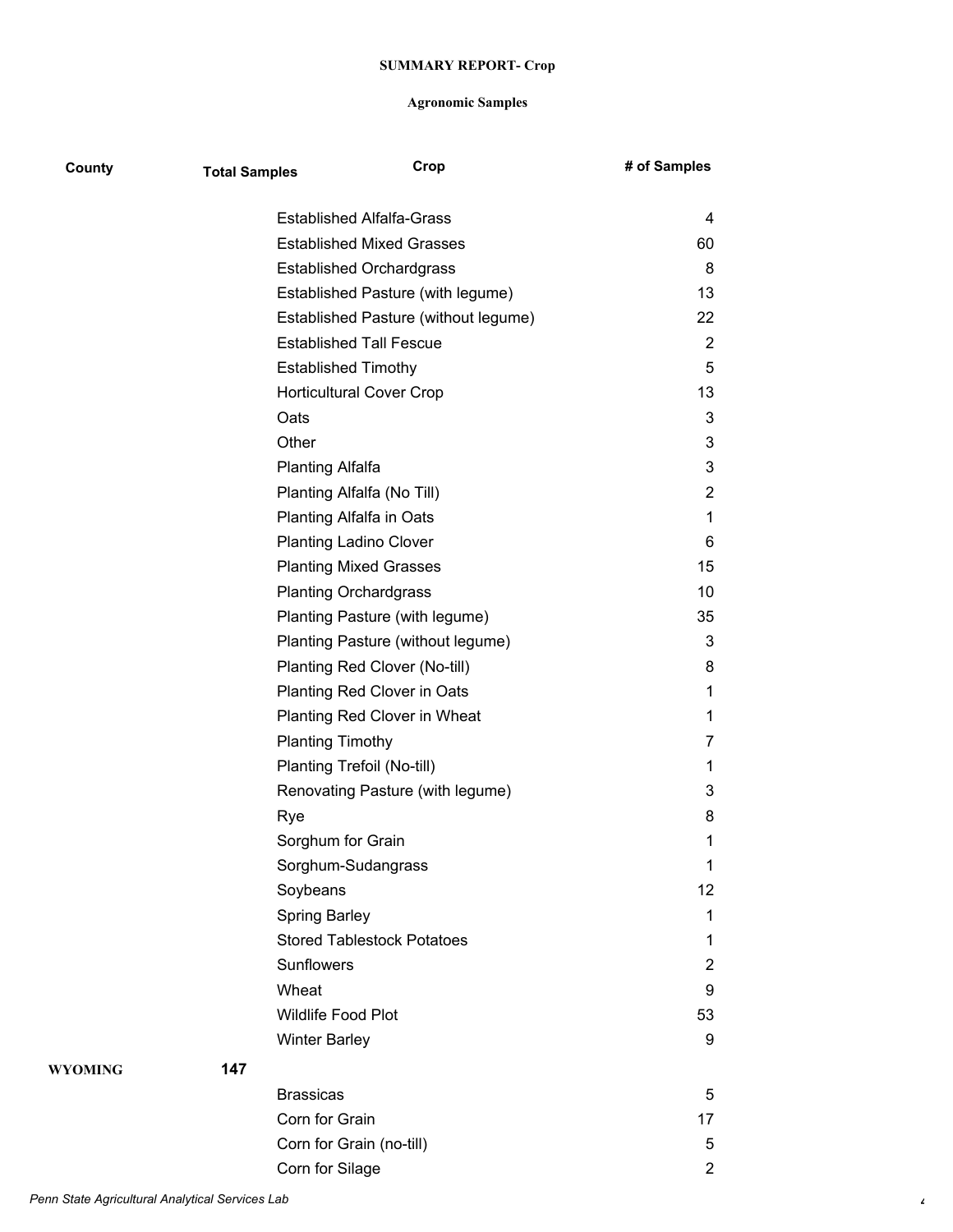| County | <b>Total Samples</b> | Crop                                   | # of Samples   |
|--------|----------------------|----------------------------------------|----------------|
|        |                      | Corn for Silage (No-till)              | 2              |
|        |                      | <b>Disturbed Lands</b>                 | $\overline{2}$ |
|        |                      | Established Ladino Clover              | 3              |
|        |                      | <b>Established Warm Season Grasses</b> | 7              |
|        |                      | <b>Established Alfalfa</b>             | 1              |
|        |                      | <b>Established Mixed Grasses</b>       | 30             |
|        |                      | <b>Established Orchardgrass</b>        | 3              |
|        |                      | Established Pasture (with legume)      | 4              |
|        |                      | Established Pasture (without legume)   | 2              |
|        |                      | <b>Established Reed Canarygrass</b>    | 5              |
|        |                      | Oats                                   | 1              |
|        |                      | Other                                  | 2              |
|        |                      | <b>Planting Alfalfa</b>                | 8              |
|        |                      | Planting Alfalfa (No Till)             | 1              |
|        |                      | <b>Planting Alfalfa-Grass</b>          | 8              |
|        |                      | <b>Planting Ladino Clover</b>          | 5              |
|        |                      | <b>Planting Mixed Grasses</b>          | 1              |
|        |                      | Planting Pasture (without legume)      | 1              |
|        |                      | <b>Planting Red Clover</b>             | 2              |
|        |                      | <b>Planting Timothy</b>                | 1              |
|        |                      | <b>Planting Trefoil-Grass</b>          | 1              |
|        |                      | Potatoes-Unspecified Use               | 1              |
|        |                      | Renovating Pasture (with legume)       | $\overline{2}$ |
|        |                      | Sorghum-Sudangrass                     | 3              |
|        |                      | Soybeans                               | 13             |
|        |                      | Wildlife Food Plot                     | 9              |
| YORK   | 151                  |                                        |                |
|        |                      | <b>Brassicas</b>                       | 6              |
|        |                      | <b>Buckwheat</b>                       | 3              |
|        |                      | Corn for Grain                         | 7              |
|        |                      | Corn for Grain (no-till)               | 13             |
|        |                      | Corn for Silage                        | 1              |
|        |                      | <b>CRP Cool Season Grass</b>           | 2              |
|        |                      | <b>CRP Warm Season Grass</b>           | 1              |
|        |                      | Established Ladino Clover              | 1              |
|        |                      | <b>Established Red Clover</b>          | 1              |
|        |                      | <b>Established Mixed Grasses</b>       | 17             |
|        |                      | <b>Established Orchardgrass</b>        | 5              |
|        |                      | Established Pasture (with legume)      | 4              |